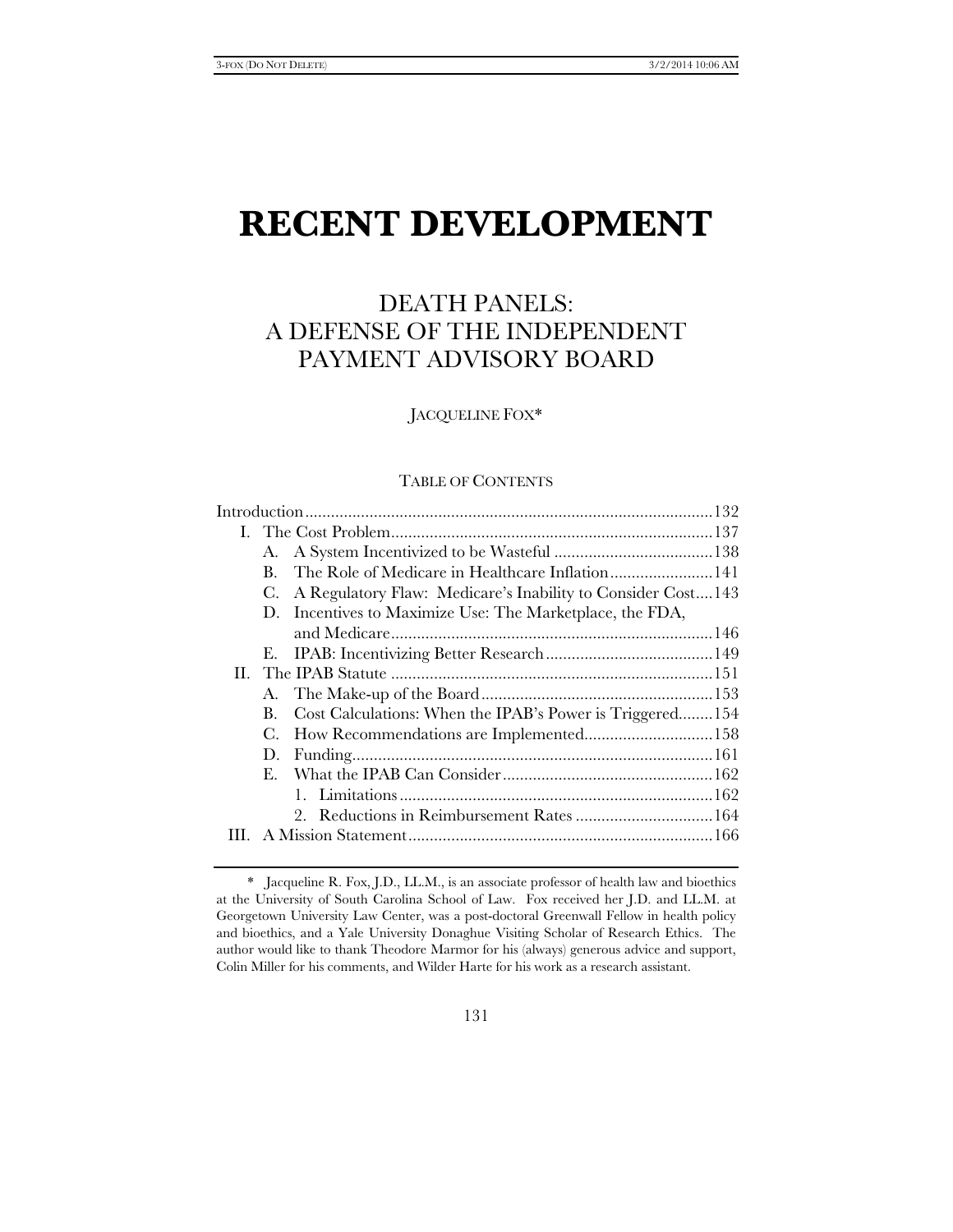| -132 | <i>ADMINISTRATIVE LAW REVIEW</i> | [66:1] |
|------|----------------------------------|--------|
|      |                                  |        |

Conclusion ................................................................................................. 171

#### **INTRODUCTION**

The Independent Payment Advisory Board (IPAB or Board)1 has been vilified as a "death panel."2 Despite this vilification, and other criticisms, the IPAB statute can and should be interpreted to make health care better, safer, and less wasteful for the entire U.S. healthcare system by focusing payment toward medical advances that are truly proven to be effective.<sup>3</sup> There is tremendous potential in properly analyzing the effectiveness of medical procedures. As described in more detail below, the current regulatory and business environment creates incentives for the medical marketplace to aim its products at as broad an audience as possible.4 The IPAB can look directly at the cost implications of this wide-angle approach and demand a tighter focus by refusing to cover innovations that do not produce a significant benefit for patients.

This Article seeks to serve as a mission statement for the Board and a guide for future Congresses when assessing the Board's performance pursuant to this standard of reducing waste.

In an ideal healthcare system, medical treatments are used for the correct patients at the proper time. Side effects and money spent are justifiable, because people are healed with a minimum of waste and unnecessary suffering. In a market designed to accomplish this, incentive structures move the system toward this goal. The U.S. healthcare system is not this system but, rather, seems to be riddled with waste.<sup>5</sup> Its per capita

 5. For a detailed discussion of statistics supporting this assertion, see *Health Policy Brief: Reducing Waste in Health Care*, HEALTH AFFS. (Dec. 13, 2012), *available at* http://healthaffairs

 <sup>1.</sup> *See* 42 U.S.C. § 1395kkk (Supp. IV 2011).

 <sup>2.</sup> S*ee infra* notes 12 and 13 and accompanying text.

 <sup>3.</sup> The Centers for Medicare and Medicaid Services (CMS) has long sought to refine coverage in this manner, but has not had sufficient statutory power to enable it to do so consistently and openly. CTRS. FOR MEDICARE & MEDICAID SERVS., GUIDANCE FOR THE PUBLIC INDUSTRY, AND CMS STAFF, NATIONAL COVERAGE DETERMINATIONS WITH DATA COLLECTION AS A CONDITION OF COVERAGE: COVERAGE WITH EVIDENCE DEVELOPMENT (2006), *available at* http://www.cms.gov/Medicare/Coverage/DeterminationProcess/Down loads/ced.pdf; *see also* Sean R. Tunis & Steven D. Pearson, *Coverage Options for Promising Technologies: Medicare's 'Coverage With Evidence Development'*, 25 HEALTH AFFS. 1218, 1225–26 (2006) (discussing CMS interpretation of the "narrow" "reasonable and necessary" requirement and the July 2006 guidance revision following critical public comments), *available at* http://content.healthaffairs.org/content/25/5/1218.full.pdf+html. For a detailed discussion of this struggle, see Jacqueline Fox, *The Hidden Role of Cost: Medicare Decisions, Transparency and Public Trust*, 79 U. CIN. L. REV. 1 (2010).

 <sup>4.</sup> *See infra* Part II-D.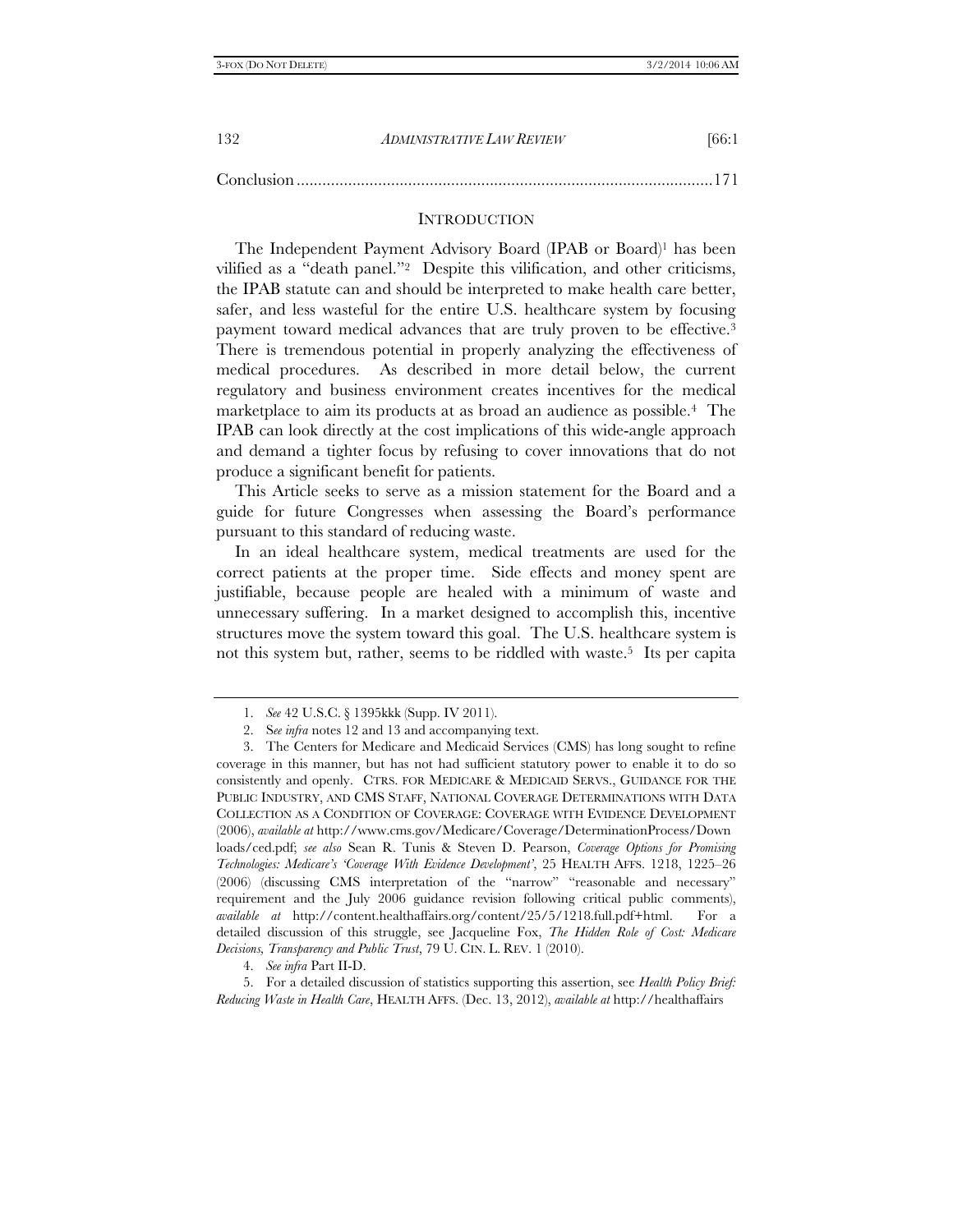cost of health care is much greater than in other countries with comparable resources,6 and its outcomes are measurably worse across populations.7 Unnecessary care is a serious moral problem, causing entirely unnecessary suffering, and waste is an equally serious moral problem, leading to an entirely indefensible scarcity of resources available to care for those who truly need it. The country has not figured out the proper incentives to drive care to those who need it, when they need it, in an efficient manner and, contrary to the claims of those who argue against effectiveness research, the failure to do so is causing harm.8

Currently, the incentive structure pushes in a different direction, toward the broadest possible market for the most expensive drugs, devices, and medical services, with little regard for defining the narrow populations most likely to benefit from those innovations. This incentive structure springs from multiple sources, including the federal systems for drug and device marketing approval and Medicare coverage determinations. The IPAB has the potential to countervail these current incentives, driving medical care

 7. There are numerous citations that support this. A particularly well-known study is the World Health Organization's publication from 2000, which found that the United States ranked thirty-seventh out of 191 countries. WORLD HEALTH ORG., THE WORLD HEALTH REPORT 2000 200 tbl.10 (2000), *available at* http://www.who.int/whr/2000/en/whr00\_en .pdf. The method used by the World Health Organization to determine the performance of health systems is a subject of some criticism. *See, e.g.*, Vicente Navarro, *The World Health Report 2000: Can Health Care Systems Be Compared Using a Single Measure of Performance?*, 92 AM. J. PUB. HEALTH 31, 31 (2002). Alternative methods, such as life expectancy and infant mortality, all show the United States ranking lower than most peer countries. For many detailed comparisons of the United States with other countries for specific health outcomes*,*  see Stephen Bezruchka, *The Hurrider I Go the Behinder I Get: The Deteriorating International Ranking of U.S. Health Status*, 33 ANN. REV. PUB. HEALTH 157 (2012).

 8. A common argument against comparative effectiveness research is that, while the concept is nice in theory, it will lead to rationing of healthcare, which will, in turn, harm patients. This concern is then used as a justification to not conduct research into the effectiveness of medical treatments. *See, e.g.*, Kathryn Nix, *The Backgrounder No. 2679: Comparative Effectiveness Research Under Obamacare: A Slippery Slope to Health Care Rationing*, THE HERITAGE FOUND. (Apr. 12, 2012), http://www.heritage.org/research/reports/2012/04/ comparative-effectiveness-research-under-obamacare-a-slippery-slope-to-health-care-

rationing. *But see, e.g.*, Peter Ubel, *Comparative Effectiveness: One Size Doesn't Fit All*, PETERUBEL.COM (July 15, 2009), http://www.peterubel.com/2009/07/15/comparativeeffectiveness-one-size-doesn't-fit-all/ (addressing criticisms of comparative effectiveness research, and explaining how it improves healthcare quality for individual patients while not rationing healthcare).

<sup>.</sup>org/healthpolicybriefs/brief\_pdfs/healthpolicybrief\_82.pdf.

 <sup>6.</sup> OECD HEALTH DATA 2013, OECD, http://www.oecd.org/els/health-systems /oecdhealthdata2013-frequentlyrequesteddata.htm (follow "DOWNLOAD this selection of key indicators . . . in excel" hyperlink; then follow "total health expenditure per capita") (last visited Feb. 2, 2014).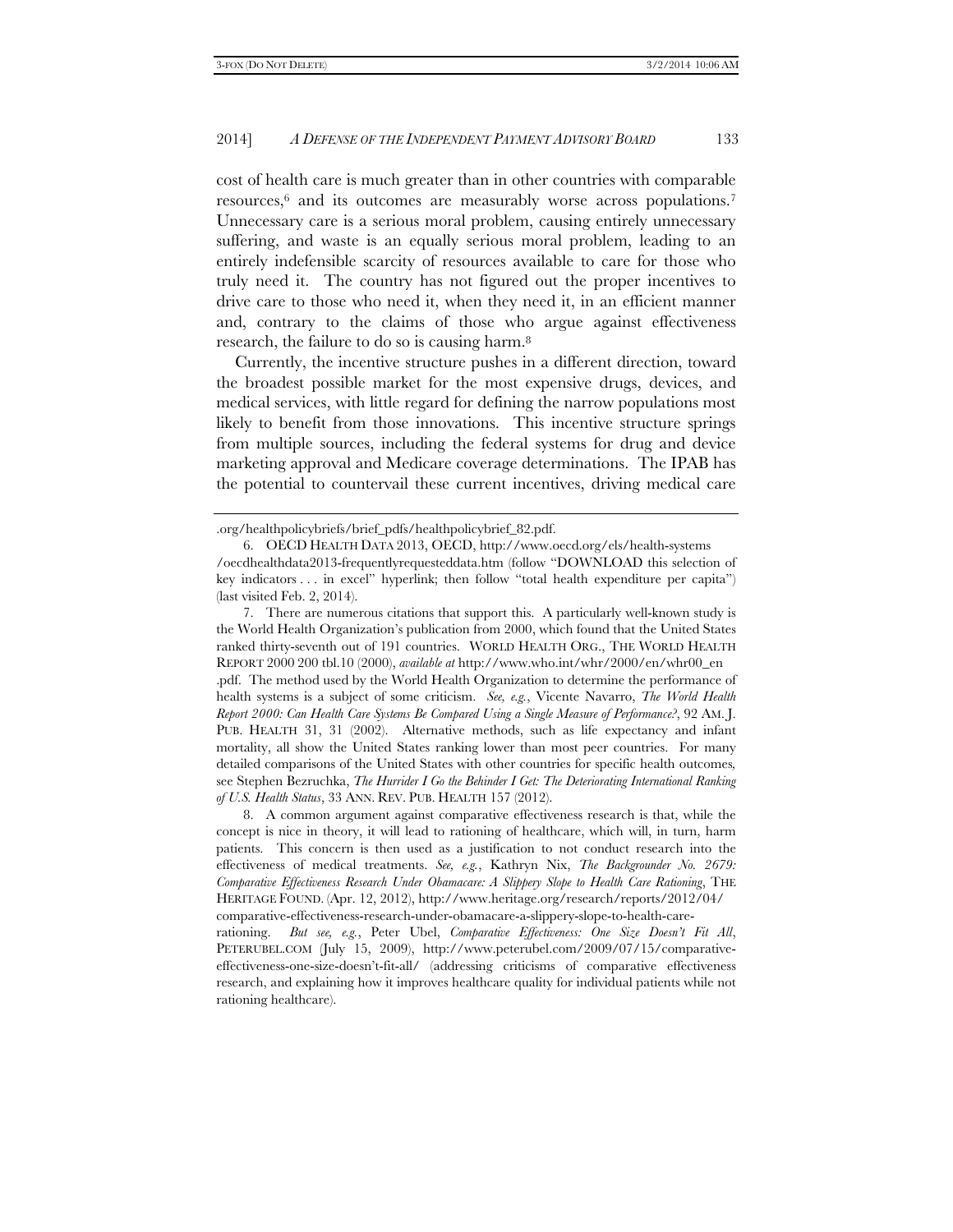toward a far better system that costs less and cares for people more effectively.

The IPAB was created as part of the Patient Protection and Affordable Care Act (ACA) of 2010.9 The IPAB's primary function is to reduce the cost of Medicare, or, more specifically, to reduce future increases in the cost of the Medicare program on a per-member basis so that future increases occur at an acceptable rate.10 IPAB savings are an essential part of the calculations that went into determining the cost, or savings, of healthcare reform because there is now a limit to the effects of medical hyperinflation on Medicare spending. If the IPAB can cap increases in Medicare spending, it has the potential to make long-term healthcare reform more fiscally responsible, even as the ACA promises to increase access to health care for tens of millions of Americans.

The current system needs an incentive for research to correctly identify the narrowest possible groups of patients that will benefit from specific medical procedures.11 Because the IPAB must control the future cost of Medicare and can make recommendations that limit future spending on new procedures, it has the power to create this incentive structure. Furthermore, this incentive structure needs to be bolstered by the identification of areas requiring this research and the dissemination of trustworthy recommendations for patient care based on what is learned. The IPAB is structured so that it can maintain an ongoing process to identify types of care that need research and, through its annual reports, can be a source of reliable information regarding optimal care. If this occurs, it should result in better patient outcomes, lower costs, and less waste for the entire healthcare system.

The IPAB contains the tools for accomplishing all of this, but the Board

 <sup>9.</sup> *See* Patient Protection and Affordable Care Act (ACA), Pub. L. No. 111-148, § 3403, 124 Stat. 119, 489–507 (2010) (codified at 42 U.S.C. § 1395kkk (2006 & Supp. IV 2011)).

 <sup>10.</sup> *See* 42 U.S.C. § 1395kkk(b) (Supp. IV 2011) (outlining the purpose of the Independent Payment Advisory Board (IPAB)).

 <sup>11.</sup> For a discussion of incentives and effectiveness research, see Press Release, RAND Corp., Changing Financial Incentives, Other Strategies Can Improve Impact of Comparative Effectiveness Studies on Patient Care (Oct. 9, 2012), http://www.rand.org/ news/press/2012/10/09.html. An example of successful research in this direction would include cancer treatments that are only used for patients with identifiable genetics that are matched to the appropriate protocol. This particular type of success story has been widely reported in the popular press and in academic research. For example, see David Ewing Duncan, *Your Cancer, Your Cure: How New Genetic Tests Are Saving Lives*, DISCOVER (Oct. 30, 2012), http://discovermagazine.com/2012/nov/08-your-cancer-your-cure-how-newgenetic-tests-saving-lives#.UTDdd6Xe\_xY.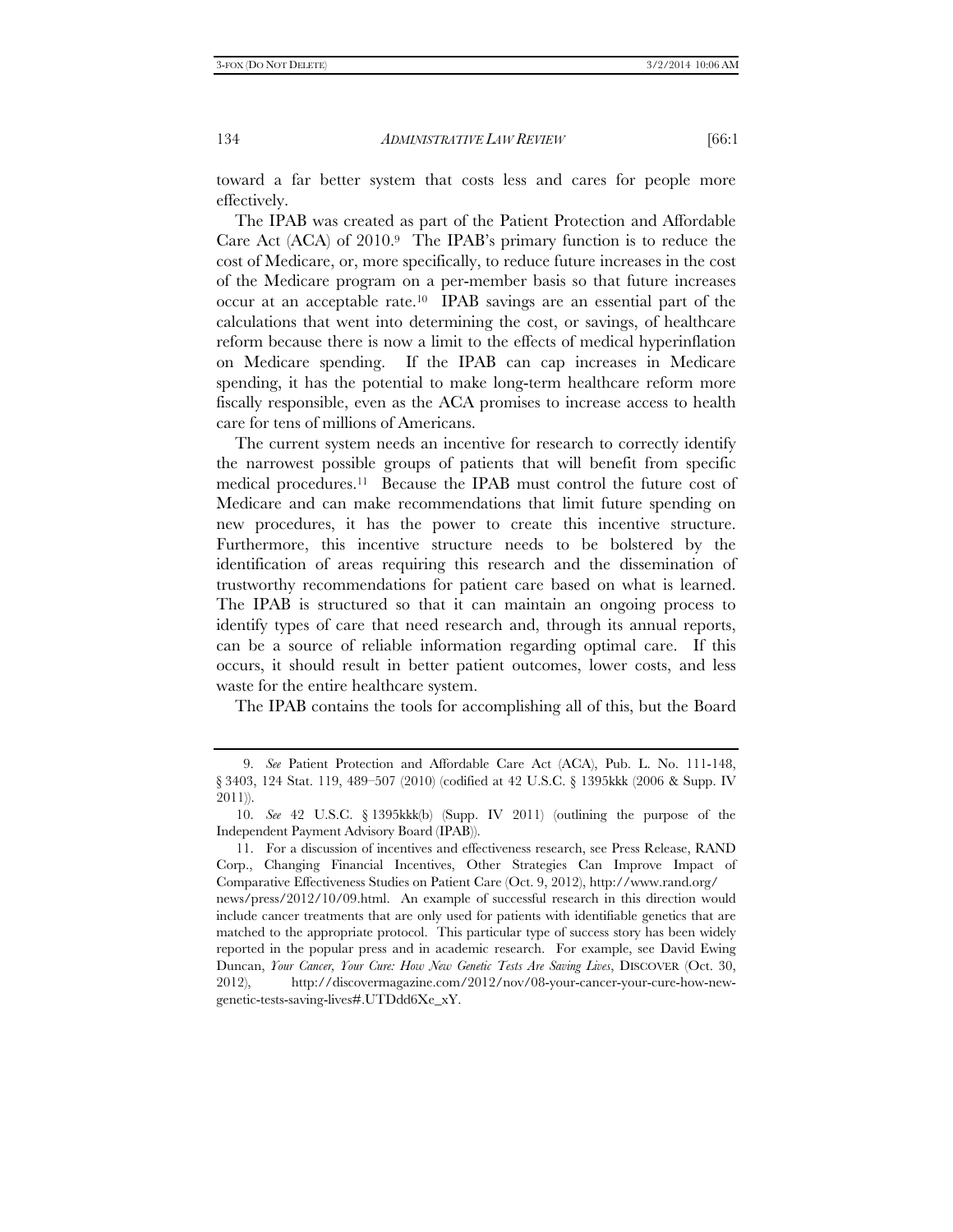may not envision this potential or choose to utilize it. Certainly, current discussion has not addressed it. The IPAB, as a statute, is dense, chaotic, and unusually difficult to parse. Whatever happened during the drafting process, the end result is language that is not readily accessible. This may explain why the vast majority of the debate about the IPAB has been based on incorrect notions of what the ACA actually says.12 This Article asserts that, contrary to the discussion in both academic and political realms, the Board has the potential to be a tremendous force for good.

The criticisms of the IPAB can be roughly put into two groups. The first is that an IPAB panel will review individual medical decisions, determining who will live and who will die.<sup>13</sup> This, the "death panel" problem oft referred to in heated political debate, is entirely based on false premises, and nothing in the IPAB statute remotely resembles it.14

The second group of criticisms is more clearly tied to the actual statute. These critics tend to assume that the power and intent of the IPAB is to cut physician and hospital reimbursements.15 This is part of the IPAB's scope

 13. *Supra* note 12. Sarah Palin's exact description of the IPAB, posted on her Facebook page in 2009, was that it would create a system whereby "[her] parents or [her] baby with Down Syndrome will have to stand in front of Obama's 'death panel' so his bureaucrats can decide, based on a subjective judgment of their 'level of productivity in society,' whether they are worthy of health care." She concluded, "Such a system is downright evil." Sarah Palin, *Statement on the Current Healthcare Debate*, FACEBOOK (Aug. 7, 2009, 4:26 PM), https://www.facebook.com/note.php?note\_id=113851103434.

 14. The author recognizes that people are reluctant to read the language of the ACA, and so further assures the reader that there is absolutely nothing, nothing at all, that resembles such a panel in the law, itself. Amy Davidson, *Twenty-Seven Hundred Pages for Antonin Scalia*, NEW YORKER (Mar. 28, 2012), http://www.newyorker.com/online/blogs/ closeread/2012/03/twenty-seven-hundred-pages-for-antonin-scalia.html.

 15. For example, Timothy Jost has interpreted the scope of the IPAB's focus as being on payments, and expresses concern as to its potential effectiveness. *See* Timothy Jost, *The Independent Payment Advisory Board*, 363 NEW ENG. J. MED. 103 (2010). Jost describes the position of the Congressional Budget Office which, when analyzing the costs and cost savings of the ACA, expressed concern that the IPAB would achieve necessary cost savings by cutting healthcare provider reimbursements, which could then, in turn, drive these providers from the Medicare system. *Id.* at 104.

 <sup>12.</sup> Perhaps the most dramatic misstatement made during the debate about healthcare reform was that the ACA created "death panels" as described by Sarah Palin and others. In 2009, this statement was given the honor of being declared the "Lie of the Year" by the webpage Politifact. *See* Agnie Drobnic Holan, *PolitiFact's Lie of the Year: 'Death Panels'*, POLITIFACT (Dec. 18, 2009, 5:15 PM), http://www.politifact.com/truth-o-meter/article/ 2009/dec/18/politifact-lie-year-death-panels/. The statement continues to be repeated, as can be seen by a compilation collected by Media Matters for America. *See* Mike Burns, *Conservative Media "Death Panels" Lie Returns in Full Force*, MEDIA MATTERS FOR AMERICA (Aug. 13, 2013, 4:10 PM), http://mediamatters.org/research/2013/08/13/conservative-mediadeath-panels-lie-returns-in/195381.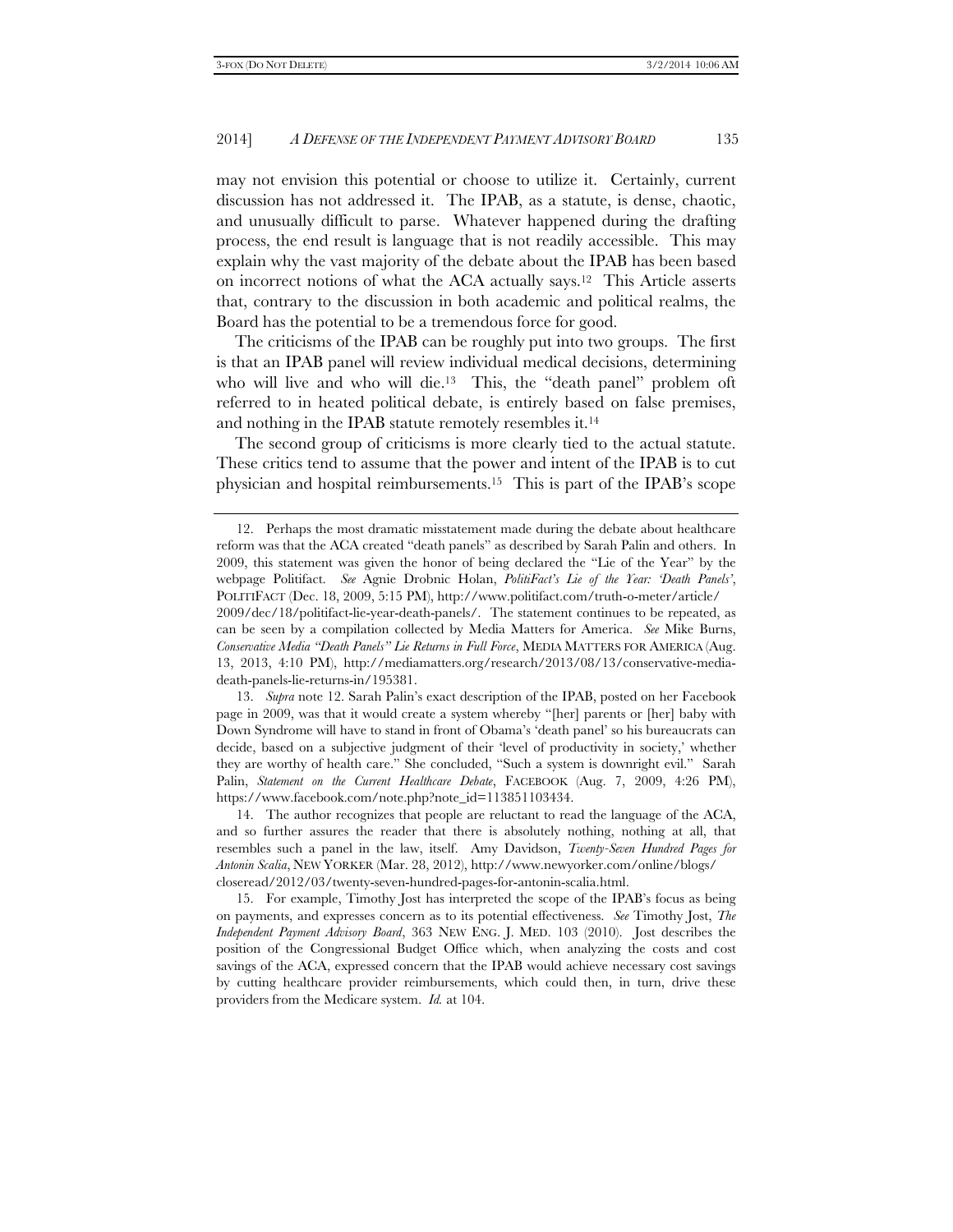of powers and may save money, but if it were the Board's sole power, it would be correct to question the IPAB's functionality. The idea that the IPAB was created for this singular function comes from reputable sources, but all of them are ancillary to the wording of the law. Sources most likely include, for example, Senator Rockefeller's original legislative proposals from before the ACA debate seeking a Medicare advisory board powerful enough to reduce reimbursement rates.16 Highly placed political figures made public comments at the time of the ACA debates that focused on reducing reimbursement rates through a structure similar to the IPAB, extolling such a board's ability to reduce medical inflation.<sup>17</sup>

While reimbursement rates are a significant political and fiscal problem,18 the IPAB, as finally enacted, is not structured to function solely as a blunt axe reimbursement reducer. The IPAB's delineated limitations as to scope and effect, on their face, preclude it from depriving Medicare beneficiaries from access to health care, and mandate that it focus specifically on the protection of benefits currently within the program's scope.<sup>19</sup> Absent other mechanisms to control spending, any serious cuts in reimbursements that function as a cap on long-term Medicare costs are likely to eventually reduce access to healthcare for Medicare beneficiaries, and thus would likely violate the statutory language.20

As of the writing of this Article, the Board is not yet formed and so its methods, focus, and goals are still subject to theoretical debate. Currently, the debate appears to have been unnecessarily constricted by a set of false assumptions regarding the Board's purpose. Stepping back from the hyperbole regarding healthcare reform and, more specifically, the IPAB itself, this Article frames the debate with an eye to what needs fixing, and

 18. For an excellent discussion of this aspect of Medicare, and the IPAB, see Ann Marie Marciarille & J. Bradford DeLong, *Bending the Health Cost Curve: The Promise and Peril of the Independent Payment Advisory Board*, 22 HEALTH MATRIX 75 (2012).

19. *See generally* 42 U.S.C. §§ 1395kkk(c)(2)(A)(ii), (c)(2)(B)–(C) (Supp. IV 2011).

 20. However, a board of physicians sets the reimbursement rates, and this board has been subject to intense criticism regarding specialty biases and other problems. The far subtler restructuring of reimbursements that is being called for by these critics seems to fit squarely within the language of the IPAB. For a discussion of the problems with this board, see Marciarille & DeLong, *supra* note 18, at 107.

 <sup>16.</sup> *See* Medicare Payment Advisory Commission (MedPAC) Reform Act of 2009, S. 1380, 111th Cong. (2009).

 <sup>17.</sup> *See, e.g.*, James C. Capretta, *The Independent Payment Advisory Board and Health Care Price Controls*, KAISER HEALTH NEWS (May 6, 2010), http://www.kaiserhealthnews.org/Columns /2010/May/050610Capretta.aspx ("The only thing [the IPAB] can do is cut Medicare payment rates for those providing services to the beneficiaries."); Peter Orszag, *IMAC, UBend*, OMBBLOG (July 17, 2009, 12:19 PM), http://www.whitehouse.gov/omb/blog/09/ 07/17/IMACUBend.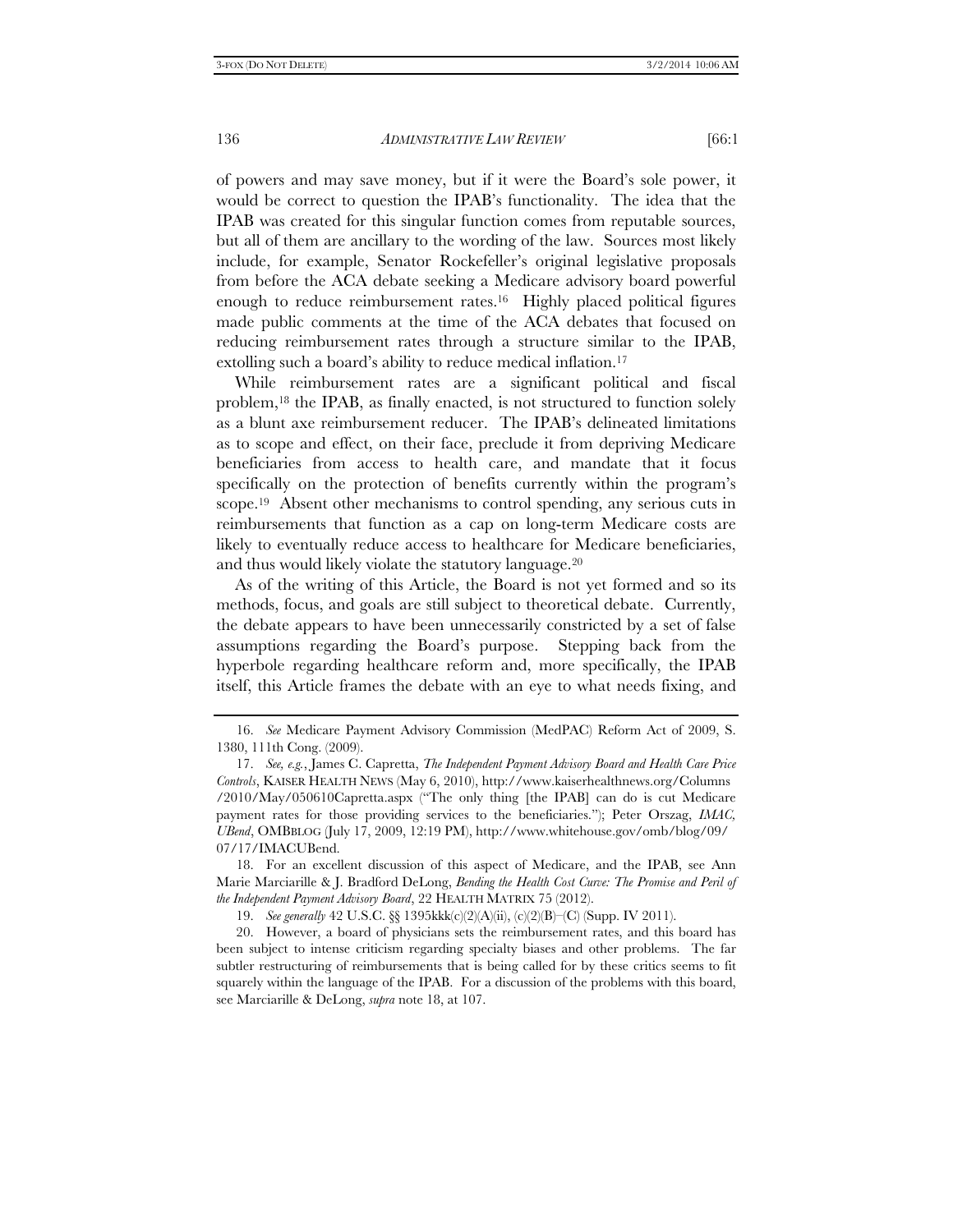how the IPAB can help. Part I looks to the nature of the myriad problems and challenges within the healthcare system and suggests an interpretation of the IPAB that can directly help resolve these. Part II closely examines the language of the statute, analyzing its structure to see what it must and what it may do, identifying both strengths and weaknesses in its ability to function productively. Part III contains a mission statement for the IPAB, a corrective envisioning of the Board and its functions.

#### I. THE COST PROBLEM

This Part will discuss the problem with waste in the United States healthcare system; explain how this waste currently results from the incentive structure created by Medicare's coverage process and related areas of federal law; preliminarily discuss how the IPAB can modify this incentive structure to curb waste; and consider how the IPAB statute can potentially correct the way that the entire system covers (and does not cover) new medical treatments and technologies. Subsection A explains the problem of wastefulness. Subsection B looks at the broad role of Medicare in causing healthcare inflation. Subsection C closely examines how Medicare's inability to directly consider the cost of new technologies distorts the marketplace and Medicare's coverage process. Subsection D explains how, when the Medicare approval process is combined with the Food and Drug Administration's (FDA's) drug-and-device approval process, perverse incentives are created that lead to overutilization of medical care. Subsection E discusses how the IPAB, in light of these other problems, can create a more effective incentive structure for better research and, ultimately, a higher quality of care at a lower cost.

Medicare is the single largest third-party payer for health care in the country, and its current inability to consider cost hampers it in efforts to derive value from the money it spends.21 This situation is problematic for Medicare, certainly, but is also problematic for the entire healthcare system. The Centers for Medicare and Medicaid Services' (CMS's) coverage determinations are extremely influential and tend to be followed closely by other third-party payers, such as private insurance companies and Medicaid.22 If Medicare refuses coverage for a new medical

 <sup>21.</sup> Jacqueline Fox, *Medicare Should, But Cannot, Consider Cost: Legal Impediments to a Sound Policy*, 53 BUFF. L. REV. 577, 618–631 (2005) (analyzing the legal, practical, and societal hurdles inhibiting the CMS from considering cost).

 <sup>22.</sup> *See* Ashlee Vance, *Insurers Fight Speech-Impairment Remedy*, N.Y. TIMES, Sept. 15, 2009, http://www.nytimes.com/2009/09/15/technology/15speech.html?\_r=0 (discussing private insurers' tendency to follow the government's lead in matters of coverage on items like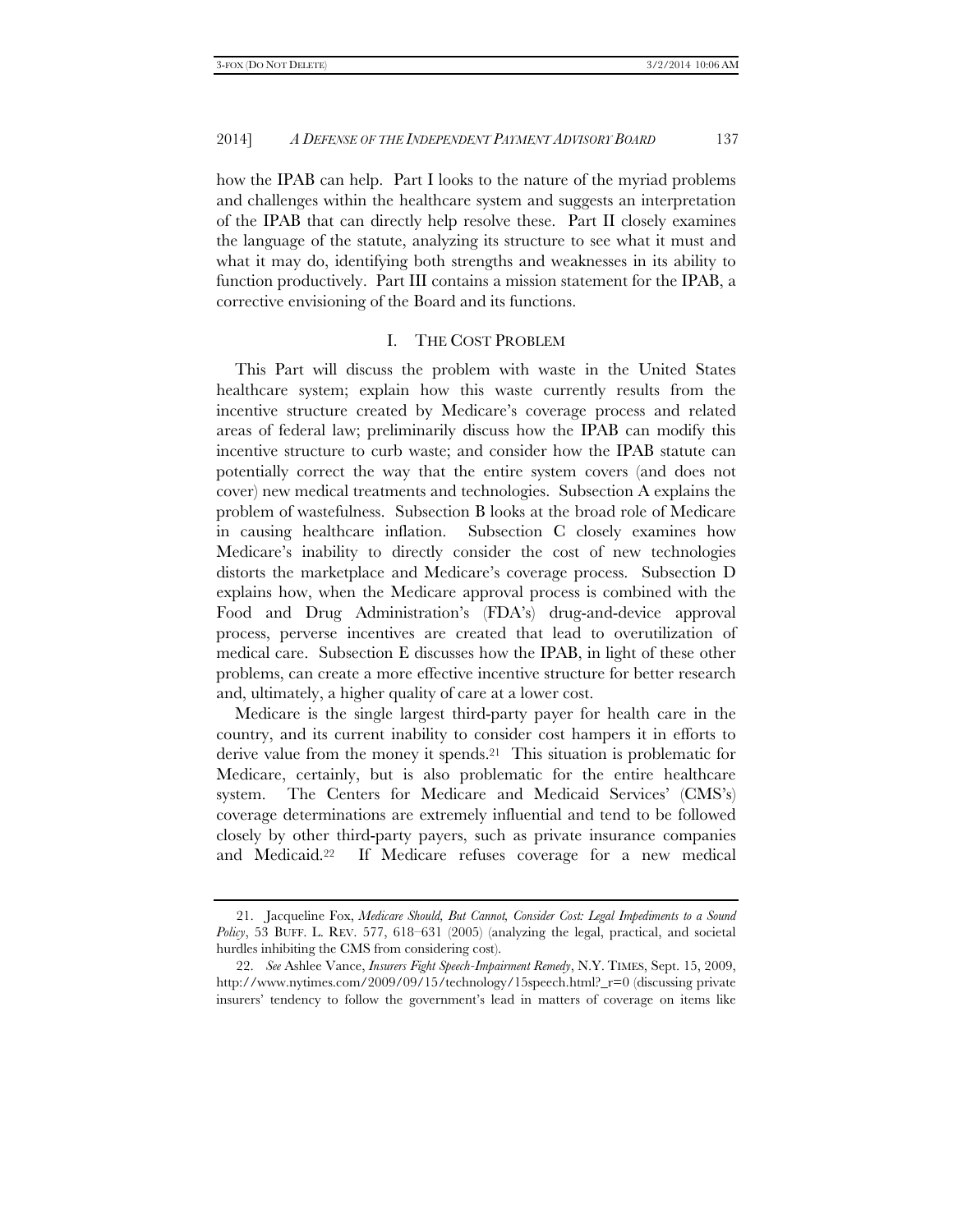procedure, it is unlikely that it will be made available to most patients. A credible argument can be made that Medicare coverage decisions drive the market in the United States. Were the IPAB to create a forum for assessing the value of medical procedures and technologies, other payers would likely follow its lead in determining their own scope of coverage in a similar manner or simply piggy-back on the IPAB process.

# *A. A System Incentivized to be Wasteful*

The Independent Medicare Advisory Board was created in the face of uncontrolled cost increases in health care in the United States.23 These cost increases have been far greater than in any other developed country with a similar functioning healthcare infrastructure, and have occurred even as the dominant markers for health in the United States have failed to keep pace with these other countries' statistics.<sup>24</sup> This strongly implies that the current U.S. healthcare system is terribly wasteful. This wastefulness is critically important for three primary reasons. First, as the overall cost of health care increases, paying for health care begins to require significant sacrifices on both a communal and personal level. People go without either necessary care or other critically important needs being met.25 This sacrifice may be

25. In 2011, approximately ten percent of all Americans delayed or did not receive

speech impairment remedies).

 <sup>23.</sup> HENRY J. KAISER FAMILY FOUND., HEALTH CARE COSTS: A PRIMER, KEY INFORMATION ON HEALTH CARE COSTS AND THEIR IMPACT 4 (May 2012), *available at* http://kaiserfamilyfoundation.files.wordpress.com/2013/01/7670-03.pdf [hereinafter KFF, HEALTH CARE COSTS].

 <sup>24.</sup> For a comparison of healthcare spending, per capita, across all major developed countries in 2009, see *id.* at 7. The World Health Organization ranked countries according to health outcomes in 2000. *See* WORLD HEALTH ORG., *supra* note 7; *see also* Christopher J.L. Murray & Julio Frenk, *Ranking 37th—Measuring the Performance of the U.S. Health Care System*, 362 NEW ENG. J. MED. 98, 98 (2010), *available at* http://www.nejm.org/doi/pdf/

<sup>10.1056/</sup>NEJMp0910064. The most recent report, from 2010, does not rank these countries, but a recent report from the Commonwealth Fund concluded: "Despite having the most expensive health care system, the United States ranks last overall compared to six other industrialized countries—Australia, Canada, Germany, the Netherlands, New Zealand, and the United Kingdom—on measures of health system performance in five areas: quality, efficiency, access to care, equity and the ability to lead long, healthy, productive lives[.]" Press Release, Commonwealth Fund, U.S. Ranks Last Among Seven Countries on Health System Performance Based on Measures of Quality, Efficiency, Access, Equity, and Healthy Lives: Affordable Care Act Holds Promise for U.S. Performance; Focus on Information Technology and Primary Care Vital To Achieving High Performance (July 23, 2010), *available at* http://www.commonwealthfund.org/~/media/Files/News/News% 20Releases/2010/Jun/Mirror%20Mirror/Mirror%20Mirror%20Release%20FINAL%20 %2061410%20rev3%20v2%202.pdf.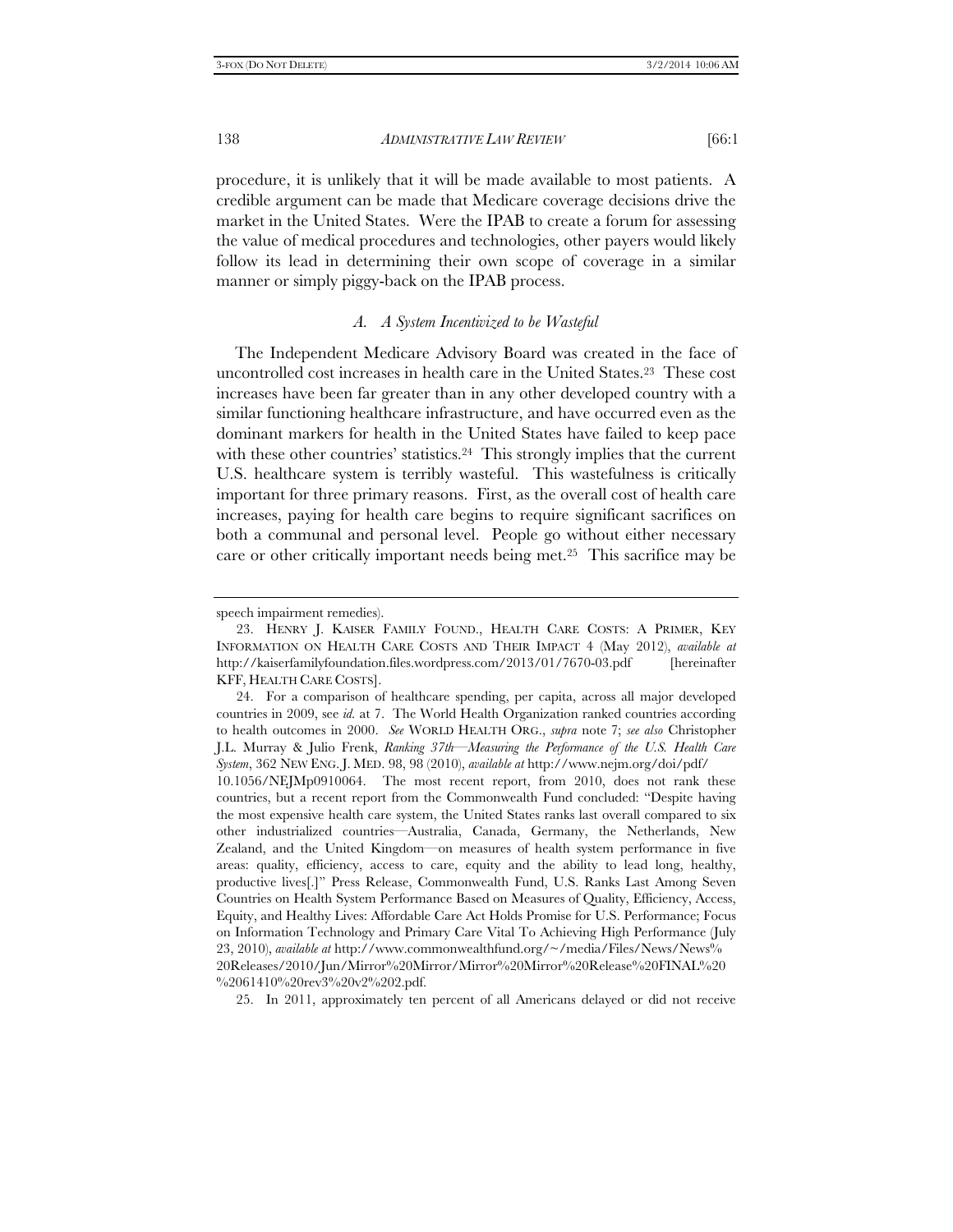justifiable for a society deeply committed to providing care to people who are suffering. However, it is entirely illegitimate to have such sacrifices in order to fund profligate wastefulness. Second, health care always carries with it the risks and harms associated with medical interventions.<sup>26</sup> The pain and side effects caused by necessary medical care are often worth enduring in order to pursue greater health. However, the pain and side effects of unnecessary medical care have no justifications. Third, there is something distasteful about wastefulness. On multiple levels environmental, economic, moral—it seems inherently wrong to have a culture that is not mindful of its resources, particularly when so many people do without so much.27

There are incentives in the U.S. healthcare system that predictably lead to wasteful allocation of resources and ever-increasing inflation. It is critically important to keep the concept of waste in mind when considering the causes of healthcare inflation. Waste, in this context, is spending on health care that is unnecessary, needlessly exposes patients to pain and risks of harm, and drains resources from an overtaxed system. While steady increases in cost are obviously unsustainable, if only clear advances in quality of care created those increases, the problems would be far different than those caused by waste. Rationing necessary, beneficial care requires a society to place relative values on human life; no small task, and one that

necessary health care because of its cost. NAT'L CTR. FOR HEALTH STATISTICS, U.S. DEP'T OF HEALTH AND HUMAN SERVS., SUMMARY HEALTH STATISTICS FOR THE U.S. POPULATION: NATIONAL HEALTH INTERVIEW SURVEY 24 (2012), http://www.cdc.gov/nchs /data/series/sr\_10/sr10\_259.pdf. That same year, roughly 48 million Americans lacked health insurance. *See* THE HENRY J. KAISER FAMILY FOUND., THE UNINSURED: A PRIMER, KEY FACTS ABOUT AMERICANS WITHOUT HEALTH INSURANCE 1 (Oct. 2012), *available at* http://kaiserfamilyfoundation.files.wordpress.com/2013/01/7451-08.pdf. Furthermore, in 2007, healthcare costs directly led to more than sixty-two percent of all personal bankruptcies. David U. Himmelstein et al., *Medical Bankruptcy in the United States, 2007: Results of a National Study*, 122 AM. J. MED. 741, 742 (2009), http://www.amjmed.com/article/ S0002-9343(09)00404-5/fulltext.

 <sup>26.</sup> The medical profession recognizes this, as can be seen by the necessity of receiving informed consent from a patient. This process, where the physician communicates the potential risks to the patient, is considered a "fundamental element[] of the patient-physician relationship" by the American Medical Association. AM. MED. ASS'N, AMA CODE OF ETHICS, OPINION 10.01 FUNDAMENTAL ELEMENTS OF THE PATIENT-PHYSICIAN RELATIONSHIP, http://www.ama-assn.org/ama/pub/physician-resources/medical-ethics/ code-medical-ethics/opinion1001.page? (last visited Feb. 2, 2014).

 <sup>27.</sup> Fifteen percent of the U.S. population lives in poverty. *See* CARMEN DENAVAS-WALT ET AL., INCOME, POVERTY, AND HEALTH INSURANCE COVERAGE IN THE UNITED STATES: 2011 CURRENT POPULATION REPORTS 13 (2012), *available at* http://www.census .gov/prod/2012pubs/p60-243.pdf.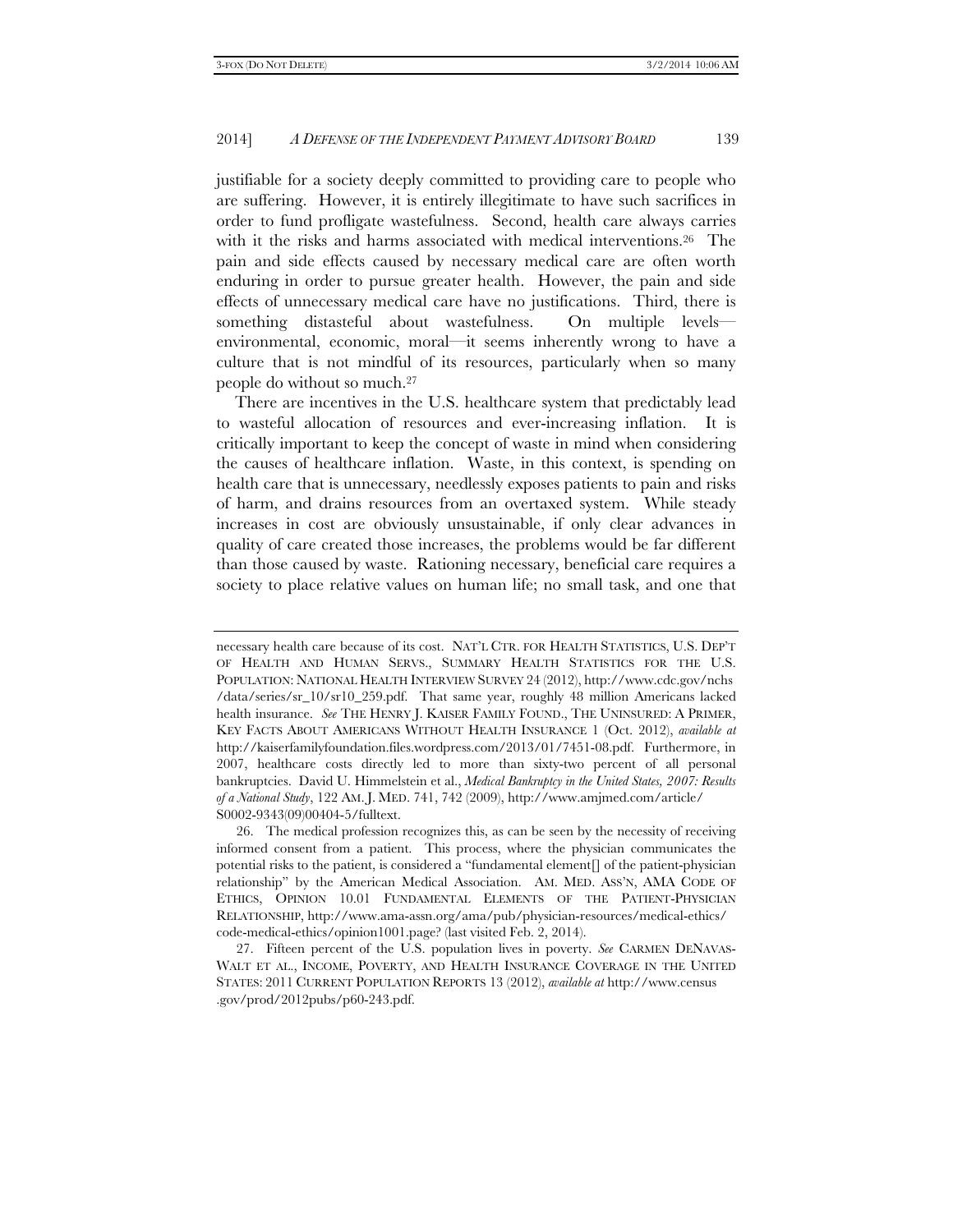risks causing great harm to the society that does it.28 It may be necessary to ration in this manner at some point, but reducing waste is a far simpler goal, even if complex in its application.

There are two interwoven areas of federal law that, together, have created an incentive structure for developing medical advances in a manner that encourages using these advances in an overly broad patient population, without conducting necessary studies to correctly identify the patients who truly stand to benefit from these advances. This is the exact area where the IPAB has the potential to be most useful. Medicare's coverage process, when combined with the FDA's marketing approval process, requires only a minimal showing of efficacy before new medical advances become part of the healthcare system. This process creates a powerful financial incentive for those seeking approval for medical advances to prove the smallest possible level of efficacy in the largest possible population, opening the door to approval and coverage in the largest market attainable. This result, in turn, leads to wasteful utilization of these advances in patients who will not benefit from them.

Identifying and controlling the causes of medical inflation is not simple, and the causes are not limited to these approval processes. There are numerous known (and unknown) causes of medical inflation, some extremely complex and apparently intransigent. The original Medicare program, created in 1965,29 had inflationary payment provisions that allowed both hospitals and physicians to set prices, with the federal government paying the requested amounts.30 Many people remain

 <sup>28.</sup> For a thoughtful discussion as to why this type of public conversation is destructive, see RICHARD A. POSNER, LAW, PRAGMATISM, AND DEMOCRACY (2003). In contrast with Posner's perspective, this Article does not take the position that this form of public discourse ought not occur. Public open rationing is not easy, but, if rationing truly must occur, the author believes that it must be done in this manner.

 <sup>29.</sup> *See* Social Security Amendments Act of 1965, Pub. L. No 89-97, 79 Stat. 286 (codified as amended in scattered sections of § 42 U.S.C.).

 <sup>30.</sup> For inflation and hospital costs, see OFFICE OF INSPECTOR GEN., OEI-09-00- 00200, MEDICARE HOSPITAL PROSPECTIVE PAYMENT SYSTEM: HOW DRG RATES ARE CALCULATED AND UPDATED 1 (2001)*, available at* http://oig.hhs.gov/oei/reports/oei-09-00- 00200.pdf (citing CMS statistics to show how the original reimbursement scheme for hospitals led to high inflation). For physician fees, see HEALTH CARE FIN. ADMIN, MEDICARE 2000: 35 YEARS OF IMPROVING AMERICANS' HEALTH AND SECURITY 9 (2000), *available at* http://www.cms.gov/Research-Statistics-Data-and-Systems/Statistics-Trendsand-Reports/TheChartSeries/Downloads/35chartbk.pdf ("Medicare's original payment mechanisms based on actual costs proved to be highly inflationary because providers were paid for their costs, regardless of their efficiency."). The debate prior to the enactment of Medicare has numerous incidents where legislators discussed the generous reimbursements to be used by the program. For example, "reimbursement rates for hospitals were to be set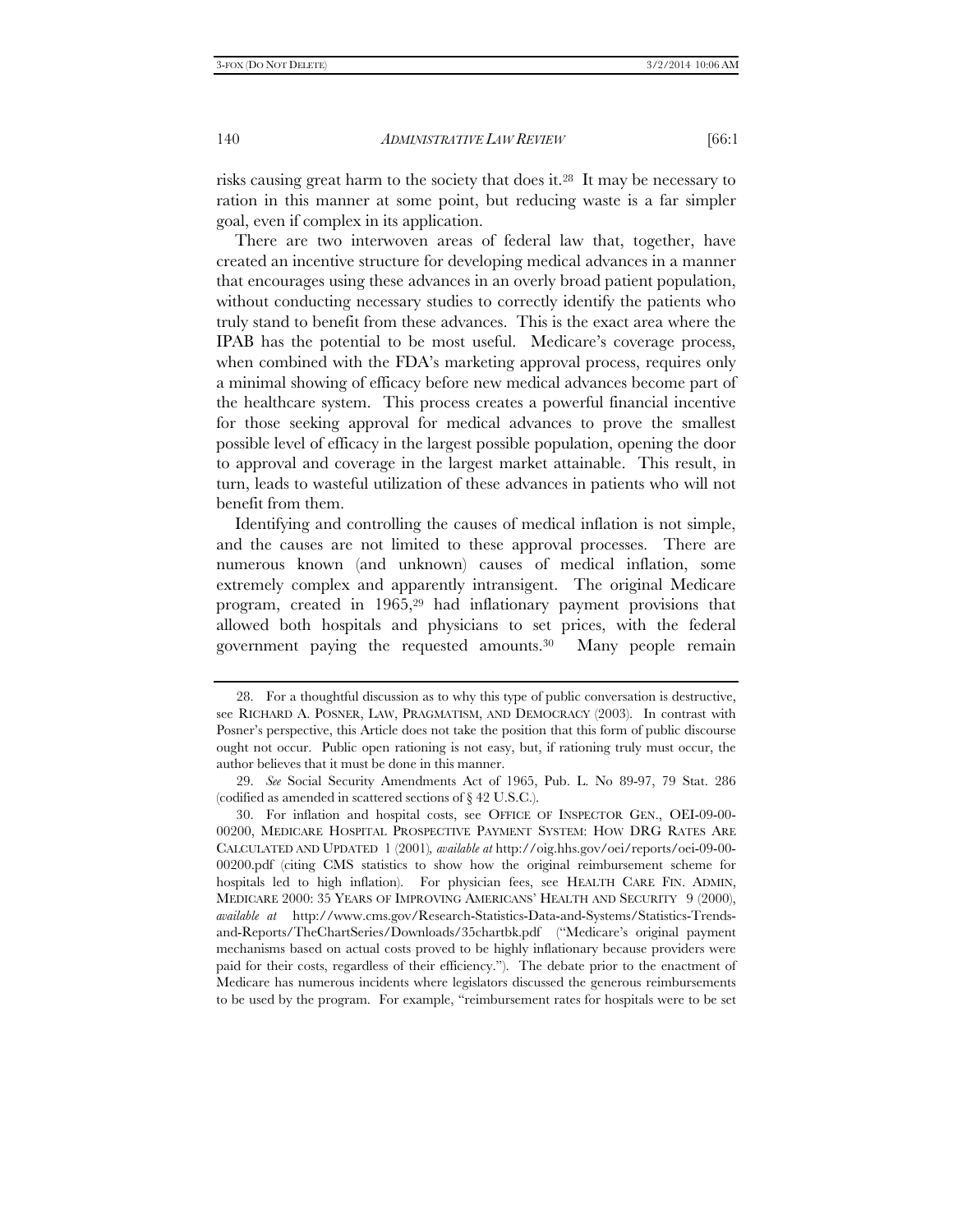convinced that reimbursement rates paid to caregivers, and the systems for calculating those rates, are too generous and incoherent.31 This is an important cause of medical inflation, but is not singular. A second cause of increased costs in the healthcare system, and the primary focus of this Article, is the introduction of innovation and new medical technologies. Medical caregivers are making progress in their fields, leading to a wider variety of available treatment and interventions,<sup>32</sup> which in turn increases the potential expense of medical treatment. While new medical innovations are a significant driver of medical inflation,<sup>33</sup> little has been done to control these costs.

#### *B. The Role of Medicare in Healthcare Inflation*

Medicare was founded in 1965 to provide a safety net of health insurance for the elderly.34 The serious possibility of future uncontrollable medical cost increases was not widely discussed during the lengthy congressional debates prior to Medicare's passage.35 During the decades following Medicare's passage, medical inflation began to skyrocket.36 The design of the Medicare program contributed to this inflation, but it is highly unlikely it is the sole cause. Merely providing guaranteed health insurance coverage to the elderly created a strong market incentive to create new ways of treating the health problems suffered by older people.<sup>37</sup> To put it

 34. *See* Social Security Amendments of 1965, Pub. L. No. 89-97, 79 Stat. 286 (codified as amended in 42 U.S.C. §§ 1395 *et seq*. (2006)).

37. Medicare was created because the elderly were becoming uninsurable. *See*

to take into account necessary and proper expenses incurred in rendering services, including normal standby costs of equipment . . . depreciation of buildings and equipment and . . . interest on capital indebtedness." Fox, *supra* note 21, at 592 (summarizing S. Rep. No. 89-404, at 27, *reprinted in* 1965 U.S.C.C.A.N. 1943, 1977).

 <sup>31.</sup> *See, e.g.*, Marciarille & DeLong, *supra* note 18.

 <sup>32.</sup> One of the better resources for understanding the scope of these innovations is the Center for Medical Technology Policy, which tracks the development of new technologies, their potential costs, and potential benefits. *See* OVERVIEW AND MISSION, CTR. FOR MED. TECH. POLICY, http://www.cmtpnet.org/ (last visited Feb. 2, 2014).

 <sup>33.</sup> KFF, HEALTH CARE COSTS, *supra* note 23, at 25 ("Some [healthcare policy experts] argu[e] that new medical technology may account for about one-half or more of real longterm spending growth.").

 <sup>35.</sup> *See* Fox, *supra* note 21, at 590–92. A more typical statement of congressional concern during these debates was that the Medicare program would "make the best of modern medicine more readily available to the aged." *Id.*

 <sup>36.</sup> BIPARTISAN POL'Y CTR., WHAT IS DRIVING U.S. HEALTH CARE SPENDING?: AMERICA'S UNSUSTAINABLE HEALTH CARE COST GROWTH 6 fig.2 (Sept. 2012), *available at* http://bipartisanpolicy.org/sites/default/files/BPC%20Health%20Care%20Cost%20Driv ers%20Brief%20Sept%202012.pdf.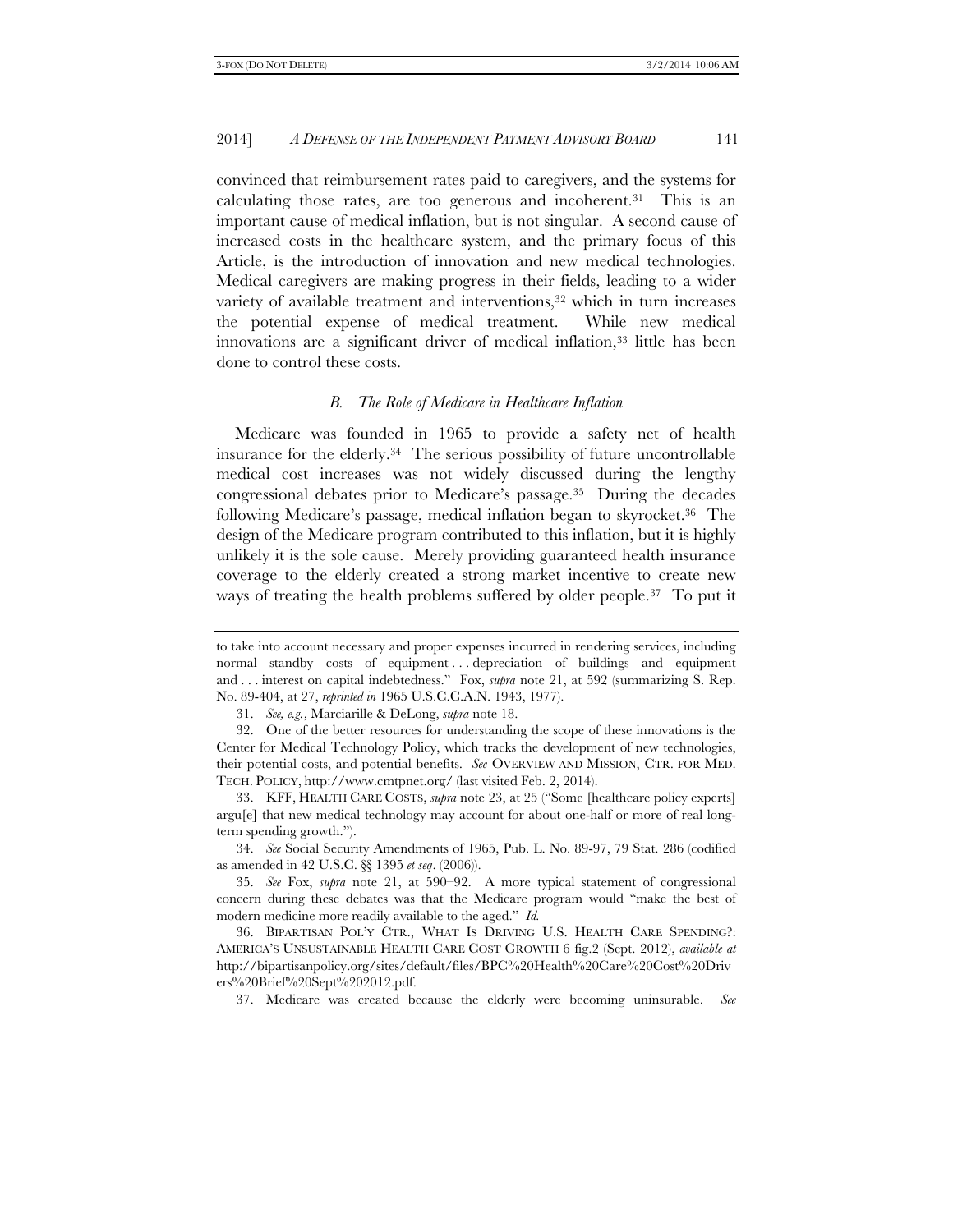simply, it is logical for investment capital to be directed toward a marketplace that will purchase new products. The Medicare insurance scheme created a legal entitlement to coverage for care covered by the Medicare Act. Its members, at little personal financial cost, can utilize any medical service or device that is covered by Medicare. For marketers of medical innovations, the selling point becomes convincing patients and caregivers that something new promises the hope of a better outcome. Once that is accomplished, the market is guaranteed because it is not, by its structure, constrained by cost sensitivities. The results of this market incentive have been beneficial to the overall health of the Medicare population, but also quite expensive.38

Beyond merely providing insurance to a previously uninsured group, there are structural flaws in how Medicare was created, ones that became apparent after the legislation was enacted.39 Some of these flaws persist to this day and contribute to flawed incentive structures in the healthcare system. The most important, in terms of incentives and waste, is that CMS, when determining whether to cover new medical technologies and treatments, does not have the power to consider cost.40

Medicare's original program was created in 1965 to model the relationship that existed between private insurers, on the one hand, and physicians and patients, on the other. The Medicare program was divided into Part  $A<sup>41</sup>$  and Part  $B<sub>1</sub><sup>42</sup>$  essentially, hospital insurance coverage and physician insurance coverage, respectively. If a medical service fits within the categories of covered services, then the only other requirement would be that these services were "reasonable and necessary" for the treatment of an illness or injury.43 This language was carefully chosen and was, in fact,

THEODORE R. MARMOR, THE POLITICS OF MEDICARE 15 (2d ed. 2000). Prior to the passage of the Medicare Act, only forty-one percent of persons age seventy-five and older had health insurance to cover hospitalizations. James Lubitz et al., *Three Decades Of Health Care Use By The Elderly, 1965–1998*, 20 HEALTH AFFS. 19, 21–22 (2001), *available at* http://content.healthaffairs.org/content/20/2/19.full.pdf+html. Once Medicare created an entitlement for the elderly, the market of potential elderly patients with health insurance expanded. *See id.* at 22.

 <sup>38.</sup> *See generally* Lubitz et al., *supra* note 37, at 19–20 (describing the concurrent rise of Medicare spending as a percentage of gross domestic product and improvement in the health of the elderly from 1965 to 1998).

 <sup>39.</sup> A full discussion of these problems is outside the scope of this Article, and the topic has been ably addressed by many scholars. An overview can be found in MARMOR *supra* note 37.

 <sup>40.</sup> *See* 42 U.S.C. § 1395y(a)(1)(A) (2006 & Supp. IV 2011); *see also* Fox, *supra* note 21.

 <sup>41. 42</sup> U.S.C. § 1395c (2006).

 <sup>42.</sup> *Id.* §§ 1395j–1395k.

 <sup>43.</sup> *Id.* § 1395y(a)(1)(A).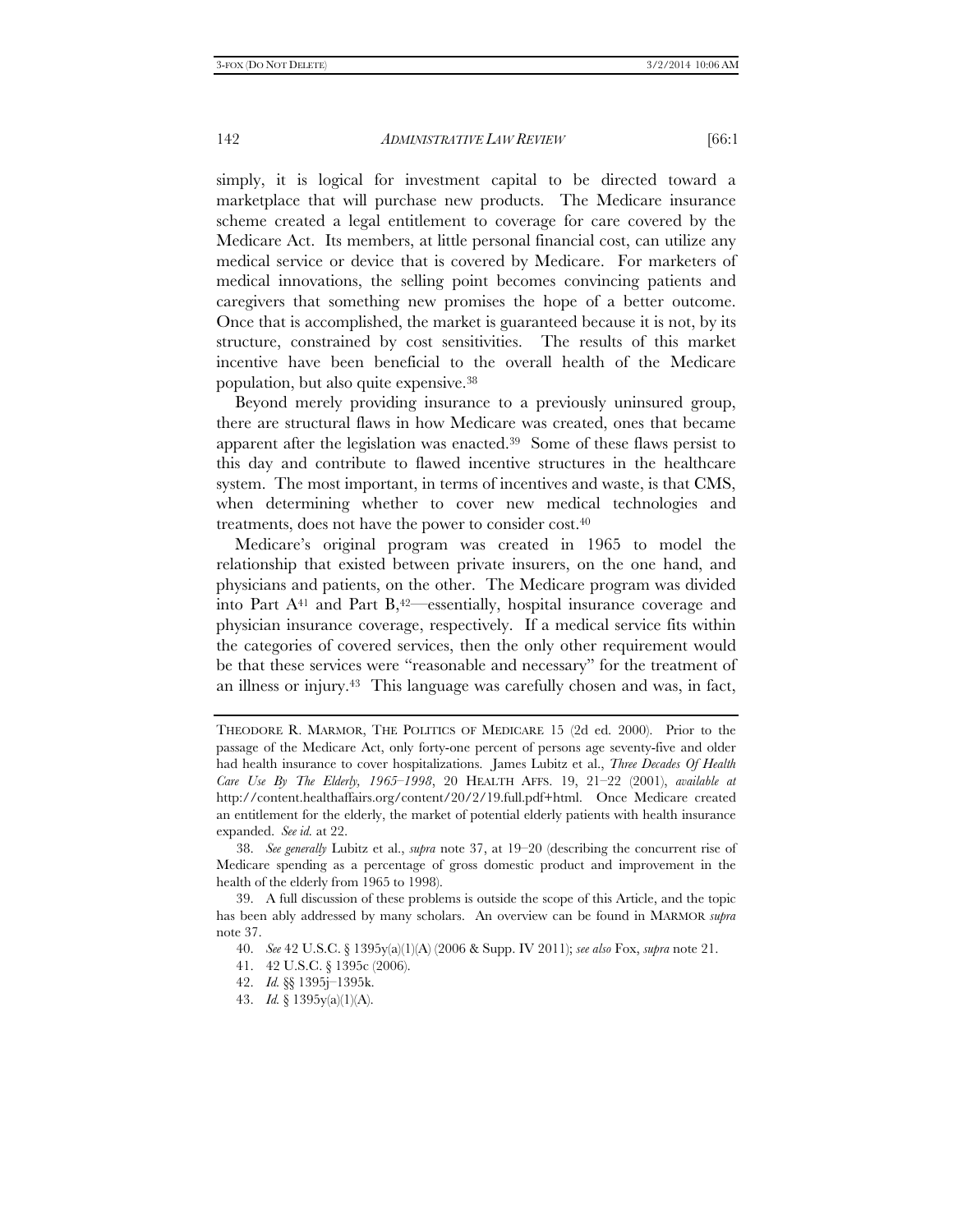taken from an Aetna policy then offered to government employees.44 The focus in the Medicare negotiations was on protecting the autonomy rights of physicians, not patients,45 and in traditional health insurance policies at that time, patient's physicians were usually the final arbiters of the care a patient needed.46

The respect given to physician decisions about required medical care can be observed in judicial opinions from that time. In the years shortly before and after 1965, courts generally decided contract disputes over payment of insurance claims by using the recommendations of the treating physicians as dispositive of the medical care required.47 The language used in those private contracts was "reasonably necessary," rather than the thencurrently-used "medical[ly] necess[ary]," and a statement by a physician that a medical treatment was reasonably necessary for the recovery of the patient would be sufficient to prove that it was covered.<sup>48</sup>

#### *C. A Regulatory Flaw: Medicare's Inability to Consider Cost*

The Medicare program was faced with significant challenges when medical inflation began to skyrocket. There was a growing concern within the agency that some increases in cost were not justified, considering the limited benefit that any one new service actually provided to Medicare beneficiaries. Within the language of the Medicare Act, the determination of whether Medicare covers a new treatment rests on CMS deciding if the treatment is reasonable and necessary. CMS has proceeded to determine coverage according to this interpretation.49 However, CMS has

 <sup>44.</sup> Aetna Life & Casualty, *Government-Wide Indemnity Benefit Plan: United States Civil Service Commission* (as revised Jan. 1, 1966) (on file with author). The original language in the Aetna policy was for care that was "reasonably necessary," and one could argue that this change is significant though it has been used with limited effect by CMS. *See* Fox, *supra* note 21, at 594–95.

 <sup>45.</sup> Fox, *supra* note 21, at 587 n.27 ("The concern in this earlier time was protecting the physician's autonomy to practice medicine as he saw fit, without government interference."). The law, as enacted, contains a prohibition against any federal interference with physicians' decisions. 42 U.S.C. § 1395 (2006).

 <sup>46.</sup> Fox, *supra* note 21, at 594–95.

 <sup>47.</sup> *See, e.g.*, Aetna Life Ins. Co v. Sanders, 193 S.E.2d 173, 176 (Ga. Ct. App. 1972) ("The operation in question was 'recommended and approved by a physician' attending the Plaintiff, who determined that it was 'necessary for the treatment of the . . . disease concerned,' as required by the contract.").

 <sup>48.</sup> *See* Fox, *supra* note 21.

 <sup>49.</sup> For example, CMS has a website that explains what must be submitted for consideration when asking CMS to consider if something is reasonable and necessary. Ctrs. for Medicare & Medicaid Servs., *Medicare Coverage Determination Process* (July 9, 2013, 9:43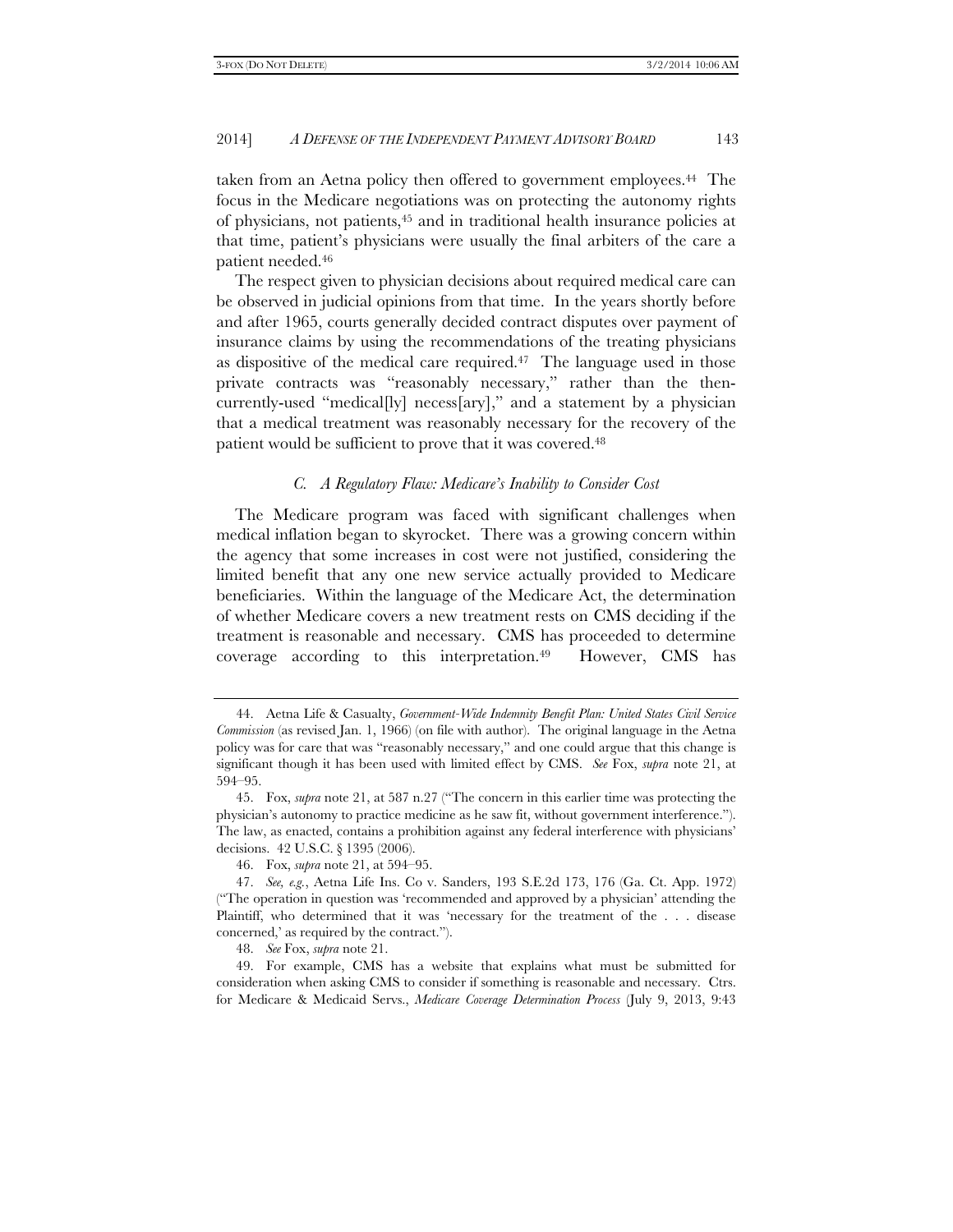continuously struggled to use this language effectively to address the problem of waste, with limited success.

The primary problem for CMS is that it may not directly address cost as a basis for its coverage determinations.<sup>50</sup> A secondary, related problem is that, absent cost, the reasonable and necessary language is not sufficiently rigorous to ensure that those seeking coverage for their new procedures and technologies present data that correctly identifies patients who truly stand to benefit the most from new interventions. There is no mechanism that has been developed at this point to demand this focus. Instead, the question becomes, if something has been proven to be beneficial for patient care, how can CMS justify not paying for it? The answer is that it cannot, and so much is paid for that is not effective for individual patients.

Cost becomes very useful in the context of controlling waste because it lays out a simple challenge: prove that the benefit is worth the cost. This, in turn, creates an incentive for studies that accurately narrow the potential patient population, which will be of great benefit to society as a whole. It is a question of math. If something is beneficial 50% of the time, in a given population of 1000 potential patients, and costs \$100 for each patient, it costs \$100,000 to fix 500 patients, or \$200 a patient. If research can correctly identify the patients who will actually benefit, the cost drops to \$50,000 to fix the same 500 people, or \$100 a person. As an added benefit, 500 people are protected from undergoing a medical procedure that will not help them. While perfection is a bit high to aim for, properly directed research can lead to more successful interventions, thus becoming far more cost-effective and less harmful. If CMS could demand this justification, it is likely health care would be far better than it is, but CMS cannot do so.

The current system for coverage decisions concerning new medical advances is highly imperfect and reflects the structure of the original Act. Subcontractors who operate on a regional level make most Medicare coverage decisions.51 However, when a new innovation presents extremely high potential costs to the program, CMS can initiate a procedure whereby it makes national coverage determinations (NCDs), creating a uniform coverage standard for the entire program that all subcontractors must then

AM), http://www.cms.gov/Medicare/Coverage/DeterminationProcess/index.html. 50. *See generally* Fox, *supra* note 21.

 <sup>51.</sup> There are a number of different processes for making these determinations, with different small-scale decisionmakers for hospital care, physician services, durable goods, and pharmaceuticals. For details of these programs, see MEDICARE PAYMENT ADVISORY COMM'N, REPORT TO THE CONGRESS: MEDICARE PAYMENT POLICY 245–50 app. B (2003), *available at*. http://www.medpac.gov/documents/mar03\_entire\_report.pdf.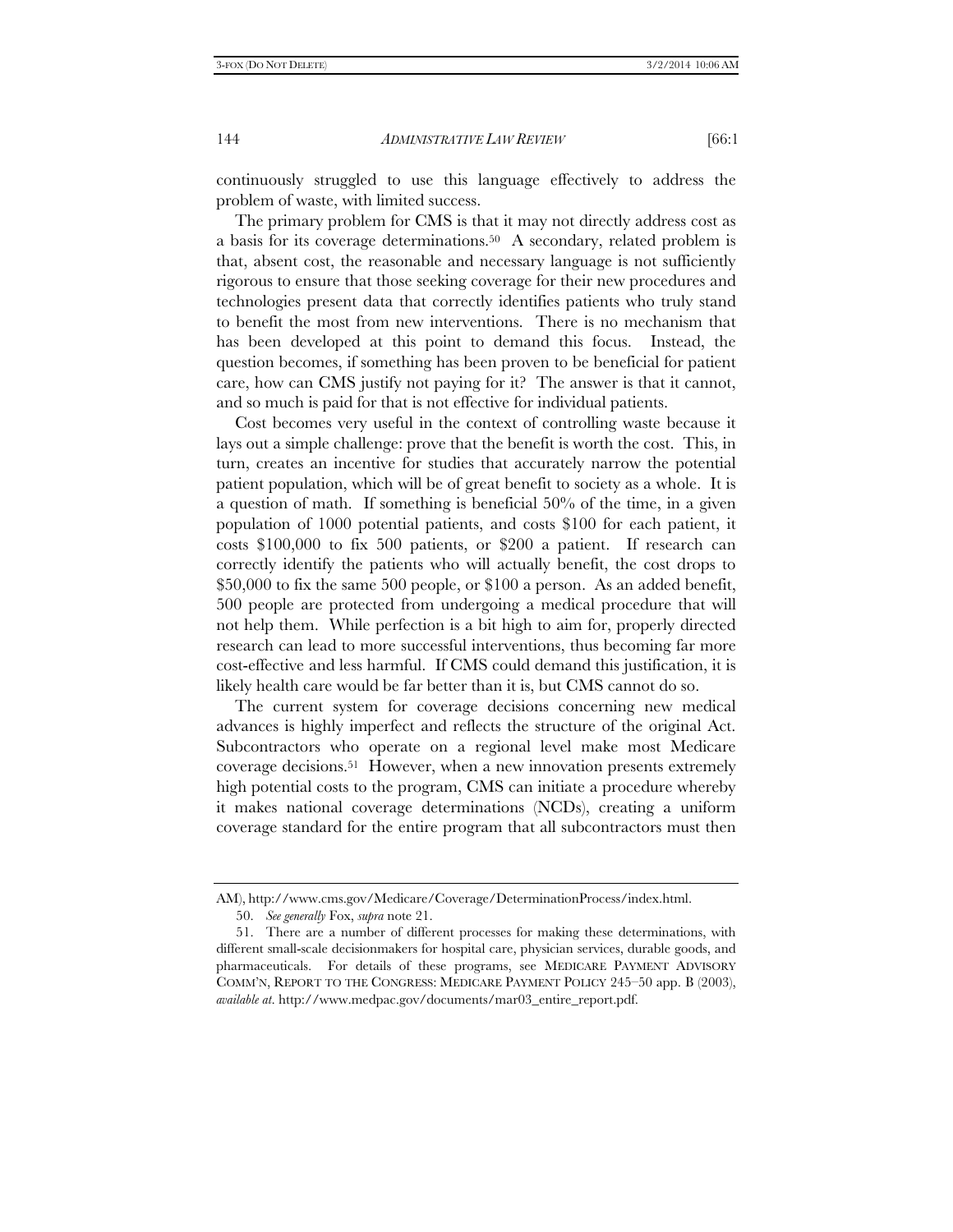follow.52

Even though the cost of a new innovation may trigger an NCD, CMS is still not allowed to consider this cost when shaping its formal determination.53 This creates a conflicted process, whereby CMS has to control cost for political purposes, yet cannot directly acknowledge doing so, and cannot use the cost itself as a justification for the scope of coverage that is approved.54

CMS generally does approve Medicare coverage of medical innovations where there is concrete evidence of effectiveness.<sup>55</sup> However, in the majority of these positive NCDs, the scope of the approval is qualified by limitations that delineate circumstances where the procedure or technology will be paid for, which, in turn, control the potential cost of the innovation for the program by limiting its use to that population.<sup>56</sup>

Determining the coverage of procedures and technologies is a problematic process. CMS has given ample evidence of its desire to shape NCDs so that care is provided to the subset of the population most likely to derive a substantial benefit, and to protect members from unproven and risky procedures of limited benefit.57 As described above, it has limited

 55. James D. Chambers et al., *Factors Predicting Medicare National Coverage: An Empirical Analysis*, 50 MED. CARE 249, 250, 254 (2012), http://www.ncbi.nlm.nih.gov/pubmed/

22193418. This study concludes: "findings suggest that good or fair quality supporting evidence is a strong predictor of positive coverage." *Id.* at 7.

 56. One study of NCDs between 1999 and 2007 concluded that CMS "generally issues a favorable coverage decision once it decides to undertake [a NCD], although almost always with conditions placed on the populations or settings to which coverage applies." Peter J. Neumann et al., *Medicare's National Coverage Decisions for Technologies, 1999–2007*, 27 HEALTH AFFS. 1620, 1625–26 (2008), *available at* http://content.healthaffairs.org/content/27/6/16 20.full.pdf+html.

 57. For example, on three separate occasions, CMS published lengthy, detailed proposed regulations governing using evidence to make NCDs, none of which were adopted as final rules. *See* Medicare Program; Criteria and Procedures for Making Medical Services Coverage Decisions that Relate to Health Care Technology, 54 Fed. Reg. 4302, 4305 (Jan. 30, 1989); Medicare Program; Procedures for Making National Coverage Decisions, 64 Fed. Reg. 22,619, 22,621 (Apr. 27, 1999); Medicare Program; Criteria for Making Coverage Decisions, 65 Fed. Reg. 31,124, 31,126–27 (May 16, 2000).

 <sup>52.</sup> *See* 42 C.F.R. § 405.1060 (2012). National coverage determinations (NCDs) are coverage decisions that apply to the entire Medicare population. The process for determining NCDs, and processes for challenging CMS decisions, are determined by federal regulation. *See, e.g*., Revised Process for Making National Coverage Determinations, 78 Fed. Reg. 48,164 (Aug. 7, 2013) (articulating the most recent iteration of the CMS process for NCDs).

 <sup>53.</sup> Given that CMS has no statutory authority to consider cost, it stands to reason that it cannot create the opportunity to do so in a regulatory undertaking such as a NCD.

<sup>54.</sup> *See generally* Fox, *supra* note 21.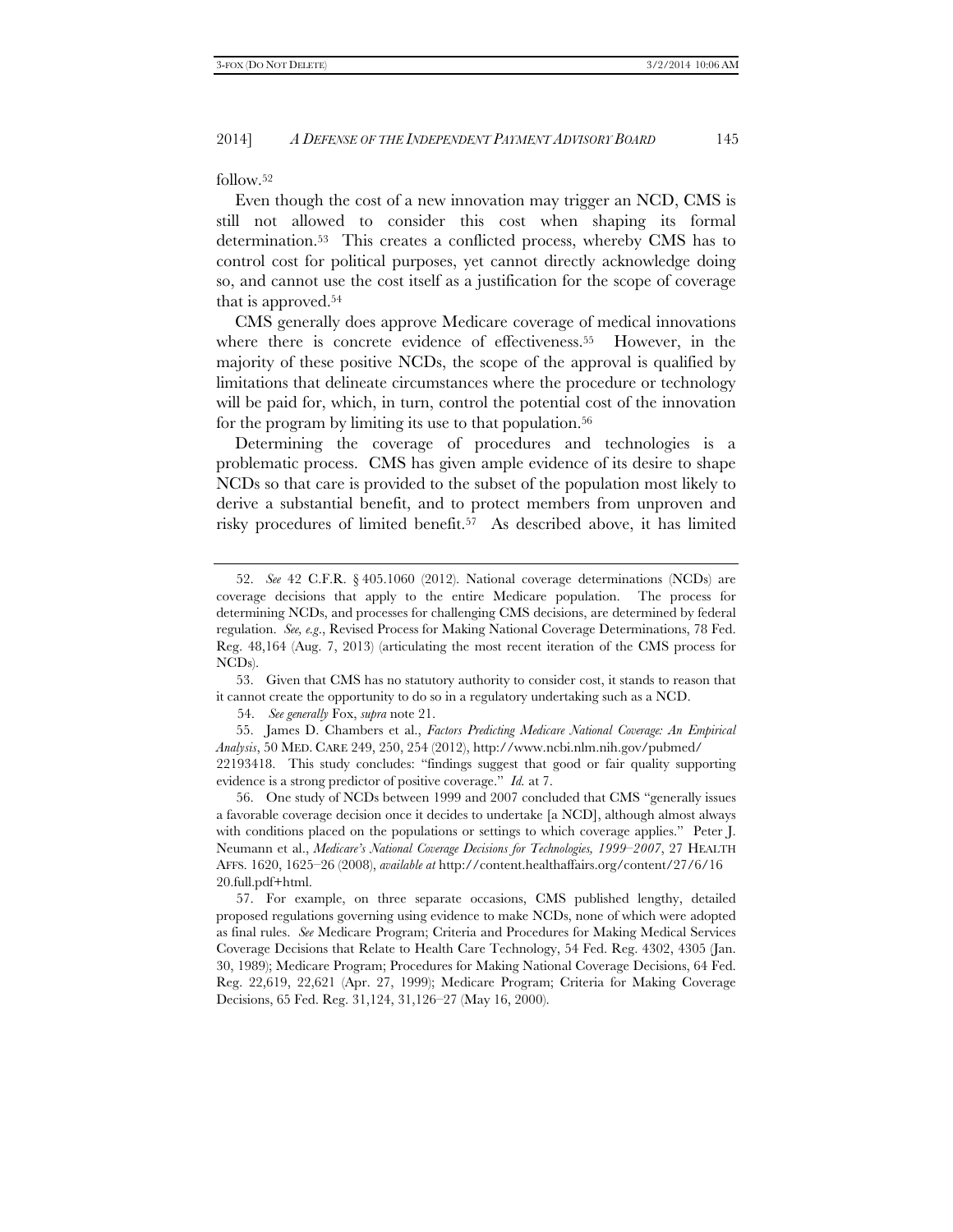tools to do so because it has extremely limited resources and expertise to conduct studies itself, and has limited power to compel those seeking approval from doing this. At the same time, because it cannot expressly discuss the role cost plays in making these determinations, there is a significant risk that evidence is distorted so that it appears to justify the imposition of coverage limitations.58 The concept of value, where a new innovation is worth the money spent on it, cannot be addressed directly, even though it is a sensible approach to adopting newly presented innovations. Put another way, because cost does indeed matter, and cannot be addressed directly, CMS is currently limited in its ability to derive high value from what it pays for. Rather, it must achieve cost control through less direct approaches.59

# *D. Incentives to Maximize Use: The Marketplace, the FDA, and Medicare*

A second fixable problem with the structure of how Medicare grapples with cost by the IPAB is slightly subtler and perhaps more accurately described as a problem with value and overall quality of health care. This problem springs from the market incentives created for drug and device manufacturers who must win Medicare coverage approval, but also must satisfy other regulatory schemes in order to market their innovation. Under current law, CMS must pay for treatments that are included in the plan (such as specific physical exams) and that are reasonable and necessary.60 At the same time, the FDA plays a significant role in determining if new drugs and medical devices can be marketed in this country.

The standard for FDA approval is that a drug or device be "safe and effective" in treating the specific problem delineated in its application to the FDA.61 The "safe and effective" standard used by the FDA is narrow, and

 <sup>58.</sup> For a discussion of this in the context of the process for issuing a NCD for implantable defibrillators and the scientific challenges to CMS conclusions, see Fox, *supra* note 3, at 25–30.

 <sup>59.</sup> CMS does try, within its limited statutory powers, to determine which medical treatments work best for which patients. See, for example, the coverage-with-evidence process which has been recently updated, wherein CMS aims to do exactly this. *Draft Guidance for the Public, Industry, and CMS Staff Coverage with Evidence Development in the Context of Coverage Decisions*, CTRS. FOR MEDICARE & MEDICAID SERVS. (Nov. 29, 2012), http://www.cms.gov/medicare-coverage-database/details/medicare-coverage-documentdetails.aspx?MCDId=23. Absent the power to demand value as a predicate to coverage, this appears to be of less use than one would hope.

 <sup>60. 42</sup> U.S.C. § 1395y(a)(1)(A) (2006 & Supp. IV 2011) (excluding from coverage, "services . . . [that] are not reasonable and necessary for the diagnosis or treatment of illness or injury or to improve the functioning of a malformed body member").

<sup>61. 21</sup> U.S.C. § 321(p)(1) (2006) (establishing the "safe and effective" standard for new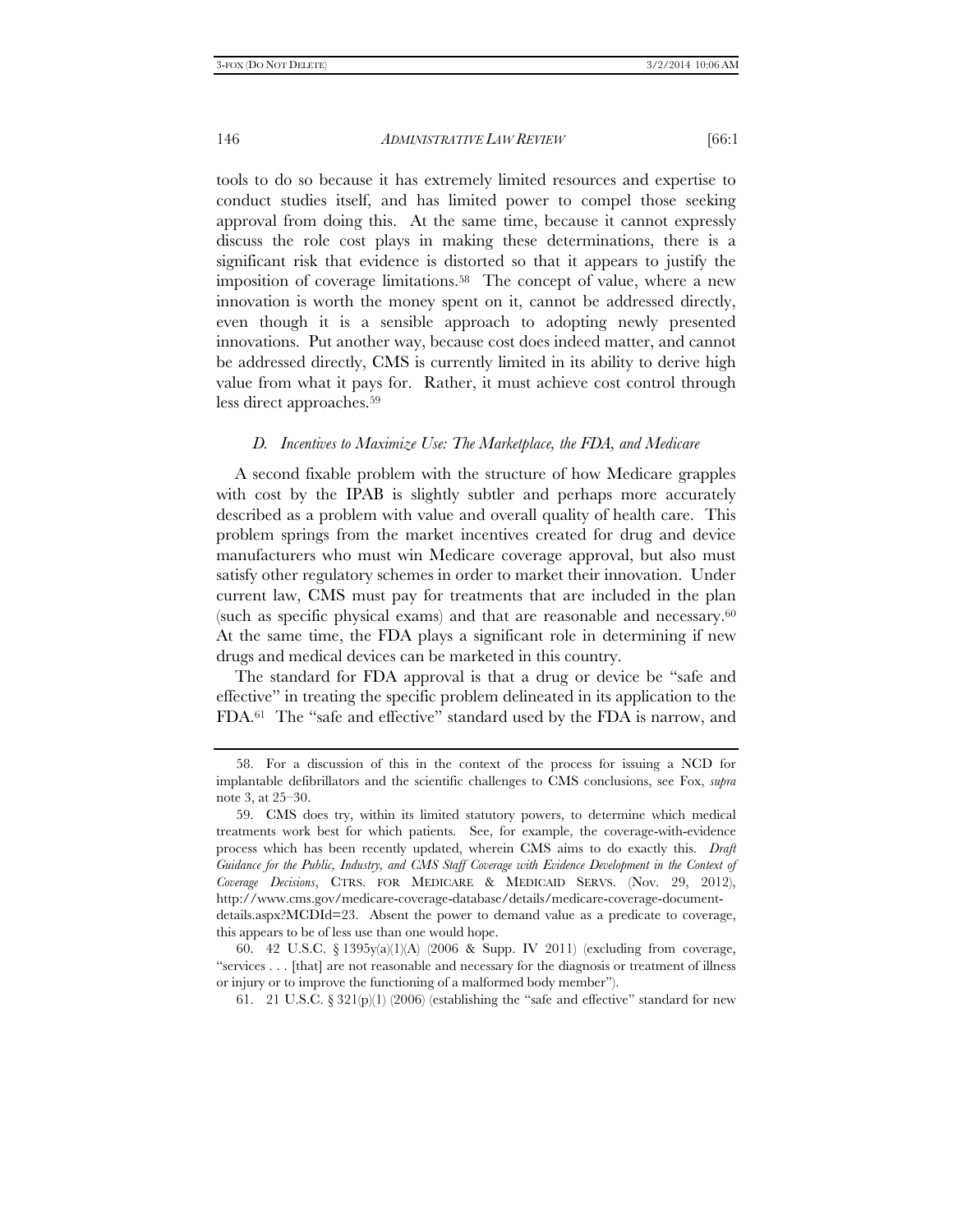approval under this standard gives limited information to a potential consumer as to usefulness of the drug or device. For example, there is no requirement that an applicant show how the drug or device compares with existing treatments; the comparison is meant to be against doing nothing at all.62 Additionally, effectiveness does not mean that the drug or device will be successful in treating an illness in every person who takes it. 63 Rather, the statistical improvement in a test population is measured, and the importance of this improvement is balanced against both the severity of the illness and the severity and rate of side effects.64 The actual measure of effectiveness does not have to be large if, for example, the illness is severe, if leaving the condition untreated is problematic, or if the risk of harm is extremely low.

To have both the legal right to market a drug or device in the United States and to have payment of the device provided by Medicare, a manufacturer has to satisfy the requirements of both regulatory schemes. At the same time, to capture the largest possible share of profits, a manufacturer has the incentive to design its studies to derive data that satisfies both "reasonable and necessary" and "safe and effective" at the minimal level for a large number of potential patients. In other words, the manufacturer has no incentive to closely identify those patients who are most likely to derive benefit from a drug or device, but rather has an incentive to show the drug or device can satisfy the FDA and CMS standards for the broadest possible potential market of consumers.

Currently, once the FDA approves the marketing of a pharmaceutical for a specific condition, it is acceptable for physicians to prescribe that pharmaceutical for any purpose.65 This is considered an "off-label" usage, as the reason for the prescription is different from the FDA-approved use. In many cases of off-label usage, there is little or no evidence of the drug's effectiveness in treating the condition for which it is prescribed, or of the relative risks that the patient is embracing by using the drug in that

drugs).

 <sup>62.</sup> For a description of the proper form of clinical trial that generates data sufficient for approval, see Russell Katz, *FDA: Evidentiary Standards for Drug Development and Approval*, 1 NEURORX 307 (2004), *available at* http://www.ncbi.nlm.nih.gov/pmc/articles/PMC534930 /pdf/neurorx001000307.pdf.

 <sup>63.</sup> *Id.* at 312 (discussing the difference between the control group and the group receiving the drug or treatment must be statistically significant).

 <sup>64.</sup> For example, the FDA rules for approval of a medical device delineate this balancing. *See* 21 C.F.R. §§ 860.7(d)(1) and (e)(1) (2012).

 <sup>65.</sup> *See* Rebecca Dresser & Joel Frader, *Off-Label Prescribing: A Call for Heightened Professional and Government Oversight*, 37 J.L. MED. & ETHICS 476, 476 (2009).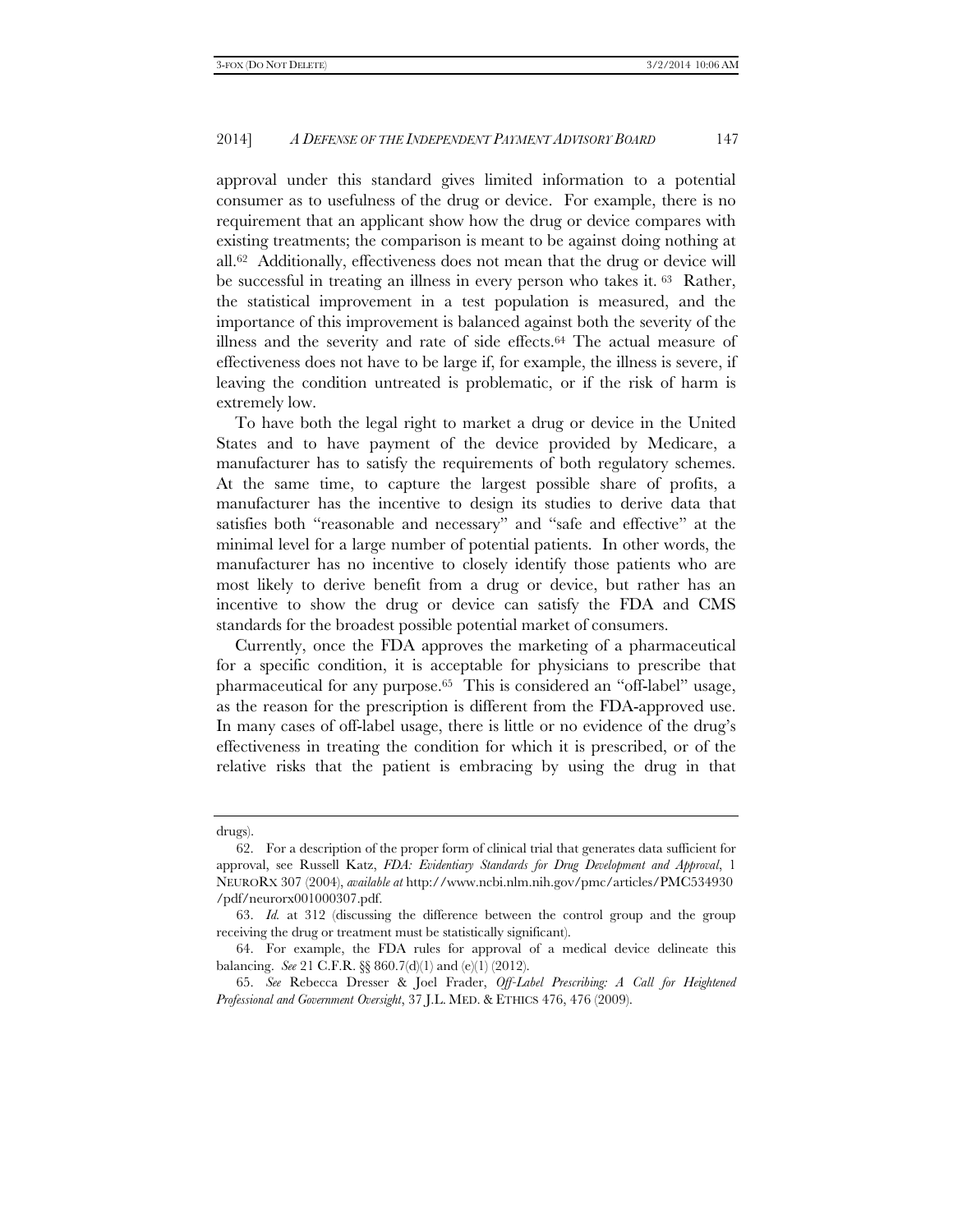context.66 However, health insurers often reimburse the cost of the off-label drug.67

When Medicare Part D was enacted,<sup>68</sup> CMS initially interpreted the statute as limiting coverage for on-label usage only.69 It allowed individual beneficiaries to appeal a denial of coverage if the proposed usage of the drug had been accepted by one of three long-known compendiums of pharmaceuticals.70 This limitation, which could have compelled drug manufacturers to apply for FDA approval for many current off-label uses in order to ensure Medicare coverage, would certainly have created an incentive for the development of data addressing whether a drug is actually effective in its off-label usage.

A number of different stakeholders vigorously protested the CMS position, and in relatively short order, a successful lawsuit was filed in federal court in New York,71 a number of studies were conducted showing how burdensome the appeals process was for beneficiaries,<sup>72</sup> and a bill was proposed in the House Ways and Means Committee to change this coverage standard.73 CMS recently changed its regulations regarding offlabel usage of pharmaceuticals for the treatment of cancer, allowing coverage when the off-label usage is supported by evidence in an accepted

 69. *See* DEP'T OF HEALTH & HUMAN SERVS., CTRS. FOR MEDICARE & MEDICAID SERVS., CMS MANUAL SYSTEM, PUB. 100-18, MEDICARE PRESCRIPTION DRUG BENEFIT MANUAL ch. 6, at 10.6 (2010), *available at* http://www.cms.gov/Medicare/Prescription-Drug-Coverage/PrescriptionDrugCovContra/downloads/Chapter6.pdf.

 70. *Id.*; CTR. FOR MEDICARE ADVOCACY, CMA REPORT: MEDICARE COVERAGE FOR OFF-LABEL DRUG USE 2 (2010), http://www.medicareadvocacy.org/Print/2010/PartD\_10 \_09.16.OfflabelDrugCoverage.htm.

71. Layzer v. Leavitt, 770 F. Supp. 2d 579 (S.D.N.Y. 2011).

 72. *See, e.g.*, MEDICARE RIGHTS CTR., OFF-BASE: THE EXCLUSION OF OFF-LABEL PRESCRIPTIONS FROM MEDICARE PART D COVERAGE (2007), *available at*  http://www.medicarerights.org/pdf/Off\_Base.pdf; CTR. FOR MEDICARE ADVOCACY, CMA REPORT: MEDICARE COVERAGE FOR OFF-LABEL DRUG USE (2010), *available at* http:// www.medicareadvocacy.org/Print/2010/PartD\_10\_09.16.OfflabelDrugCoverage.htm.

73. Part D Off-Label Prescription Parity Act, H.R. 1055, 112th Cong. (2011).

 <sup>66.</sup> *Id.*; *see* SURREY M. WALTON ET AL., EFFECTIVE HEALTH CARE RESEARCH REPORTS NO. 12: DEVELOPING EVIDENCE-BASED RESEARCH PRIORITIES FOR OFF-LABEL DRUG USE ii (2009), *available at* http://effectivehealthcare.ahrq.gov/ehc/products/96/139/DEcIDE\_

Report\_OfflabelDrugUse.pdf ("Available compendia indicate that a minority of off-label uses are well supported by evidence.").

 <sup>67.</sup> *See, e.g.*, Dayna Bowen Matthew, *The Moral Hazard Problem with Privatization of Public Enforcement: The Case of Pharmaceutical Fraud*, 40 U. MICH. J.L. REFORM 281, 326, n.216 (2007) (demonstrating that numerous states require insurance companies to cover the costs of offlabel drugs.).

 <sup>68.</sup> Medicare Prescription Drug, Improvement, and Modernization Act of 2003, Pub. L. No. 108-173, 117 Stat. 2066 (codified in scattered sections of 26 and 42 U.S.C.).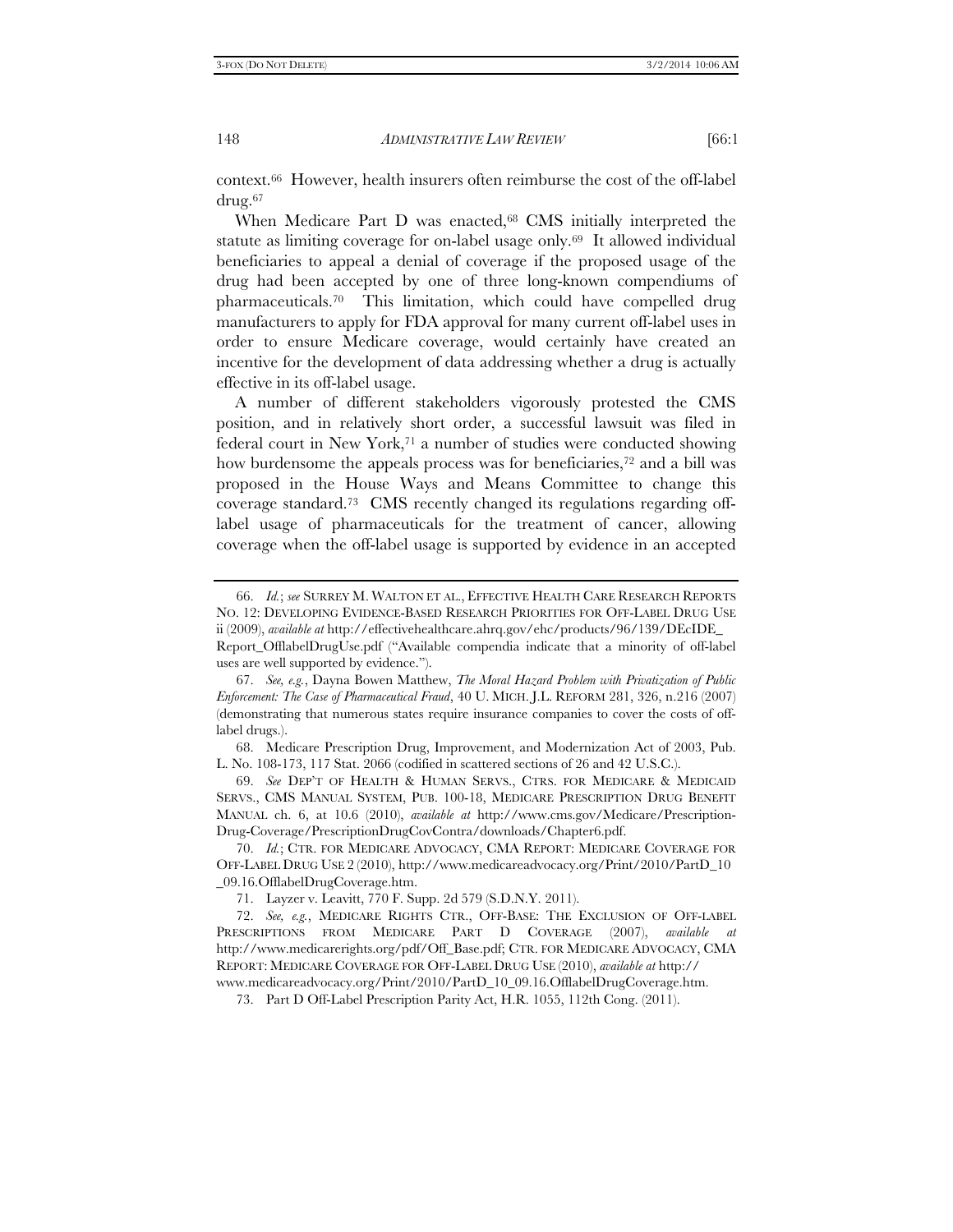peer-reviewed medical journal.74

Focusing on the lost opportunity to create an incentive for more rigorous testing of efficacy in the Medicare Part D scenario is not meant to minimize the difficulties encountered by patients when the only pharmaceuticals covered by insurance are those approved by the FDA for the uses the FDA has considered. Certainly, given how common off-label drug usage is, there must be uses that are effective, and there must be patients who benefit greatly from insurance coverage of them. But, given that it is common for no evidence to exist to support the effectiveness of many off-label usages, it is absurd for the answer to be to demand less research and to make payment easier across the board. Rather, the incentives ought to be shifted so that collecting evidence of efficacy and working to identify the proper patients are constant goals of the pharmaceutical industry.

# *E. IPAB: Incentivizing Better Research*

Currently, there is little incentive for those conducting the bulk of studies on new medical technologies, pharmaceuticals, and treatments to design studies whose results can guide payers or patients to make choices that present the greatest value, both in terms of cost and in terms of avoiding exposure to risks of side effects or medical procedures with little likelihood of success. The IPAB, which is explicitly tasked with anticipating and controlling future costs to Medicare, can now demand these focused studies be conducted in order for emerging treatments to be included in the Medicare program. A new incentive in the regulatory structure has been created, one that has the potential to correct a significant problem that has hampered both cost and quality control in the past. The market has not proven itself capable of ensuring that the dollars spent for new medical care are buying things that are of high value or proven worth.75

If the IPAB enters into this area and approaches its tasks mindfully, it can create beneficial impacts that extend far beyond reducing the cost of Medicare, particularly in the areas of increased value for healthcare

 <sup>74.</sup> *See* DEP'T OF HEALTH & HUMAN SERVS., CTRS. FOR MEDICARE & MEDICAID SERVS., CMS MANUAL SYSTEM, PUB. 100-02: MEDICARE BENEFIT POLICY (2008), *available at* http://www.cms.gov/Regulations-and-Guidance/Guidance/Transmittals/downloads/r96 bp.pdf.

 <sup>75.</sup> The problem with unproven new technologies is well known. For example, in an excellent and wise article regarding how to reform the healthcare system, Dr. Harvey Fineberg lists sources of inefficiency in U.S. health care. On this list, he includes "scientific uncertainty about effectiveness and cost, especially of newer tests and treatments." *See* Harvey V. Fineberg, *A Successful and Sustainable Health System-How to Get There from Here*, 366 NEW ENG. J. MED. 1020, 1023 (2012).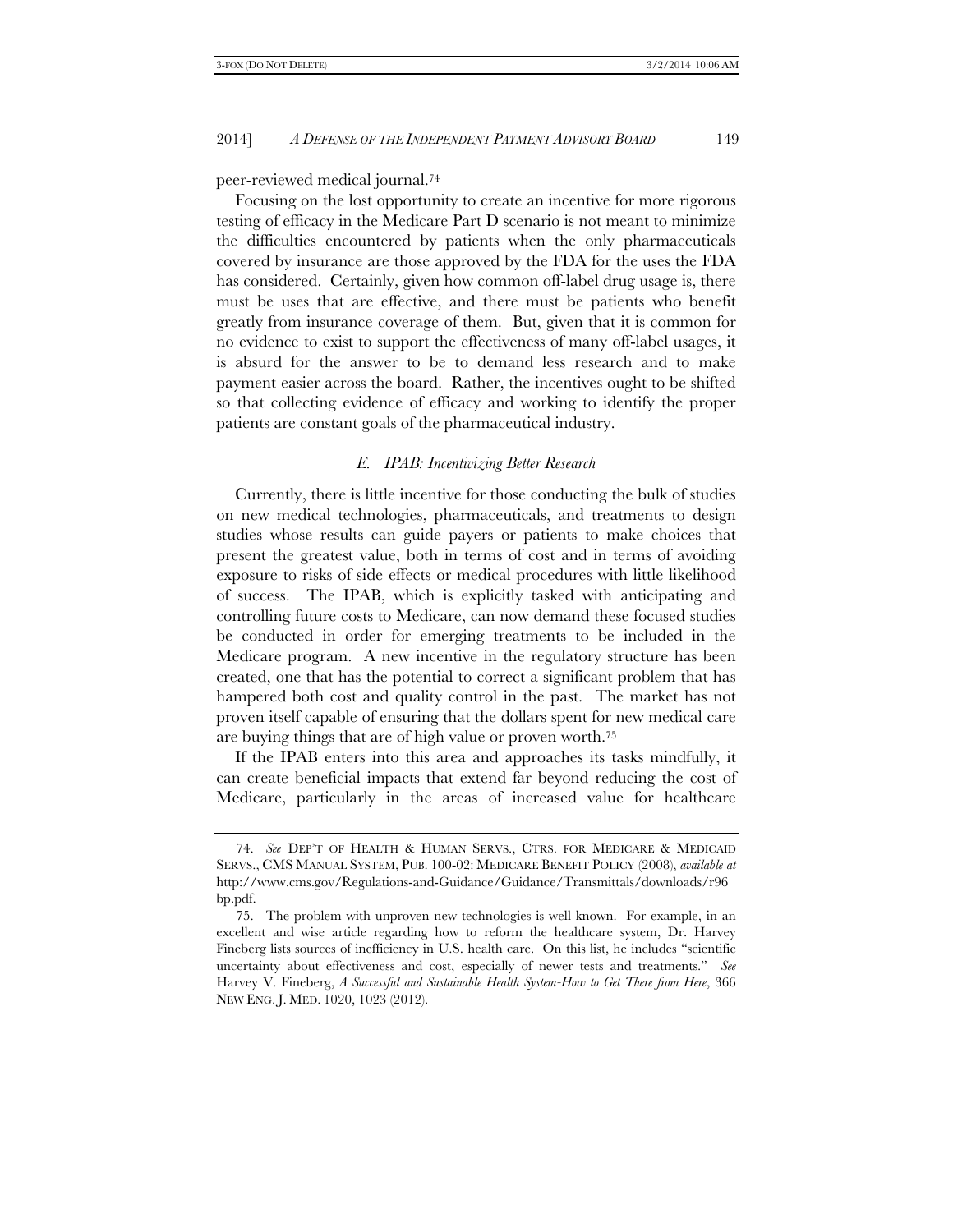spending and reduced risk for patients from exposure to unnecessary and harmful procedures. Furthermore, the transparency of the cost reduction process as outlined here, including the explicit consideration of cost, allows for any difficult value judgments to be made in a way that enhances their legitimacy, even as necessary data is collected. Unless cost can be discussed openly and utilized as a driver of safer, more effective health care, those tasked with budgeting healthcare dollars will be constantly tempted to distort the little reliable efficacy data that exists so that it can be utilized to support the cost-saving goals that are unspoken. Because the IPAB can explicitly address cost, it is no longer necessary to risk distorting scientific evidence to justify a supposedly cost-neutral decision. This will increase the legitimacy of the scientific data about effectiveness that is being disseminated as the worth of innovations is debated.

The process whereby a package of recommendations becomes a law, discussed in detail below, offers multiple opportunities for public debate, much of it conducted by elected officials. These opportunities are there even though the part of the ACA that created the IPAB contains no requirements that Congress conduct any debate,76 and debate may never occur. Were a debate to occur, the structure of the statute makes it likely that discourse would focus on the usefulness of funding specific types of care and the amount that should be used to do so. This focus would hopefully encourage an open discussion of cost, benefit, and, underlying both, value. The structure of the IPAB's recommendations system focuses the debate in this manner because any rejection of an IPAB package of suggested cuts to Medicare spending requires new funding to be allocated by Congress to the Medicare program that matches the cost of not making the suggested cuts.77 It requires a significant commitment to fund an innovation in that context, and, one hopes, the innovation would present a significant value to the country.

 <sup>76.</sup> *See* 42 U.S.C. § 1395kkk(d)(2)(A) (Supp. IV 2011) (stating that the Ways and Means Committee may report the recommendation to the full House).

 <sup>77.</sup> This is not clearly stated in the statute. Rather, it is because of the federal "PAYGO" law, which requires Congress to fund many laws that are not budget-neutral. *See*  2 U.S.C. § 931 (2012). The problem with funding is somewhat complex. In effect, Congress must find funding for any expansion of a direct funding stream, such as Medicare, if it seeks to expand the program in some manner. This requires either a cut in other spending or some method to raise revenue. The term for this is "PAYGO" and has gone through many permutations. The effect of PAYGO on Congressional budgeting is explained by Tim Westmoreland, who has extensive expertise in this area. *See* Tim Westmoreland, *Standard Errors: How Budget Rules Distort Lawmaking*, 95 GEO. L.J. 1555, 1576–1580 (2007). The current PAYGO law was enacted in 2010. Statutory Pay-As-You-Go Act of 2010, Pub. L. No. 111-139, 124 Stat. 8 (2010).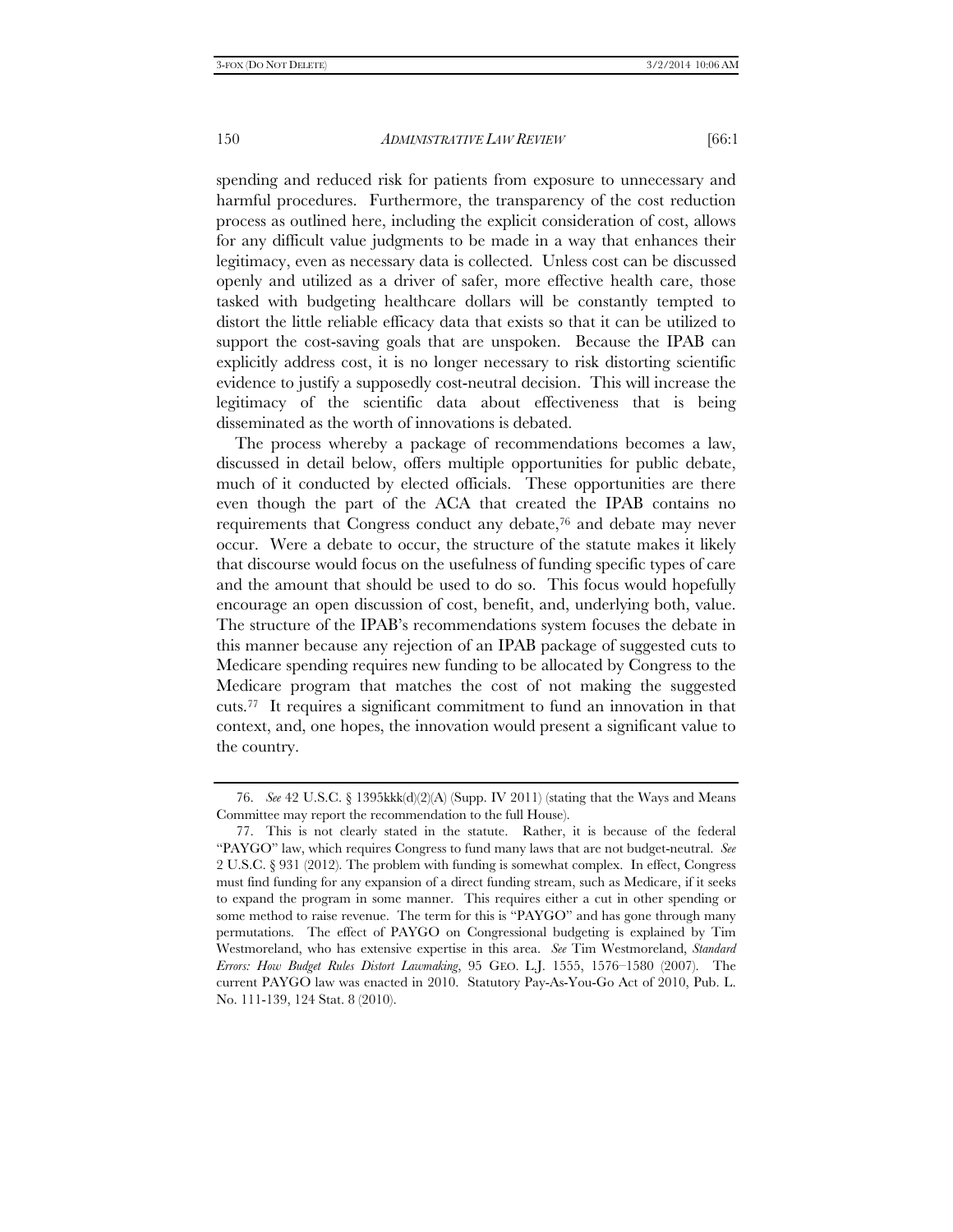# II. THE IPAB STATUTE

This Part explains the details of the IPAB statute, highlighting both strengths and weaknesses in the structure of the IPAB. Subsections A through D explain the makeup of the Board, the cost calculations necessary to trigger a package of recommendations, the process by which formal recommendations are implemented, and the effect of Congress rejecting the recommendation. Subsection E closely examines the statutorily delineated limitations on what IPAB may consider or do in its recommendations and directly addresses IPAB's ability to reduce physician reimbursement costs.

In the debate preceding the passage of the ACA, Medicare became a central focus of the cost-reform debate. Medicare is one of the few thirdparty payment systems that the federal government exerts meaningful control over, limited by Medicare's existing statutory framework.78 Medicare also has a significant influence over the entire healthcare delivery system. If Medicare can be tweaked to make it more cost-efficient without a significant decrease in quality or access, private insurers will hopefully follow its lead and achieve similar efficiencies. Finally, the actual cost of Medicare is financed through payroll taxes and social security premiums.79 Without some changes, the projected cost increases in Medicare make it likely that both of these funding streams will have to be significantly increased. Increases in taxes and premiums risk alienating the elderly and working taxpayers, which is a serious problem for elected officials, because these two groups represent most people who can vote.

Controlling the cost of Medicare, then, is a high priority for Congress. However, it is politically difficult to limit Medicare spending, and perhaps impossible to do so in a manner that accurately presages the challenges that will present themselves. The IPAB can help to solve all three of these problems by creating a politically-insulated board that can reduce the cost of Medicare and that has sufficient flexibility and expertise to address new challenges as they arise.

As the final debates over the ACA took place in Congress, the Congressional Budget Office (CBO) issued a series of reports on projected costs that showed the law would not only lessen healthcare inflation, but would also actually save money for the federal government over the long

 <sup>78.</sup> If a single universal health care insurance provider emerged from healthcare reform, this would have clearly been the focus of cost control efforts, but it did not, leaving the Medicare program as the single largest provider of health insurance benefits.

 <sup>79.</sup> *See* SOC. SEC. ADMIN., SSA PUBLICATION 05-10043 ICN 460000, SOC. SEC., MEDICARE 4 (Jan. 2011).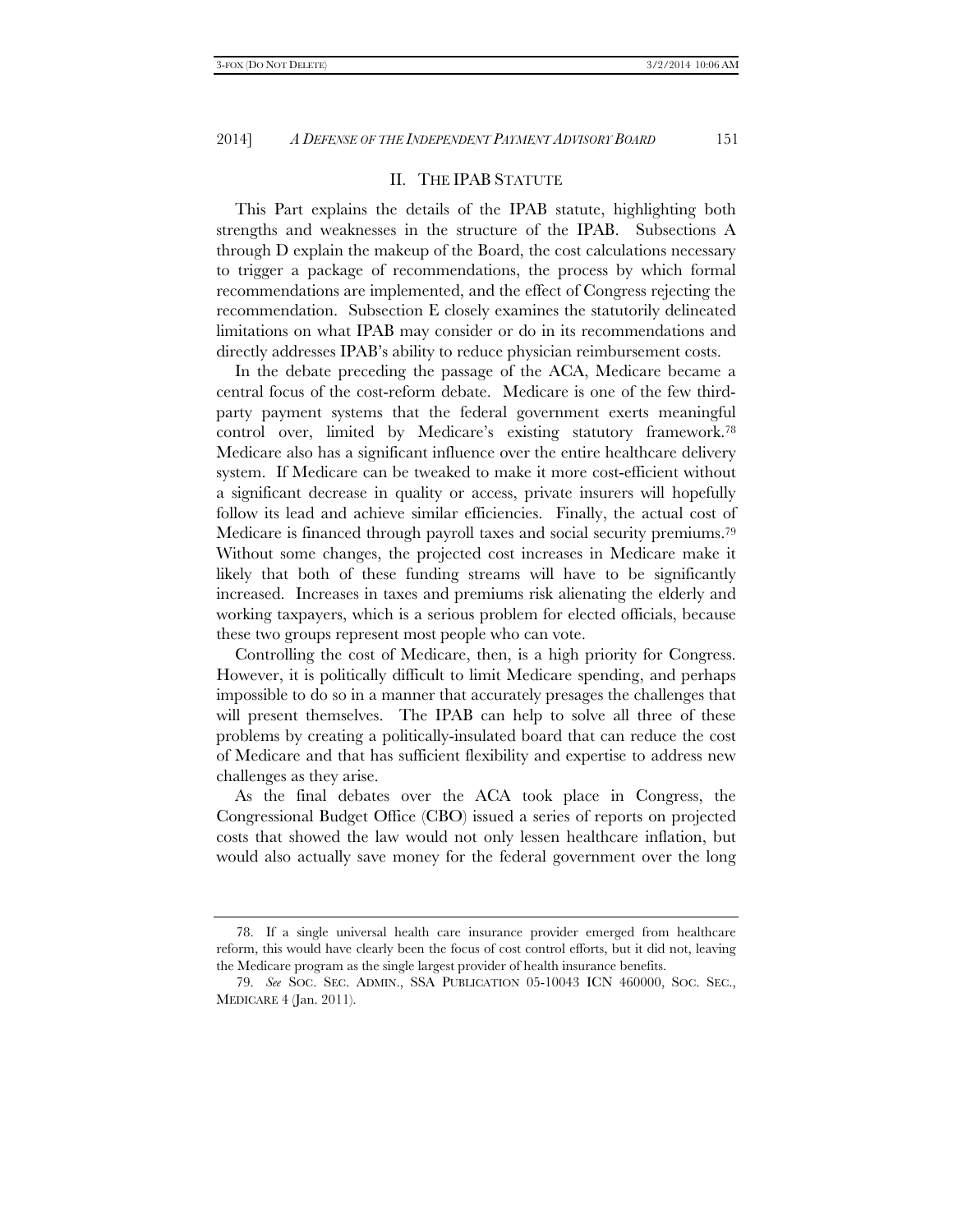term.80 This calculation rests to a large degree on the IPAB, because the statutory scheme creates a cap on future increases in Medicare spending.<sup>81</sup> If it is successfully implemented, the IPAB's cap could allow some of the previously anticipated cost increases in this government program to be taken out of future calculations. Thus, because of the IPAB, the CBO could reasonably reduce the impact of high rates of medical inflation when calculating the cost of healthcare reform.

If it succeeds in controlling increases in Medicare costs, and, perhaps, controlling the increase of medical costs more broadly, while deriving increased value from existing medical care, the IPAB will prove to be an important section of the ACA. The IPAB's success is not at all ensured, however, and it may end up being pure political theatre. An initial reading of the law, fleshed out by the limited legislative debate that took place, could lead the casual reader to assume that the latter is true because the law appears to call for cost savings to be primarily derived from reduced reimbursements for care, while prohibiting these decreases from reducing Medicare beneficiary access. At some point, were medical inflation to continue unabated, merely reducing payments would have to reduce access. A closer reading, however, reveals an intriguing subtext to the ACA—an IPAB that has the potential to tackle far more subtle and complex challenges in healthcare coverage and help to reduce the waste that riddles the current system.

This Article contends that the IPAB, as constructed, may have the ability to consider the value of new medical treatments and technologies and to refuse to cover those treatments and technologies that do not produce significant benefit for patients. This decision, to refuse to expand Medicare in order to cover a new treatment or technology, if politically unacceptable to Congress, would be subject to debate in Congress. Congress would then either have to agree with the IPAB's assessment or fund the rejected new technology in an action entirely separate from the funding of the rest of the

 <sup>80.</sup> *See* Letter from Cong. Budget Office to Nancy Pelosi, Speaker, U.S. House of Representatives (Mar. 20, 2010), *available at* https://cbo.gov/sites/default/files/cbofiles/ ftpdocs/113xx/doc11379/amendreconprop.pdf (noting the financial impact of ACA "would

produce a net reduction in federal deficits of \$143 billion over the 2010–2019 period as result of changes in direct spending and revenues").

 <sup>81. 42</sup> U.S.C. § 1395kkk(b) (Supp. IV 2011). The ACA contains a number of sections that have the potential to generate increased value in the health care system and that are likely to eventually save money, but these sections are not guaranteed to do so. Instead, they seek to encourage and harness innovations that have yet to occur, primarily through pilot programs focused on generating transformational, scalable cost-saving reforms over time as well as reducing future costs by increasing access to preventive care and managing chronic illnesses.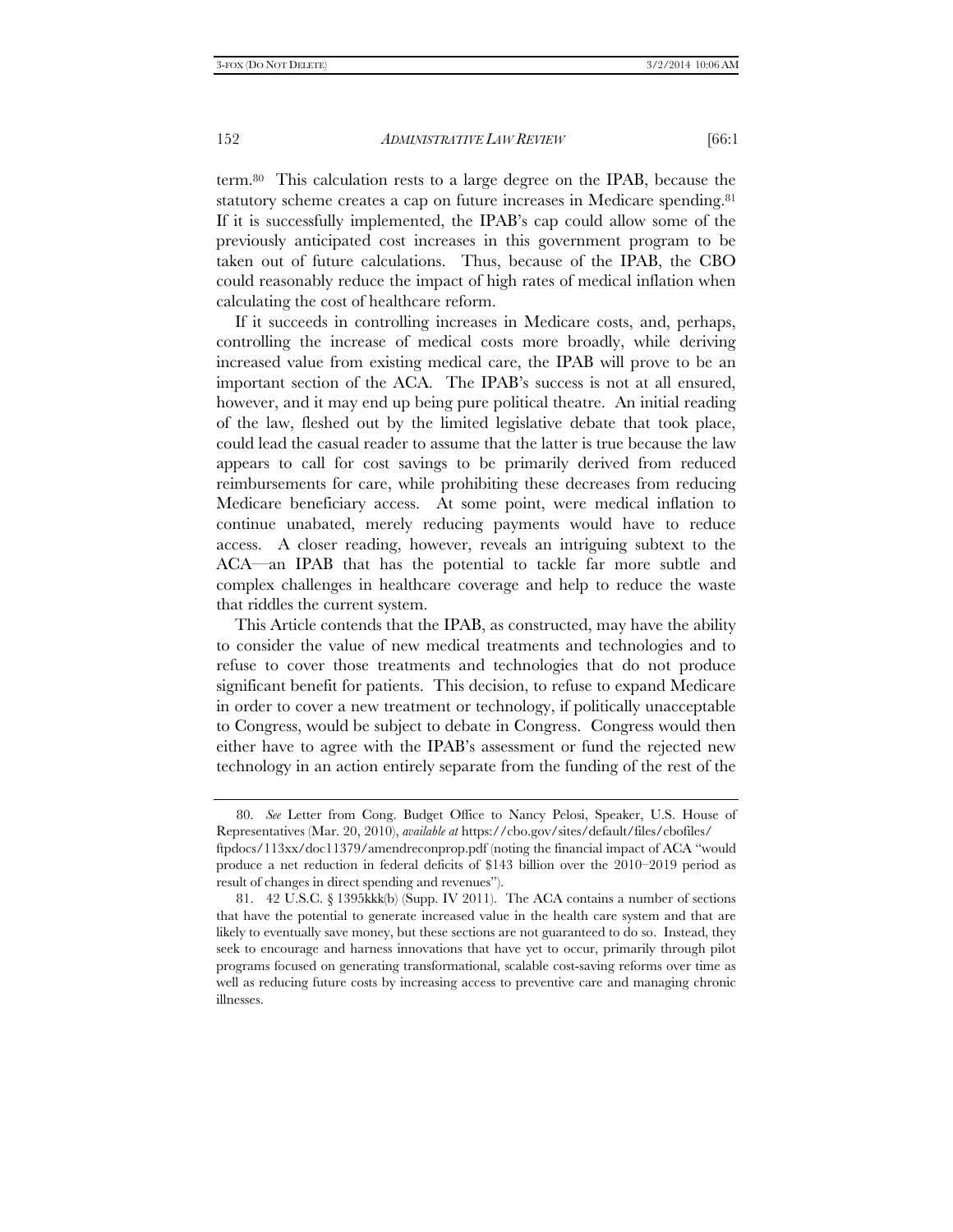Medicare program.82 The law, itself, makes no mention of new advances, or of the Board's right to intrude on CMS' coverage process. It is only with a very close reading of the language that this possibility emerges. This reading is supported by a number of justifications. First, it fits within the language, as discussed below. Second, interpreting the statute in this manner would result in a law that is calculated to have a positive impact on an extremely pressing national problem, and do so in a way that ensures a high degree of democratic legitimacy, something that has been sorely missing from most efforts to control cost. The steadily increasing expense of medical innovation is highly problematic and plays a large role in Medicare's increasing costs.83 Third, if the IPAB statute is interpreted to be primarily about cutting reimbursement rates to physicians and hospitals, the statute is of limited usefulness. The Act's exclusions specifically require that no changes made by the IPAB can have a negative impact on access to care.84 If unsophisticated reimbursement cutting is the IPAB's sole power, and this cannot be sustained under the same law, the IPAB will be rendered almost useless after a few short years of medical inflation. It seems unwise to interpret a statute so that its goals are unachievable.

# *A. The Make-up of the Board*

The IPAB is structured around a board of experts who collect information and make recommendations.85 The construction of the Board is problematic, and will most likely need to be altered at some point in the future. In brief, service on the Board requires people at the top of their professions to step away from professional advancement for six years. The IPAB creates a panel of fifteen members, each serving six-year terms86 and earning a lower salary than they would professionally in the private sector.<sup>87</sup>

 <sup>82.</sup> *See id.* § 1395kkk(d)(3)(B); *supra* note 77.

 <sup>83.</sup> *See supra* note 75 and accompanying text.

 <sup>84.</sup> Proposals submitted by the IPAB are statutorily prohibited from rationing health care, raising revenues (by increasing payroll taxes), raising beneficiary premiums, otherwise increasing beneficiary cost sharing, or otherwise restricting benefits or modifying eligibility criteria. *See* 42 U.S.C. § 1395kkk(c)(2)(A)(ii) (Supp. IV 2011).

 <sup>85.</sup> *See id.* § 1395kkk(g)(1)(B)(i)).

 <sup>86.</sup> *Id.* §§ 1395kkk(g)(1)–(2).

 <sup>87.</sup> *Id.* § 1395kkk(j)(1) (setting compensation at level III of the Executive Schedule under 5 U.S.C.  $\S 5315 (2012)$ . At current government pay scales, members will be paid roughly \$165,000 a year. PAY & LEAVE: SALARIES & WAGES, OPM.GOV, http://www.opm .gov/policy-data-oversight/pay-leave/salaries-wages/2011/executive-senior-level/rates-ofbasic-pay-for-the-executive-schedule-ex/ (last visited Jan. 31, 2014).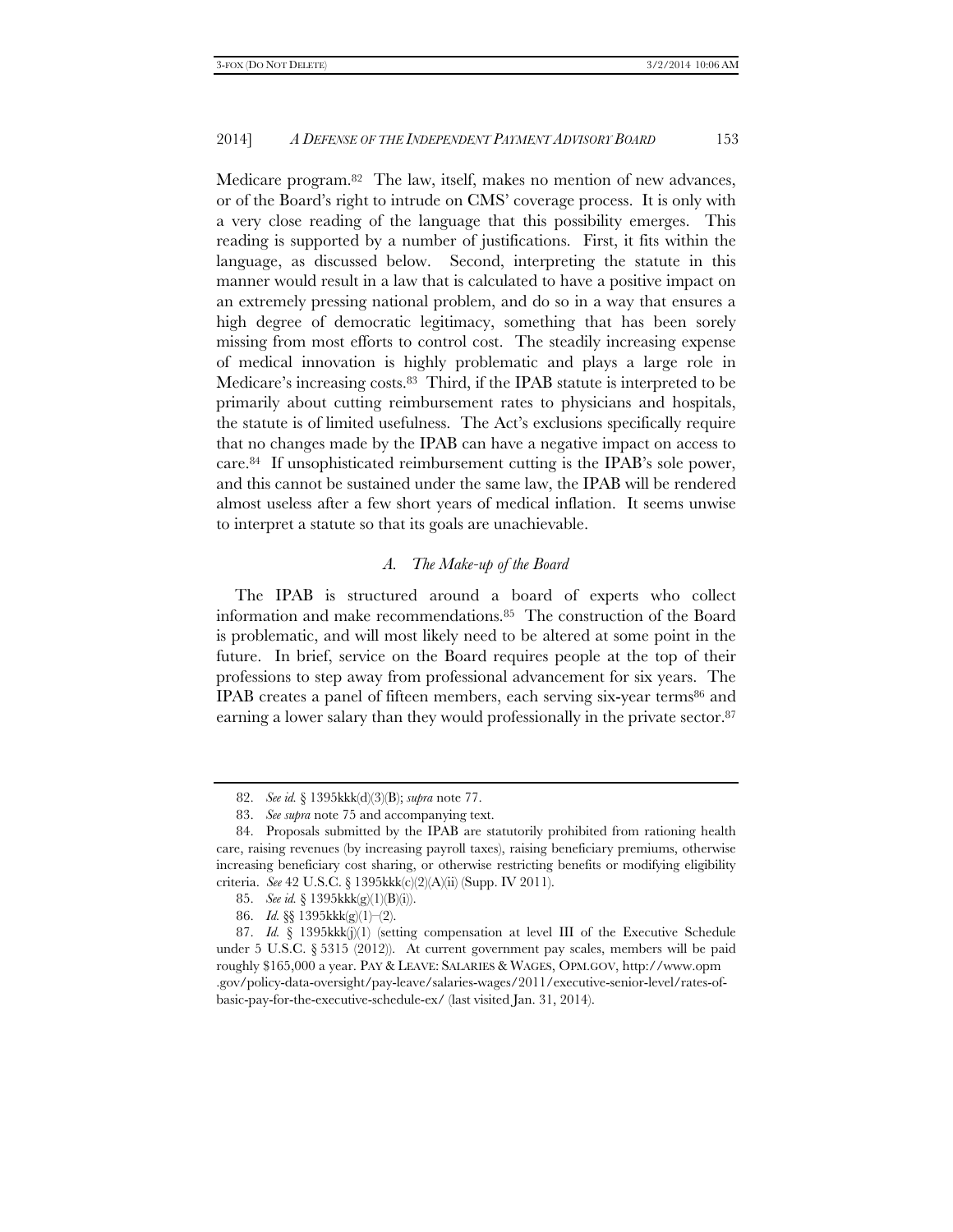No member may serve more than two consecutive terms,<sup>88</sup> meaning that service on the Board cannot be a career in itself. The President appoints these fifteen members with the advice and consent of the Senate and in consultation with the majority and minority party leadership in Congress.89 The President also appoints the IPAB's Chairperson, subject to the Senate's consent.90 The membership of the Board should include experts in the fields of health care, actuarial science, health plan structures, and health finance and economics. The language of the law also calls for representatives of both consumers and the elderly, though no specific numbers for these representatives are provided.<sup>91</sup> There is no requirement for any lawyers to serve. The service is meant to be full-time, and the law specifies that no member may be otherwise engaged in business, a vocation, or employment during a term of service.<sup>92</sup> The comparatively low pay for people in these professions, coupled with the six-year length of a term, has given rise to some criticism as to the Board's ability to attract qualified members.93 In particular, the exclusivity of employment, the level of expertise that Board members must have to be considered for appointment, and the amount of time that members must spend away from their current careers conceivably render this a difficult choice for people to make.94

#### *B. Cost Calculations: When the IPAB's Power is Triggered*

The IPAB has the power and responsibility to recommend cuts in Medicare spending if costs are projected to rise too much in the future, in a manner calculated according to formulas described in detail in the legislation. The formulas themselves<sup>95</sup> reveal underlying policy decisions in this legislation and support this Article's interpretation of its intent. The focus of the formulas, described below, is on the cost of care per person, rather than on the cost of the entire Medicare program. It is thus the cost of caring for each person that ought to be of particular concern to the IPAB.

Stepping back for a minute, it is important to remember that there are

 <sup>88.</sup> *Id.* § 1395kkk(g)(2)(A).

 <sup>89.</sup> *Id.* §§ 1395kkk(g)(1)(A)(i), (g)(1)(E).

 <sup>90.</sup> *Id.* § 1395kkk(g)(3)(A).

 <sup>91.</sup> *Id.* § 1395kkk(g)(1)(B).

 <sup>92.</sup> *Id.* § 1395kkk(g)(1)(D).

 <sup>93.</sup> *See* Marciarille & DeLong, *supra* note 18, at 95. (discussing why it will be hard for highly qualified people at the top of their professions to forgo professional advancement and professional salaries for extensive periods of time or perhaps permanently.)

 <sup>94.</sup> *See id.*

 <sup>95.</sup> *See* 42 U.S.C. § 1395kkk(c)(6).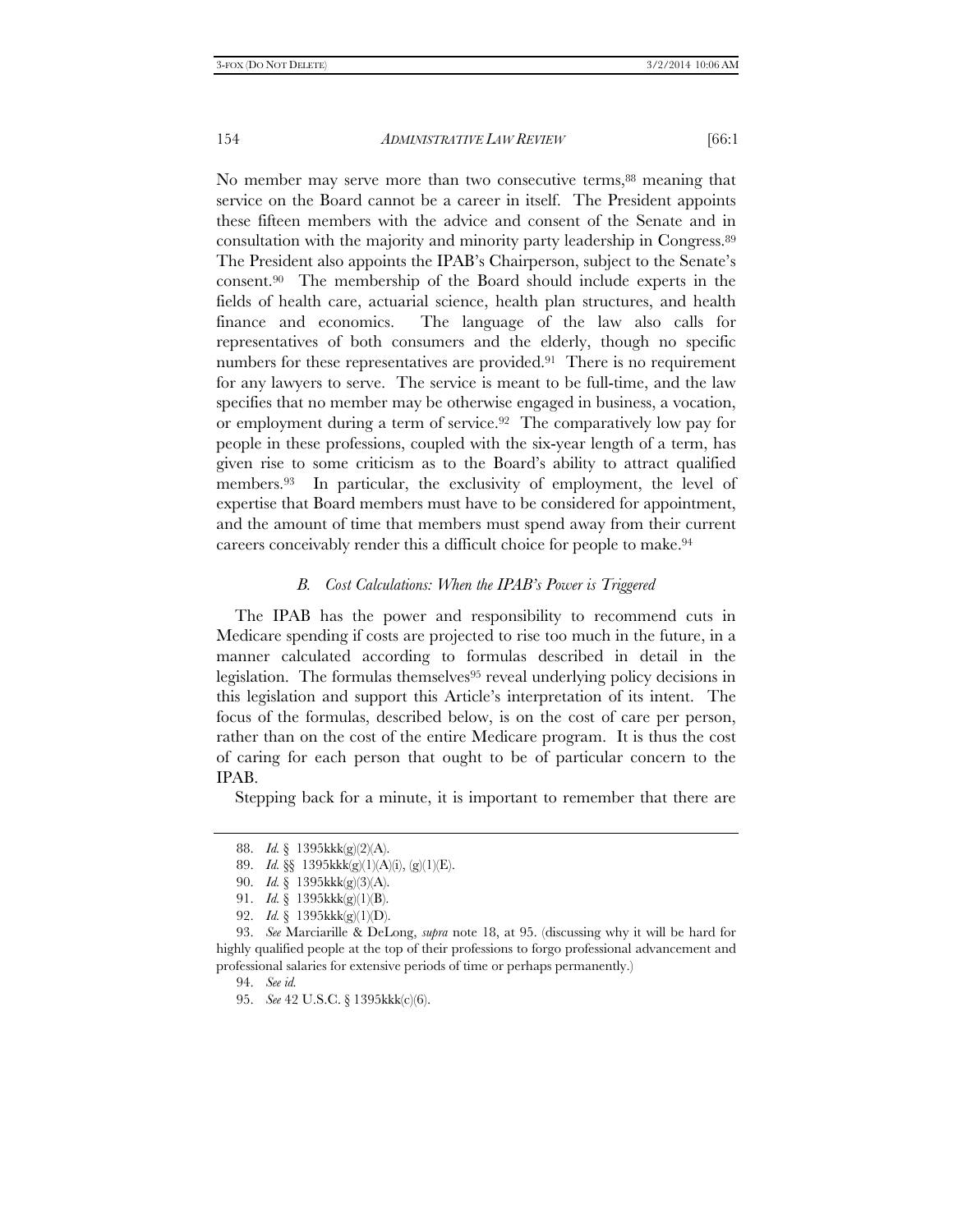two problems that are likely to drive up the cost of Medicare in the near future. The first is the combination of medical advances and health care inflation generally.96 The second is the "Baby-Boomer" generation reaching the age to qualify for Medicare benefits, with enrollment beginning in 2011.

Medicare's enrollment will likely increase by seventy-seven million over the next seventeen years.97 Due to this steady increase in the number of members, the cost of Medicare will likely increase even if inflation stops, but the ACA creates a scheme that is far more complex than merely responding to this known enrollment increase.

Cost increases can be measured by the cost of the entire Medicare program or the cost of providing care to each member.98 Additionally, the sufficiency of cost cutting can be measured by either of these rubrics. Choosing to use the former puts the focus on both the increasing costs of medical care and the increasing enrollment. Enrollment levels cannot be controlled by IPAB because enrollment in Medicare is an entitlement controlled by the age of the prospective member.99 Using the cost of the entire program as a measurement, cost cutting would have to be quite high while considering the costs of providing coverage to the new members. Choosing the latter leaves out concerns about increasing enrollment and shifts the focus almost entirely toward controlling any increasing costs of medical care.

The first step in the IPAB process is that statutorily defined levels of projected increases in Medicare's costs trigger cost-cutting recommendations by the IPAB.100 These recommendations are based on the projected per capita cost of the Medicare program, as determined by CMS's Office of the Actuary.101 Taking into account the aging of the Baby-Boomer generation, using the per capita cost of the program makes it

 <sup>96.</sup> *See* Fox, *supra* note 3, at 2–3.

 <sup>97.</sup> *See* Richard Wolf, *Medicare to Swell with Baby Boomer Onslaught*, USATODAY (Dec. 30, 2010 4:02 PM), http://usatoday30.usatoday.com/news/washington/2010-12-30 medicare30\_ST\_N.htm ("In all, the government expects 76 million Boomers will age onto Medicare. Even factoring in deaths over that period, the program will grow from 47 million today to 80 million in 2030."). As the Baby-Boomer generation leaves the workforce, fewer workers per member will also fund Medicare. As of 2005, 3.8 workers paid Medicare taxes for every covered member. By 2050, this number will drop to its lowest, which will be 2.2 workers for every member. *See* ECONOMIC REPORT OF THE PRESIDENT, H.R. Doc. No. 110-2, at 96 (2007).

 <sup>98.</sup> *See infra* notes 106–09 and accompanying text.

 <sup>99.</sup> *See* 42 U.S.C. § 1395c.

 <sup>100.</sup> *Id.* § 1395kkk(b)(2) (Supp. IV 2011).

 <sup>101.</sup> *Id.* §§ 1395kkk(b)(1)–(3).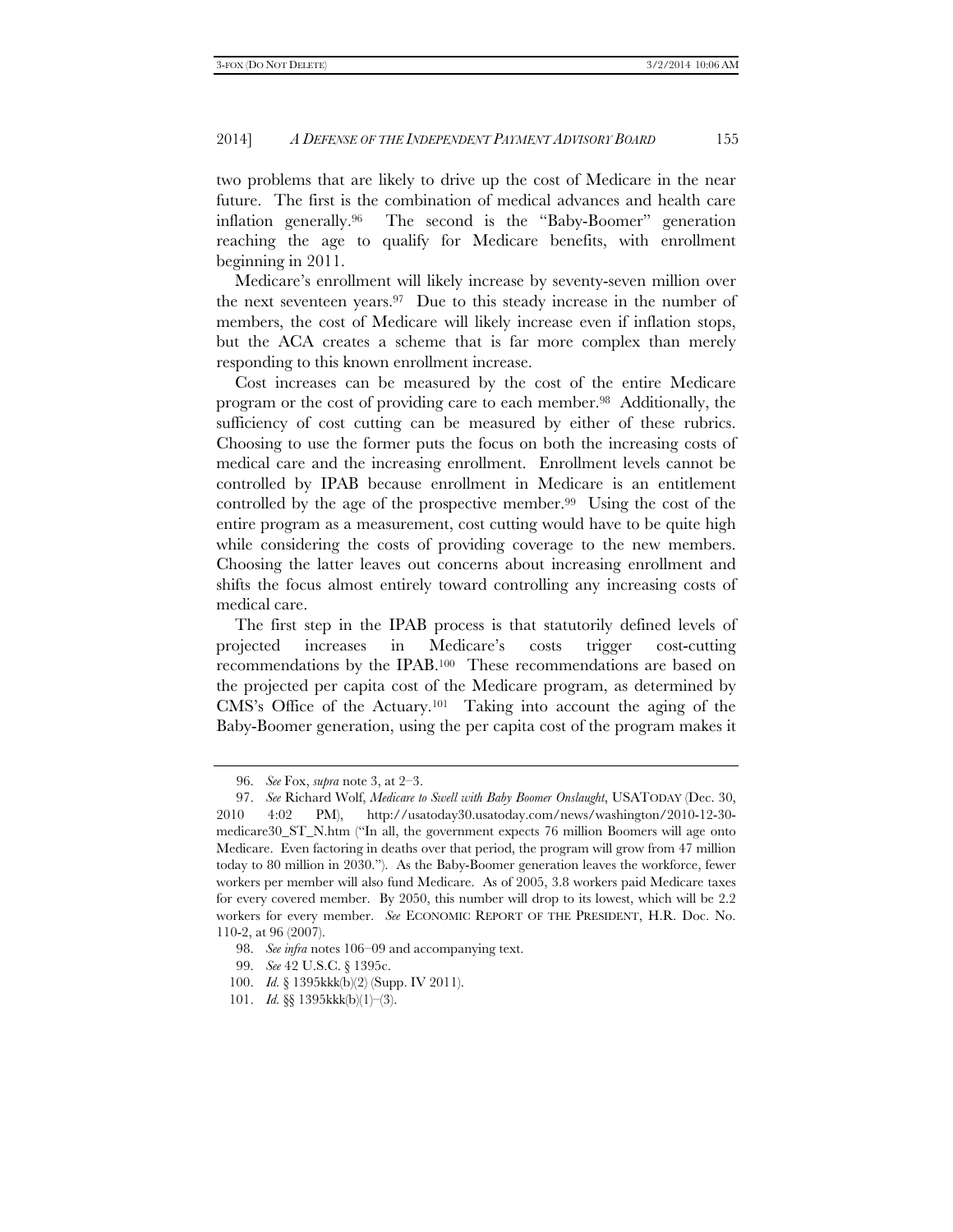less likely that cost cutting will be necessary. To trigger the IPAB action, the cost increases must exceed the "targeted growth rate"102 as determined by Statute. There are two different scales, one used from the date of implementation until 2018, and one from 2017 on, both of which calculate a percentage of increase that is acceptable.103 The first target growth rate is the projected five-year average rate of change in the Consumer Price Index for All Urban Consumers (CPI-U) and the CPI for Medical Care (CPI-M) averaged together.<sup>104</sup> The second target growth rate is the projected fiveyear average increase in the Nominal Per Capita Gross Domestic Product plus  $1\%$  (GDP+1).<sup>105</sup> Using the GDP+1 target growth rate, the spending increases in Medicare in the last twenty-five years would have triggered cost cutting by the IPAB twenty-one separate times.106

While the calculation of increases is based on the per-capita cost of the program, the adequacy of IPAB's proposed cuts are calculated differently. The savings in the recommendation are tested by two different calculations and must satisfy whichever calculation results in the *lesser* amount of cuts.107 The first option mandates that the reduction meet a raw cost reduction at a percentage rate mandated in the law. The percentage for reduction begins at .5% in 2015 and gradually increases to 1.5% for 2018 and beyond.108

 106. *See* JIM HAHN & CHRISTOPHER M. DAVIS, CONG. RESEARCH SERV., R41511, THE INDEPENDENT PAYMENT ADVISORY BOARD 11–12 (2013), *available at* http://www.fas.org/sgp/crs/misc/R41511.pdf.

 107. 42 U.S.C. § 1395kkk(c)(7)(C). (providing, that "for purposes of [applicable savings targets] the applicable percent for an implementation year is the lesser of" the relevant percentages defined in the statute).

 108. The law first requires the chief actuary of CMS to calculate a per-capita growth rate projection for Medicare. *Id.*  $\S$  1395kk $k(c)(6)$ . If the growth rate is too high, the mandatory reduction is calculated by the lesser of two options. These options are calculated by taking the projected cost of the total Medicare program and multiplying it by one of two different percentages. *Id.*  $\S$  1395kkk $(c)(7)(B)(i)$ , (ii). These percentages are determined by reference to the next subparagraph, entitled "applicable percent." The first calculation is simply a number, which gradually grows from .5% in 2015 to 1.5% by 2018. *Id.* § 1395kkk(c)(7)(C)(i). The second calculation is the projected excess for the implementation year. This is found, under the statute, in subparagraph A of §1395kkk(c)(7). This subparagraph refers to the determination made under  $\S 1395kkk(c)(6)(A)$ . In this

 <sup>102.</sup> *Id.* §§ 1395kkk(c)(6), (c)(7)(A).

 <sup>103.</sup> *Id.* § 1395kkk(c)(6)(C).

<sup>104</sup>*. Id*. § 1395kkk(c)(6)(C)(i).

<sup>105.</sup> *Id.* § 1395kkk(c)(6)(C)(ii). The use of a per-capita amount to calculate increased costs is important because the IPAB action should not be triggered by a simple increase in program enrollment, as is projected to continue throughout the aging of the Baby-Boomer generation. An increase in the number of people enrolled in Medicare can put an inflationary pressure on the cost of the program, but this is partially offset by the premiums that the new enrollees will pay for Part B coverage.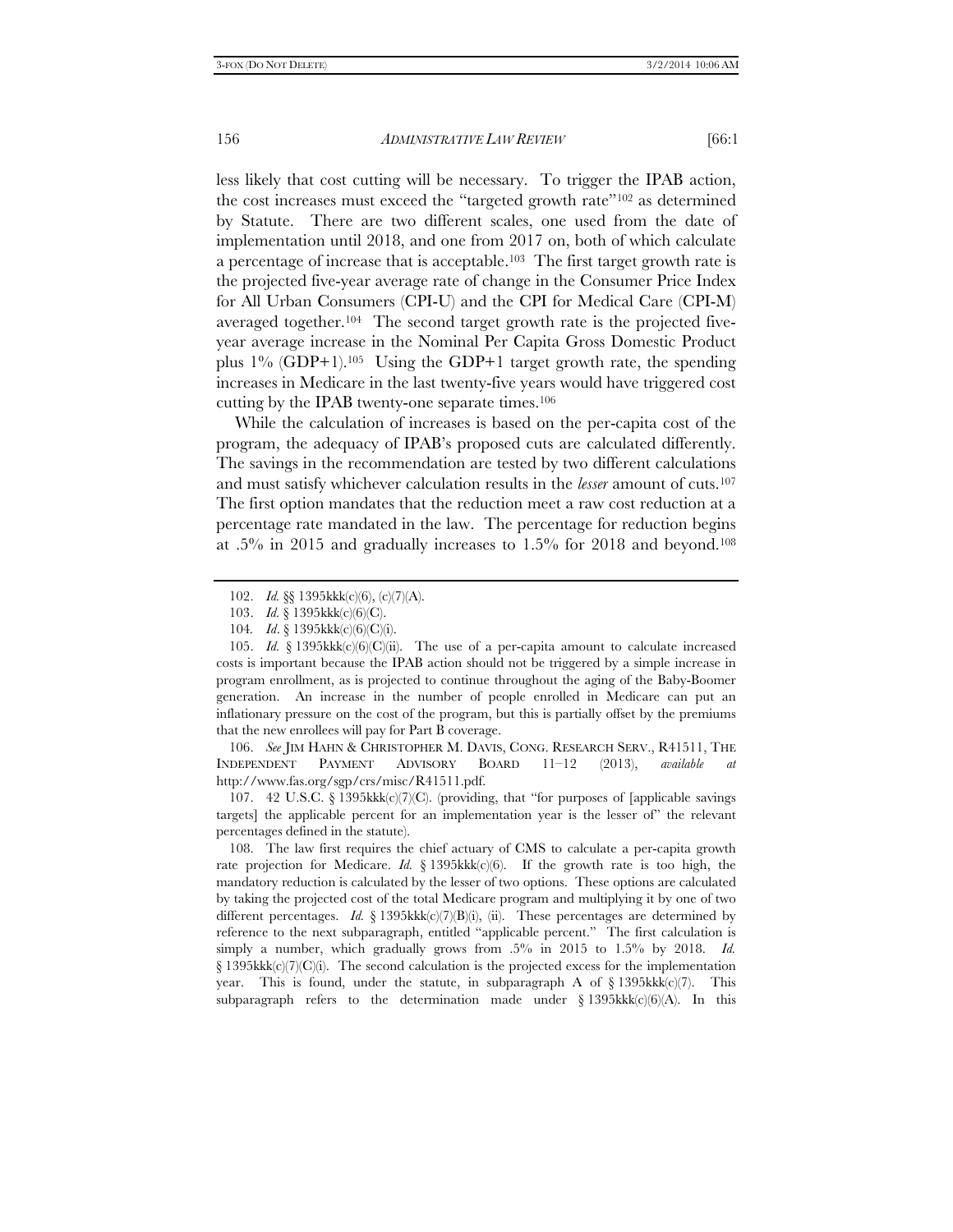The second option mandates that the reductions in the recommendation reduce the increase in the cost of Medicare by a percentage reflecting the increase in the projected future cost of care, *per member*, that exceeds the target growth rate.109

The inclusion of a per-member calculation in determining both when cuts are necessary and the adequate amount of cost savings needs to be read in light of the expected increase in Medicare enrollment. By calculating cost on a per-member basis, the IPAB's focus would be placed squarely on controlling the actual costs of providing health care to each member, rather than on the problem of funding the entire program, including new members. Because the choice is between the lesser of reduction in the cost of the entire program, or controlling the costs for individual members, and it is known that the program will greatly expand in size, it is highly unlikely that the cuts to rein in the entire program's expenses will be less than those for individual members.

This choice does not resolve the pressing problem of increasing Medicare enrollment, and so represents a significant limitation in what the IPAB can be expected to do to control costs. In fact, the flood of new enrollees may serve to lower healthcare costs per member even as it increases the cost of the program, making the cost-cutting formula less aggressive than it might otherwise be, at least initially. This is likely to occur because new enrollees will be younger, and younger enrollees tend to cost less than older ones.110 The relative health of younger enrollees is

109. *Id.* § 1395kkk(c)(6)(A).

subparagraph, the chief actuary determines if the projected per-capita growth of spending exceeds the target per capita growth rate, as determined with reference to  $\S 1395kkk(c)(6)(C)$ . Until 2017, this subparagraph determines the target by considering a combination of consumer inflation and medical inflation. After 2017, the target is gross domestic product per capita plus one percent. *Id.* § 1395kkk(c)(6)(C).

 <sup>110.</sup> For example, as of 2004, annual healthcare spending for people aged sixty-five to seventy-four was \$10,788, while spending for those ages eighty-five and above was \$25,691. *See* CTRS. FOR MEDICARE & MEDICAID SERVS., OFFICE OF THE ACTUARY, NAT'L HEALTH STATISTICS GRP., TOTAL PERSONAL HEALTH CARE SPENDING, BY AGE GROUP, CALENDAR YEARS, 1987, 1996, 1999, 2002, 2004, *available at* https://www.cms.gov/NationalHealth ExpendData/downloads/2004-age-tables.pdf. This data is limited in its application because it includes types of care not covered by Medicare, such as nursing home care, but is useful in showing the dramatic differences. Another way of showing this tendency is to look at the prevalence of older Medicare members in the small group of high cost members who utilize a disproportionate percentage of Medicare funds. This group, in effect those who become ill in any given year, is present in any insurance pool, but in Medicare the group tends to include a higher number of those aged eight-five and up, over other age groups. *See* CONG. BUDGET OFFICE, HIGH-COST MEDICARE BENEFICIARIES 2–5, tbl.3 (2005), *available at* http://www.cbo.gov/sites/default/files/cbofiles/ftpdocs/63xx/doc6332/05-03-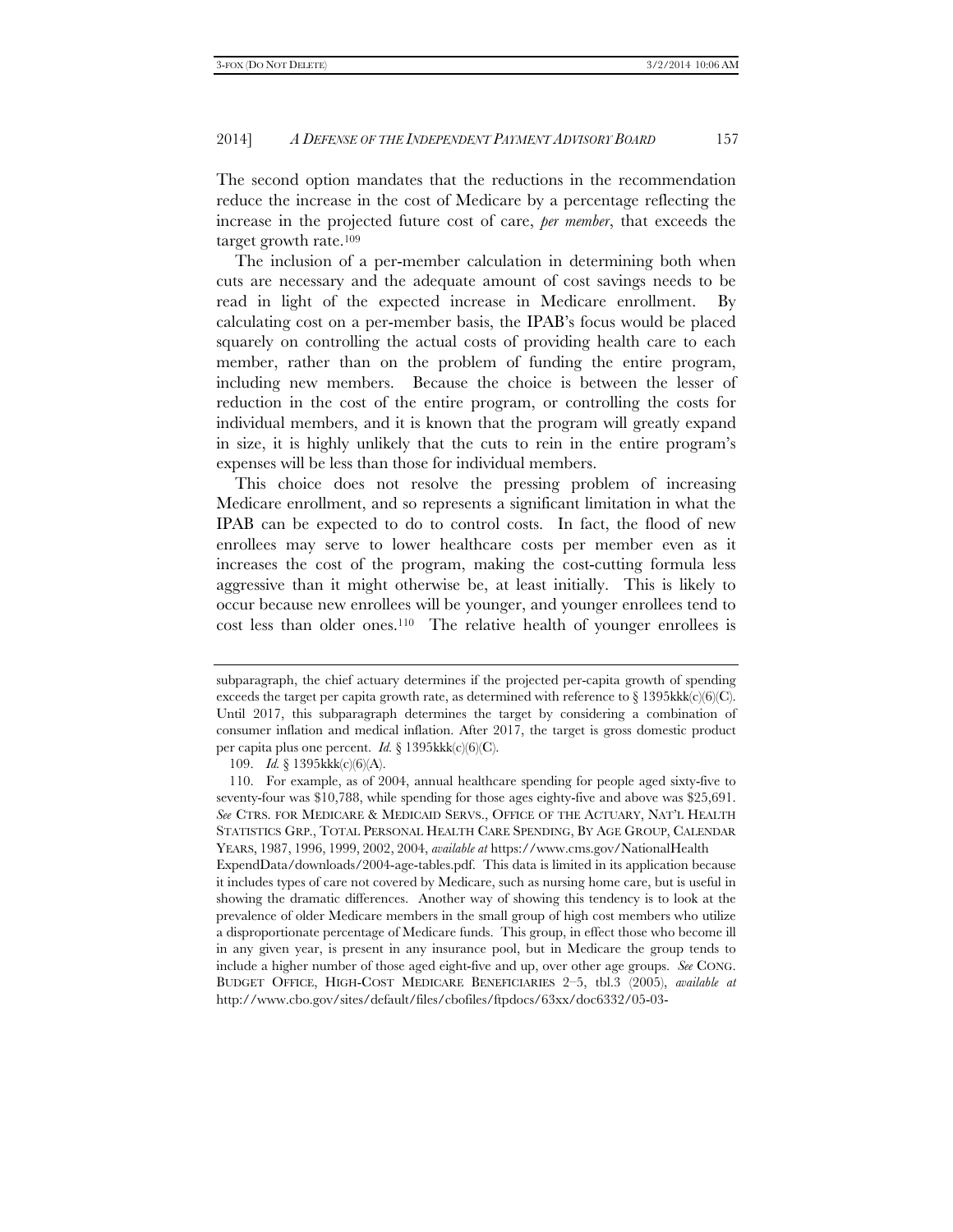likely to skew the cost per member downward.

#### *C. How Recommendations are Implemented*

The process for implementation of the IPAB's recommendations is strikingly unusual and subject to varying interpretations. The details of the statute reveal subtle policy decisions that add far more complexity and democratic legitimacy to the process than a cursory read reveals. On its surface, perhaps as much as it is possible to do so, the law creates a default position of congressional adoption of the IPAB's recommendations with little room for congressional participation in the details. The statute appears, on this initial reading, to be a broad grant of power to an unelected board, premised on protecting cost control from political interference and protecting politicians from carrying political responsibility for difficult cost-control decisions. If the IPAB's primary focus was to cut reimbursement rates to physicians, it might be appropriate to read the law as encouraging this political sequestering. Certainly, history bears out that Congress repeatedly retreats from enforcing cuts in reimbursement rates even when it initially enacts them,<sup>111</sup> which has been frustrating to those who believe these cuts are necessary.<sup>112</sup> The IPAB could be seen as correcting this problem by protecting these decisions from the political process.

While this general description is not entirely incorrect, the IPAB recommendation process also has the potential to encourage robust, focused political debate about the value of new medical treatments and how these treatments should be funded. Under current congressional budgeting rules, it seems likely that, to overturn an IPAB recommendation, Congress must allocate funding specifically for the cost increase that CMS projects will incur.<sup>113</sup> If the cost increase is driven by medical advances, Congress must, as a matter of political reality, openly debate whether to pay for the specific items that are likely to drive up costs. If Congress decides to fund the care, it must then debate how much money the technology is worth and how to fund the technology. This process would be a striking departure

medispending.pdf.

 <sup>111.</sup> *See Medicare Payments to Physicians*, HEALTH POLICY BRIEF, HEALTH AFFS., Jan. 10, 2013, at 2, *available at* http://healthaffairs.org/healthpolicybriefs/brief\_pdfs/healthpolicy brief\_83.pdf (explaining that Congress has overridden Balanced Budget Act rules by maintaining or increasing physician fees since 2003).

 <sup>112.</sup> *See* Mary Agnes Carey, *FAQ on Medicare Doctor Pay: Why Is It So Hard To Fix?*, KAISER HEALTH NEWS (Feb. 27, 2013), http://www.kaiserhealthnews.org/stories/2011/ december/15/faq-doc-fix.aspx.

 <sup>113.</sup> *See supra* note 77 and accompanying text.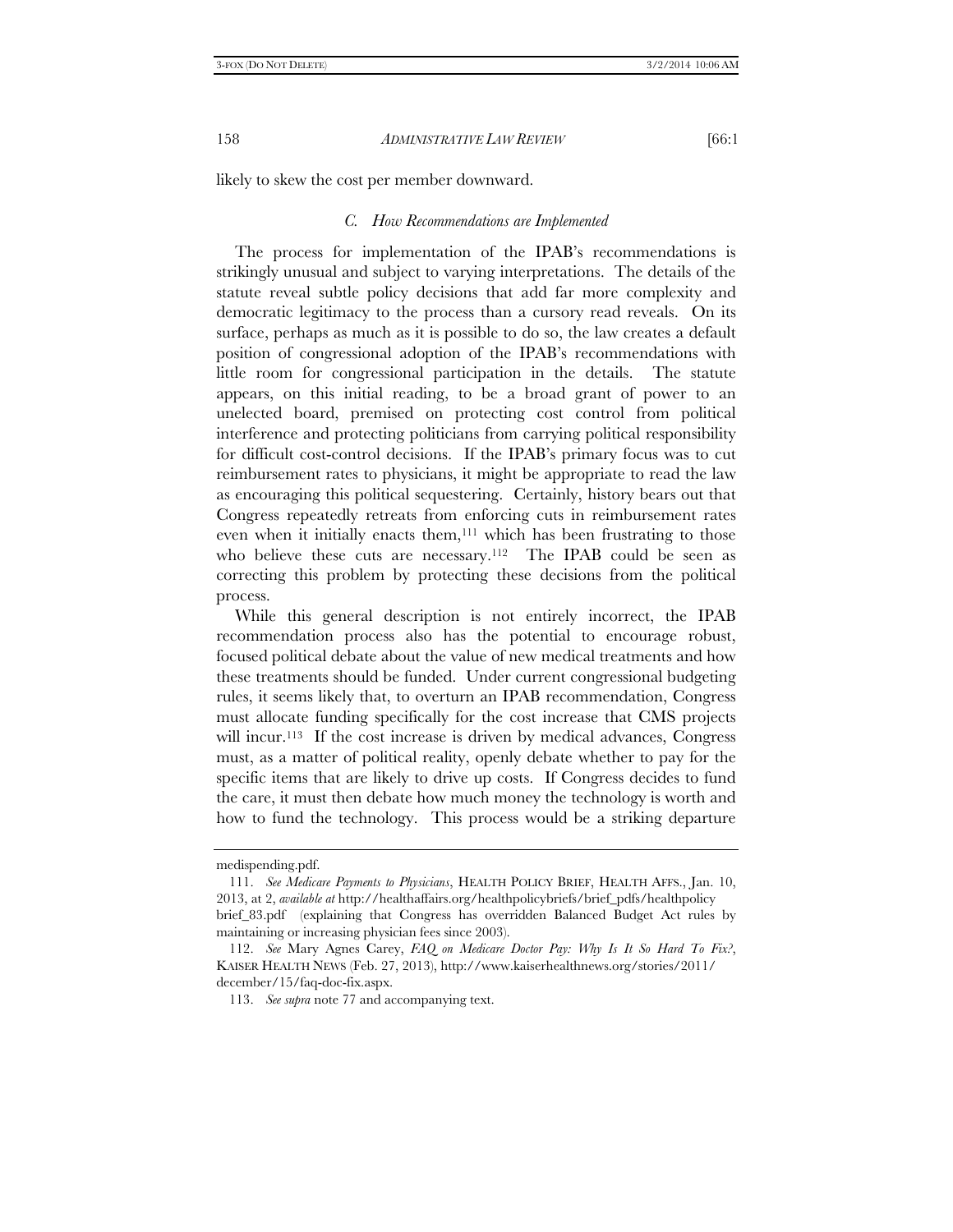from the sub rosa way these issues have been handled by the federal government, and could allow these decisions to be made by a far more rational and democratically legitimate process than currently occurs.114

In response to a projected increase in medical costs that exceeds the target growth rate, the Board must make a package of recommendations that, if implemented, are calculated not to exceed the rate allowed by statute.115 Once the recommendations are made, the procedures in the law for handling the package for both the Executive and Legislative branches of the federal government are explicit, strict, and time limited, clearly meant to limit political input into the content of the recommendations.116 Once written, the IPAB's package is submitted to Congress without any opportunity for the President or any presidential appointee in the Executive Branch to make substantive changes, though they are all given a short period of time to read the recommendations before the package is sent to Congress.

If Congress does not vote on the package within the timeframe prescribed in the Act, it is deemed to have been passed, and if the president does not veto it, it becomes law.117 If Congress chooses to take the matter up for consideration, its ability to debate the package is limited to a brief number of hours, followed by an up or down vote, with no congressional power to take apart the package and vote on its pieces separately.118 If Congress chooses to hold a vote, rather than allowing the package to pass with no congressional action, passage of it requires a simple majority in the House, but appears to only require a forty-one percent vote in the Senate.119 If Congress chooses to amend the statute, it may still vote on the amended package. This vote may not have the same Senate approval configuration, as long as the amended package maintains the same cost savings the IPAB law requires.<sup>120</sup> This odd number, less than a majority in the Senate, reflects the presumption of passage of these recommendations inherent in the structure of the IPAB system. The statute explicitly requires

 <sup>114.</sup> For an in-depth discussion of recent processes for handling expensive new medical technologies, see Jacqueline Fox, *A Sub Rosa World: Medicare and the Cost of New Technology*, 12 INT'L J. HEALTHCARE TECH. & MGMT. 321 (2011).

 <sup>115.</sup> *See* 42 U.S.C. § 1395kkk(c)(2)(C) (Supp. IV 2011).

 <sup>116.</sup> *See id.* § 1395kkk(d) (limiting the time for Congressional debate, the subject matter of the debate, and the type of amendments that can be made to the proposals).

 <sup>117.</sup> *See id.* §§ 1395kkk(e)(1), (3).

 <sup>118.</sup> *See id.* §§ 1395kkk(d)(3), (4)(D).

 <sup>119.</sup> The language of the statute requires a sixty percent Senate vote to block adoption of the recommendations. *Id.* § 1395kkk(d)(3)(D).

 <sup>120.</sup> *Id.*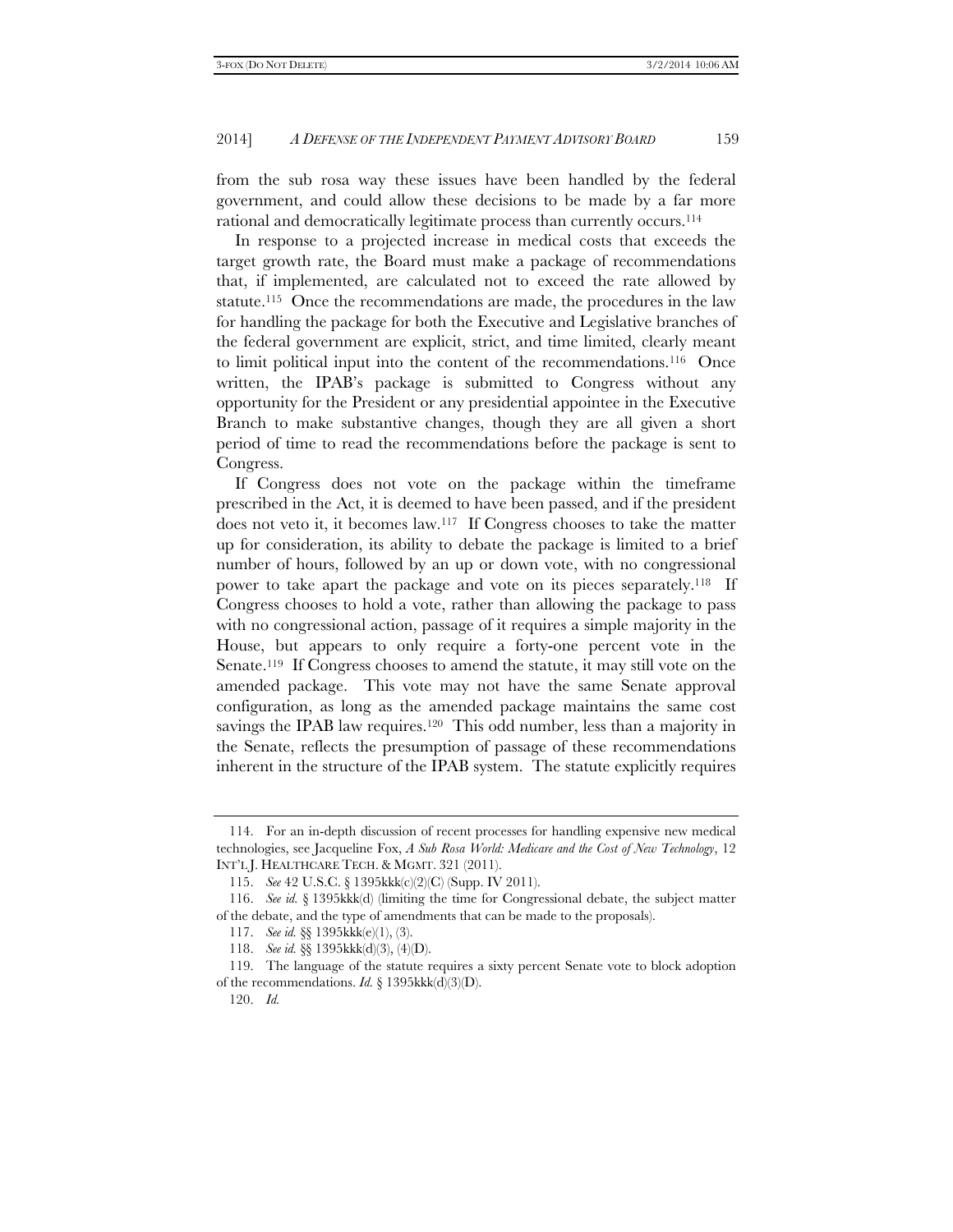that the Senate can only block passage with a three-fifths vote.121 While it is not explicitly stated in the statute and may be the subject of some future conflict, it appears that the President retains a veto right for at least two scenarios for congressional action: passage by vote or congressional failure to vote, leading to de facto passage.122

While these limitations on debate sound somewhat draconian, the process is only a small part of the broader field in which these decisions are likely to be made, and there is ample time for congressional input, particularly if the focus of recommendations is on adaptation of new medical treatments and technologies. The development of these expensive innovations should be widely known by interested parties years before the impact of funding coverage for them becomes an imminent problem. For example, CMS works closely with device manufacturers during the process of applying for FDA approval. A regulatory scheme was implemented to ensure this cooperation. The regulations help to streamline the process of bringing new technology to the marketplace and allow ample time to develop data that will serve to satisfy both the requirements for FDA approval and CMS's coverage process.123 When device manufacturers participate in this process, CMS has notice of the coming expense and detailed knowledge of the available data with which to shape an appropriate coverage policy. The ACA contains no limitations on congressional behavior about these costs prior to a package being submitted, and it seems entirely appropriate for hearings to be held about these anticipated expenses years before any specific cost saving recommendations are made by the IPAB. While the decisions that need to be made about how to shape these coverage determinations remain extremely difficult, Congress can fully participate in making them if it chooses to do so.

 <sup>121.</sup> *Id.* 

 <sup>122.</sup> The Statute refers to the effect of a presidential veto on Senate procedure, though it does not specify when such a veto could occur. *See id.* § 1395kkk(d)(4)(F). The problem is that it is highly unlikely for a bill that is voted down by Congress to ever be the object of a presidential veto. The President does have an opportunity to see the package prior to its submission to Congress but, again, it is unclear if this allows for him or her to have any substantive impact on its process. *See id.* § 1395kkk(c)(3)(A)(i).

 <sup>123.</sup> *See* Medicare Program; Revised Process for Making Medicare National Coverage Determinations, 68 Fed. Reg. 55,634, 55,636 (Sept. 26, 2003) (agreeing to meet with interested parties to discuss issues during the time when a device or drug is under consideration by the FDA).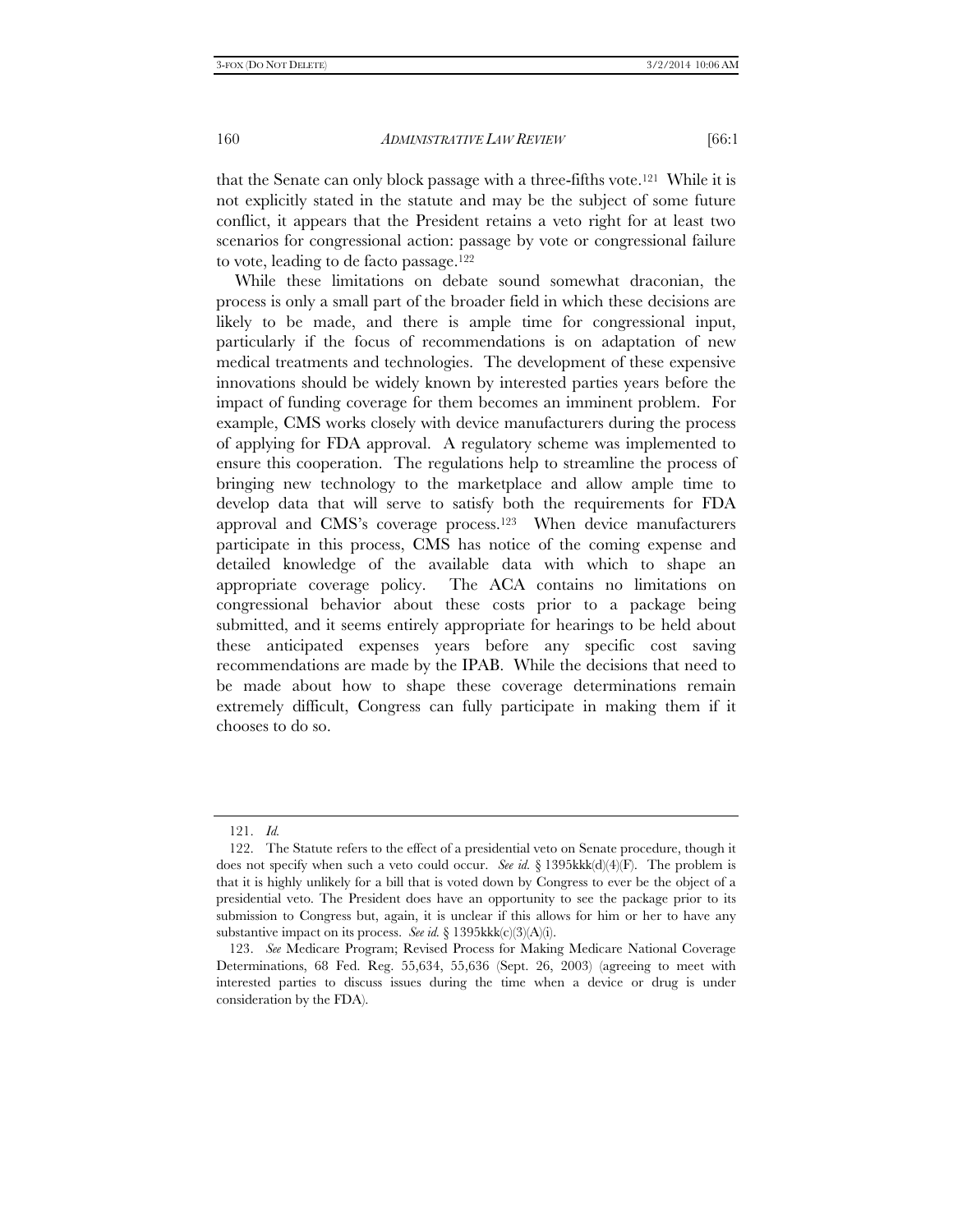#### *D. Funding*

The IPAB is constructed to make it exceedingly difficult for Congress to disregard its recommendations, both in terms of the process for doing so described above and through the budgetary problems that are created for Congress by rejecting the IPAB's package in its entirety. Once the IPAB recommends a package of cost reductions, the cost of Medicare is defined as the cost CMS has predicted it would be, minus the cost reductions reflected in the IPAB package.124 This figure becomes the baseline and, despite Congress' failure to accept the package, the figure must be funded to the full amount that the package would have cut from the Medicare budget.125

There are various tools at Congress' disposal for addressing this new cost, all subject to veto by the President. First, it can formulate and pass its own cost-saving plan that accomplishes the same cost saving as the IPAB's package.126 Second, it can fund the increase in Medicare spending that the package would have prevented from occurring.127 It can also choose to combine these two steps, choosing what to cut and what to fund. For example, if a projected increase is \$20 billion over the statutory cap and Congress declines to pass the IPAB's recommended package of cuts, Congress must, itself, reconfigure the Medicare program to reduce its costs to meet the IPAB target or fund \$20 billion in increased Medicare spending.

The political costs that can attach to any of these choices are critically important to the IPAB's success at reducing costs in the long term. If the IPAB recommendations are perceived as not politically acceptable, and Congress chooses to open the package to both debate and funding consideration, Congress must explicitly make choices that allocate scarce resources and face the political risks that these choices embody. The short timeframe for the debate and vote would force the issues to be grappled with in a pointed manner, when public interest in the topic is likely to be high. This form of open debate about this critical issue has been sorely absent from the political process, and the IPAB creates a structure where it

 <sup>124.</sup> *See supra* note 77 and accompanying text (discussing how the PAYGO law forces Congress to fund any increases in Medicare cost over the cost of the package.)

 <sup>125.</sup> *See* 42 U.S.C. § 1395kkk(d)(3) (Supp. IV 2011) (forbidding Congress from making additional changes to IPAB's proposals).

 <sup>126.</sup> *Id.* (allowing Congress to consider a bill, resolution, or amendment that satisfies the IPAB's cost-cutting mandate).

 <sup>127.</sup> *Id.* (by voting to waive the statutory requirement for passage, Congress can then pursue its own, more expensive, proposal as long as it funds it according to its own laws, such as PAYGO).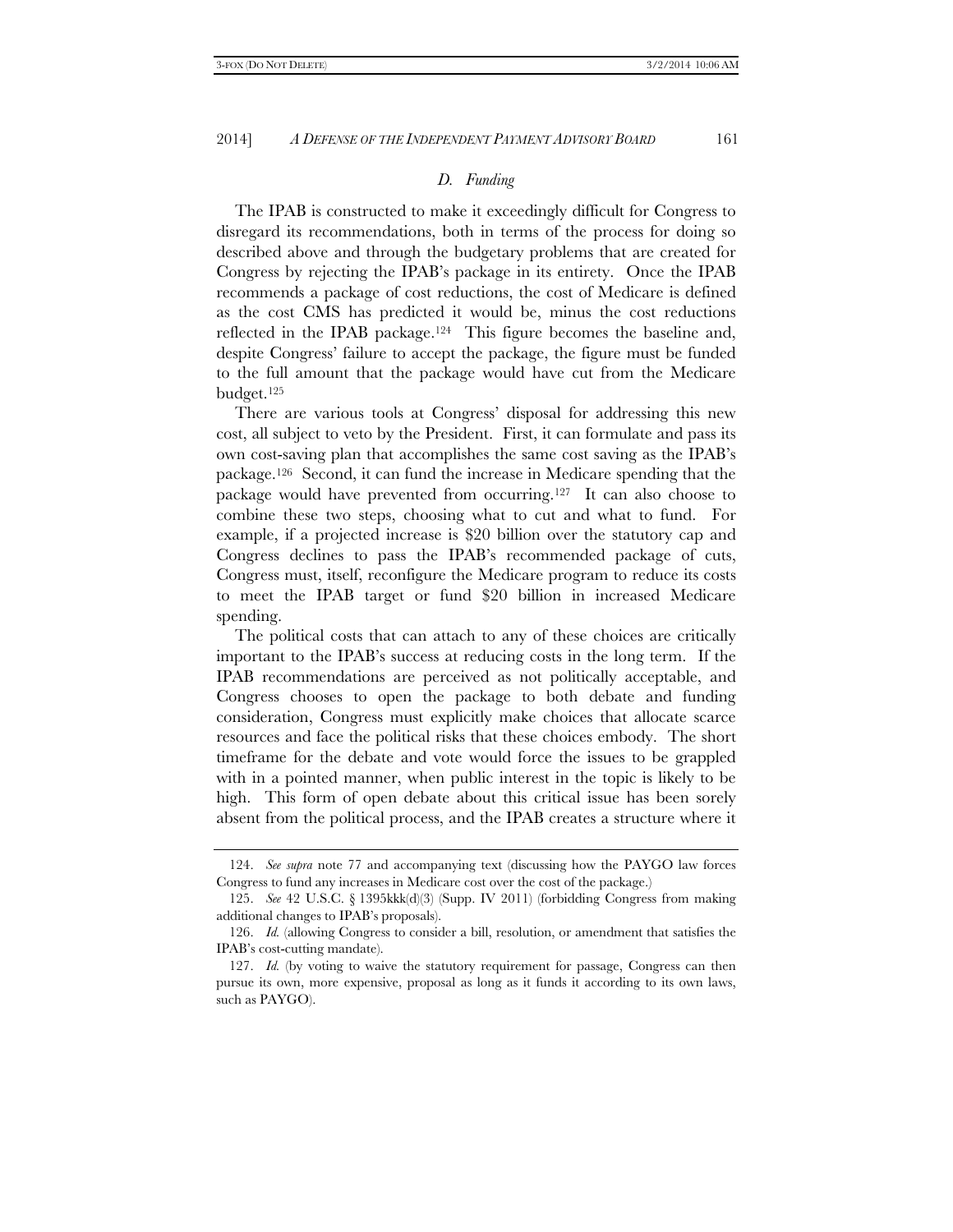can take place. During these debates, Congress would likely have to justify any funding allocations based on the usefulness of the proposed medical care. Ideally, truly wasteful spending would be curtailed, and these debates would be reserved for situations where truly useful, innovative advances require a significant financial commitment.

# *E. What the IPAB Can Consider*

#### *1. Limitations*

While the ACA defines when the Board must recommend cost-saving measures and the amount of money the package must save, the statutory language also appears to strictly limit which areas of Medicare the Board may look to when generating the cost savings included in the recommendations.128 None of these limitations would apply to Congress were it to open the package of recommendations and consider other options to reduce costs. Instead, the limitations only function to constrain the scope of the IPAB's recommendations.129

First, the law issues a blanket prohibition on the consideration of rationing, but declines to define the term.130 This prohibition was not present in earlier forms of this bill as both Senator Rockefeller and the Obama Administration in the spring and summer of 2009 originally proposed it.131 It appears to have been inserted immediately prior to passage of the law, perhaps to assuage public concerns about health care rationing that arose during the heated debate preceding the vote to enact the ACA, but there is no legislative history related to this provision's explicit meaning. It must be presumed that it has some meaning, and should be defined as something distinct from the other limitations in the law, so as not to be redundant.

 <sup>128.</sup> *See generally* 42 U.S.C. § 1395kkk(c)(2)(A)(ii) (Supp. IV 2011) (prohibiting proposals that include rationing, raising beneficiaries' premiums, increasing beneficiaries' cost sharing, or other restrictions on benefits or modifications of eligibility criteria).

 <sup>129.</sup> *See id.* § 1395kkk(c)(1)(A) ("The Board shall develop detailed and specific proposals . . . .").

 <sup>130.</sup> *See id.* § 1395kkk(c)(2)(A)(ii).

 <sup>131.</sup> Senator Rockefeller introduced a bill to the Senate. *See* MedPAC Reform Act of 2009, S. 1380, 111th Cong. (2009). The Obama Administration submitted a proposal to Speaker Nancy Pelosi in July 2009 suggesting the formation of an Independent Medicare Advisory Council. *See* Letter from Peter Orszag, Dir., Exec. Office of the President, to Nancy Pelosi, Speaker of the House (July 17, 2009), *available at* http://www.whitehouse.gov/sites/default/files/omb/assets/legislative\_letters/Pelosi\_07170 9.pdf. Neither of the foregoing sources mentions rationing.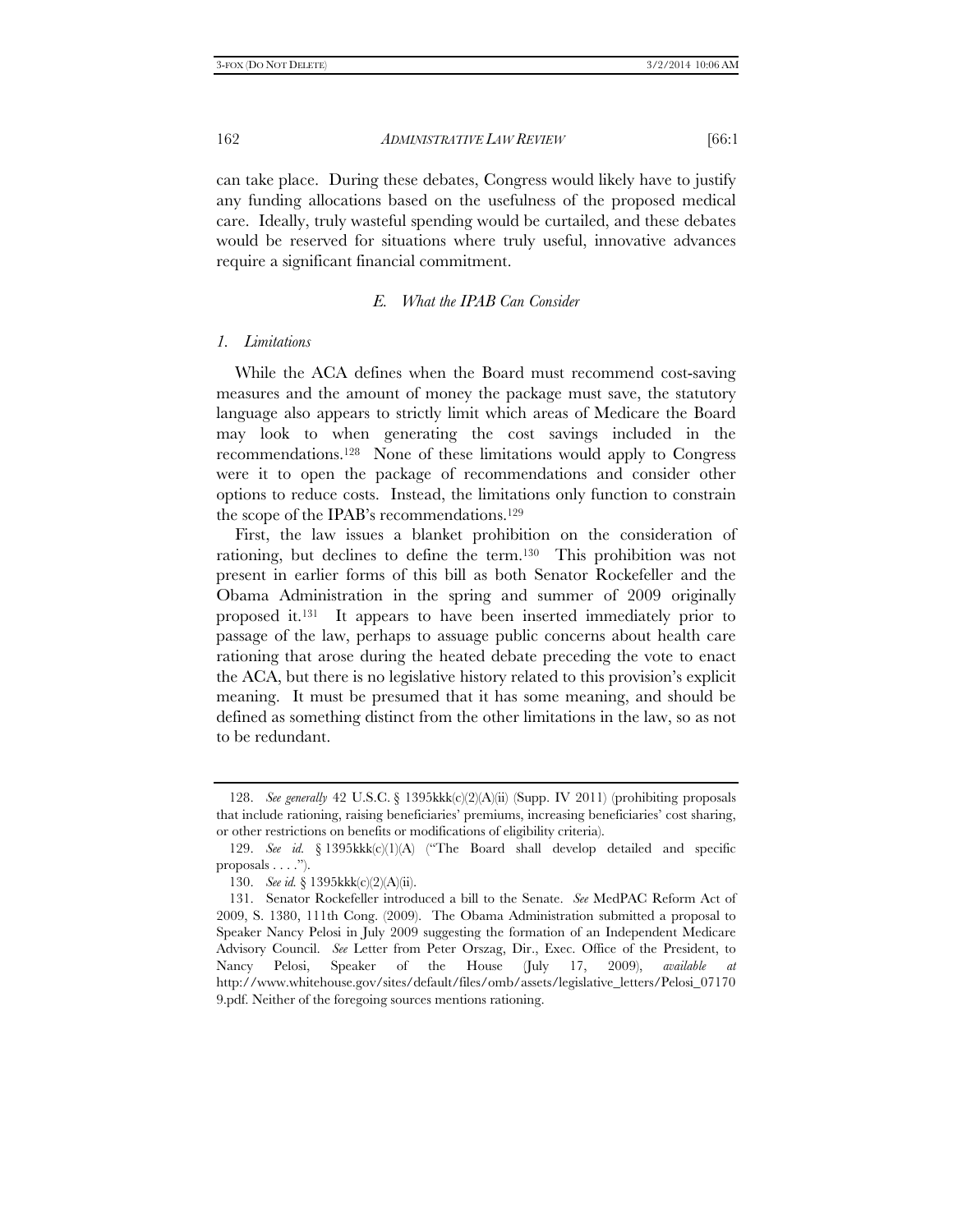Second, the IPAB's recommendations cannot, by themselves, increase the out-of-pocket costs that Medicare members are responsible for.132 This means, for example, that co-payments cannot be increased.133 This limitation eliminates two distinct cost-saving approaches. By increasing copayments paid by patients for covered benefits, the cost to any insurer for covering a specific procedure is reduced by that amount. In addition, when co-payments reach a certain level, people tend to reduce utilization of the procedure.134 Reduced utilization saves the insurer the full cost of the benefit.

Third, the IPAB may not reduce the benefits that Medicare members currently receive.135 This limitation is a substantial roadblock to the IPAB's ability to prune current wasteful spending from the Medicare program, especially when read in conjunction with the limitation on rationing. Rationing would presumably involve cutting benefits that are effective, but expensive, from the program. Since this is already prohibited by this first limitation, this third limitation should likely be read to prohibit the IPAB from cutting benefits that are not effective. A substantial percentage of medical procedures currently in use have not yet been proven to be effective by any proper scientific studies.136 While all of these procedures *may* turn out to be useful for treating patients, the IPAB cannot recommend reducing coverage for procedures that are not.137

This third limitation is worded carefully to only include the benefits that members already have, which leaves open the possibility of limiting access to future procedures and technologies. This Article asserts that, as this third limitation is worded, it creates an opportunity for the IPAB to

 <sup>132.</sup> *See* 42 U.S.C. § 1395kkk(c)(2)(A)(ii) (Supp. IV 2011)).

 <sup>133.</sup> *See id.*

 <sup>134.</sup> This is a common cost-saving method utilized by third party payers. One of the earliest studies showing a sharp drop in utilization with increased co-payments was published in 1990. Brian L. Harris et al., *The Effect of Drug Co-Payments on Utilization and Cost of Pharmaceuticals in a Health Maintenance Organization*, 28 MED. CARE 907, 912–13 (2009), *available at* http://www.jstor.org/discover/10.2307/3765577?uid=3739896&uid=2&uid= 4&uid=3739256&sid=21101757502771.

 <sup>135.</sup> *See* 42 U.S.C. § 1395kkk(c)(2)(A)(ii) (Supp. IV 2011).

 <sup>136.</sup> In fact, there is recent research showing that it is availability that tends to lead to increased utilization, rather than evidence of efficacy. *See Supply-Sensitive Care*, DARTMOUTH ATLAS OF HEALTH CARE, http://www.dartmouthatlas.org/keyissues/issue.aspx?con=2937 (last visited Feb. 2, 2014).

 <sup>137.</sup> Arguably, if a procedure has already been approved by CMS—and is thus a benefit "received" by members—and is later found to be ineffective, the Medicare program currently has the power to decide the procedure is no longer "reasonable and necessary" for treatment and decline to cover it in the future. The cost of these benefits should not be part of the Medicare program considered by the IPAB.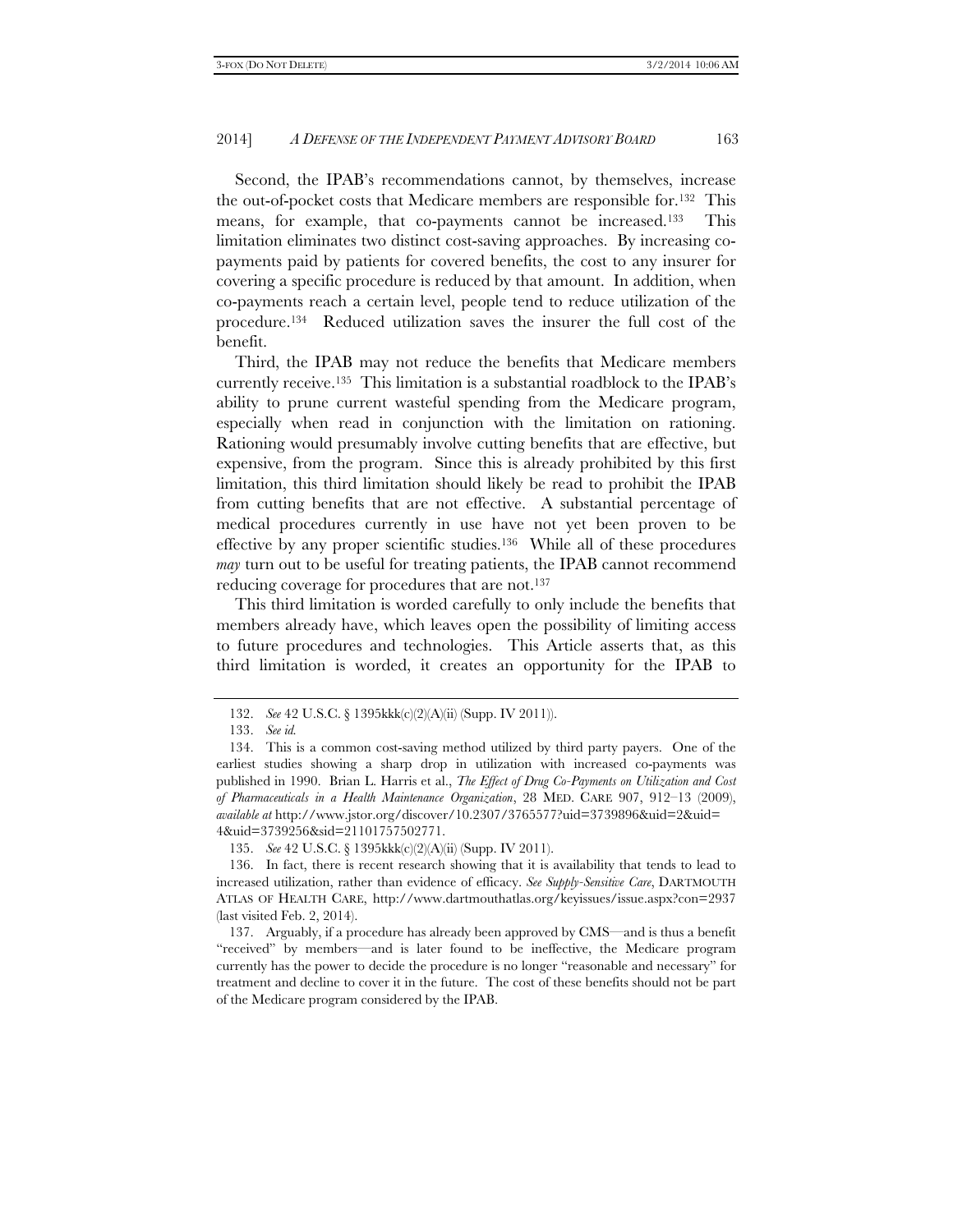consider the cost of medical advances that are anticipated to add substantial costs to the Medicare program, but have not yet been provided for in Medicare coverage determinations. While these considerations are limited by the IPAB's inability to ration care, anything short of rationing should be within the IPAB's power to include in its recommendations.

# *2. Reductions in Reimbursement Rates*

One cost-saving area that is not directly prohibited by the IPAB statute is reductions in Medicare reimbursement rates to healthcare providers. Given the other limitations described above, the first, and most obvious, target of the recommendations is therefore likely to be in this area. It could be argued that cutting reimbursements was Congress' primary purpose in creating the IPAB. Congress has a poor track record of implementing its own Medicare reimbursement reductions, though there are rare reductions that Congress has passed and then not delayed or repealed.138 The main reason stakeholders usually assert for not cutting Medicare reimbursement rates, or repealing the cuts before they go into effect, is a concern that low reimbursements will drive caregivers out of the program.139

The process of overturning the IPAB recommendations is onerous enough that it may inhibit Congress from consistently repealing the reductions that come from the Board, even when they prove politically unpopular. Another way of looking at it is that the IPAB procedure may provide sufficient political cover to allow necessary reimbursement reductions to go forward, protecting Congress from itself. An example of the successful use of this form of protection from political pressure is the process developed to reduce the number of military bases. A substantial reduction in bases only occurred when Congress removed responsibility for these decisions from itself and placed it with an independent board.140

While initially persuasive, this argument is shortsighted and may fail to take into account other provisions of the IPAB's law, as well as practical concerns that might serve to quickly limit the usefulness of this singular tool. Healthcare inflation and the steady growth of the Medicare budget are complex problems and are unlikely to be solved by only reducing payments to physicians and hospitals. While it is likely that there are some areas of

 <sup>138.</sup> For a description of the lengthy process, with details of when cuts were proposed, revoked, or passed, see Carey, *supra* note 112.

 <sup>139.</sup> *See id*. (stating that health care professionals are not compelled to accept Medicare patients and if it is not financially attractive for them to do so, they can refuse).

 <sup>140.</sup> Defense Authorization Amendments and Base Closure and Realignment Act, Pub. L. No. 100–526, §§ 201–02, 102 Stat. 2623, 2627 (codified at 10 U.S.C. § 2687 (2012)).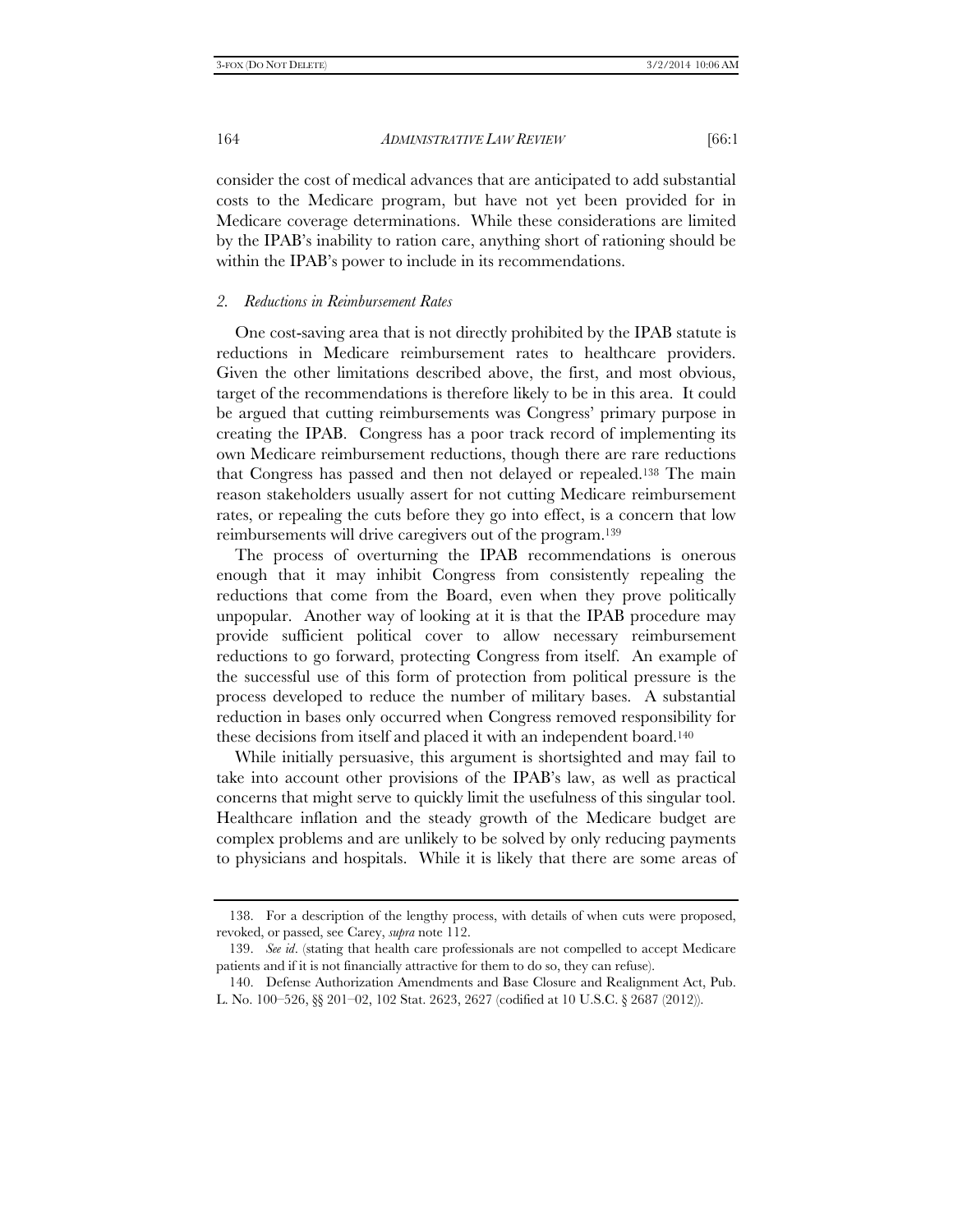Medicare that have excessive or inefficient reimbursement rates, it is highly unlikely that fixing this can offset all future increases in Medicare costs. At a certain point, reduction in reimbursement rates will have a negative impact on the Medicare program, driving healthcare providers out.

The goal of the IPAB recommendations, as stated in the statute, is to both reduce cost and improve the quality of the Medicare program.141 This improvement is to be measured by the Consumer Advisory Council, which is given the power to study the effects of the IPAB cost-saving packages on patients.142 These post-hoc studies may detect if Medicare members have a reduction in access to care due to healthcare providers leaving the program, which will undermine the power of the IPAB to propose additional cuts in reimbursement rates in the future. There is no enforcement provision in the statute to undo any of the IPAB's actions if a study reveals that it has reduced the quality of the program, but a clear statement measuring negative effects would likely put pressure on Congress to critically examine any problems. Given the steady increase in medical costs over time and the quite large cost savings the IPAB may have to generate on an annual basis, cutting reimbursement rates is likely to be a short-term cure, at best.

The problem of reimbursement rates is not a simple one, and it is due to the complexity of the problem that the IPAB can play an important role. The limitations on the IPAB's power are severe, but it has other strengths. First, the Board is constructed to function in a manner that allows it to address long-term problems and solutions. It is tasked not only with making mandatory recommendations at certain times, but also with preparing annual reports on the entire U.S. healthcare system.143 These reports carry no limitations as to their content beyond requiring that they, at minimum, address certain areas of health care and provide substantive suggestions for changes. The power of the mandatory recommendation gives these reports substantial weight, given that those who do not follow any suggestions to reduce spending contained therein risk contributing to a substantial enough rise in future cost to trigger a recommendation. As described by Ann Marie Marciarille and others, the process for setting payment reimbursement rates is not a rational one, lending itself toward inflated reimbursements for certain types of specialty care and undervaluing primary care.144 The complex problems with reimbursement

 <sup>141.</sup> *See* 42 U.S.C. § 1395kkk(c)(2)(A)(vii).

 <sup>142.</sup> *Id*. § 1395kkk(k) (Supp. IV 2011).

 <sup>143.</sup> *Id.* § 1395kkk(n).

 <sup>144.</sup> *See* Marciarille & DeLong, *supra* note 18, at 86–87, 92–93, 100, 102.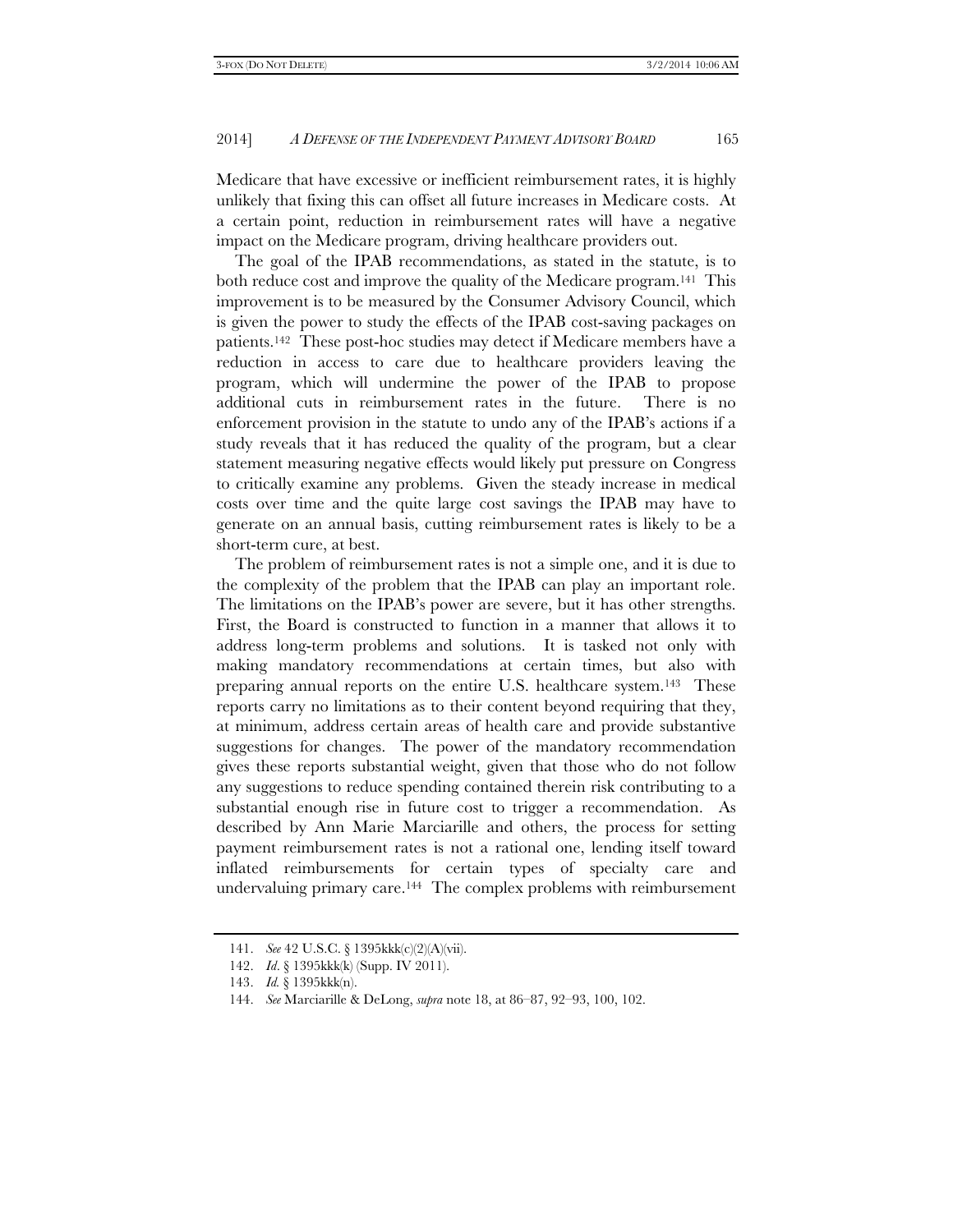rates is an excellent example of where a body like the Board can work toward a sophisticated, rational approach to resolving the more complex issues that cause the system to function ineffectively.

# III. A MISSION STATEMENT

The IPAB can and should use its structure to improve the quality of medical care and reduce costs for the entire national system. To justify this claim, this Part first explains the rationale for its statutory interpretation of the IPAB. Second, it argues that reducing waste, or improving value in the healthcare system, is a legitimate function for a federal board. Third, it looks to the powers that the IPAB has and delineates how these can be utilized to achieve its goals.

The IPAB's functions are somewhat indeterminate at this point, with areas of complexity that may never be entirely resolved in a legal sense, given that the statute contains protection from judicial challenge.145 However, a workable shape and a vision for how the Board can conduct itself in a largely positive manner can be found in the statutory language. This is particularly true when the IPAB's language is read in light of two analytic goals. First, any statute should be read so that its various parts function together, and interpreted so that it does not work to contravene its own purpose. For example, the list of limitations on what the IPAB packages may include contains a limitation on rationing. As discussed earlier in this Article, the word "rationing" is properly read as having a meaning separate from the other prohibitions, or else its inclusion in the law would be meaningless. At the same time, rationing should not be read to function as a prohibition of all cost-conscious limitations that the IPAB may properly consider, or the entire enterprise would have no opportunity to succeed (given that the goal is to reduce the cost of the program).

Second, there are flaws in the current healthcare system that the IPAB can directly address under its statutory mandate. Put simply, the cost of healthcare is increasing extremely quickly and needs to be controlled. At the same time, it is highly likely that there is significant waste of healthcare

 <sup>145.</sup> *See* 42 U.S.C. § 1395kkk(e)(5) (Supp. IV 2011). The section that grants this immunity, may not, however, be sufficiently broad to cover every action taken in relation to the IPAB. It seems clear from the language that the actual cost-based decisions made by the IPAB, and its more general recommendations, are not subject to legal challenge in court. However, it may be that the process (the timing of reports, for example) is open to judicial challenge by a plaintiff that can show standing. This form of challenge, related to failure to follow the delineated process, seems more likely to be covered under other areas of administrative law. Given the novelty of the Board, this is an open question and outside the scope of this Article.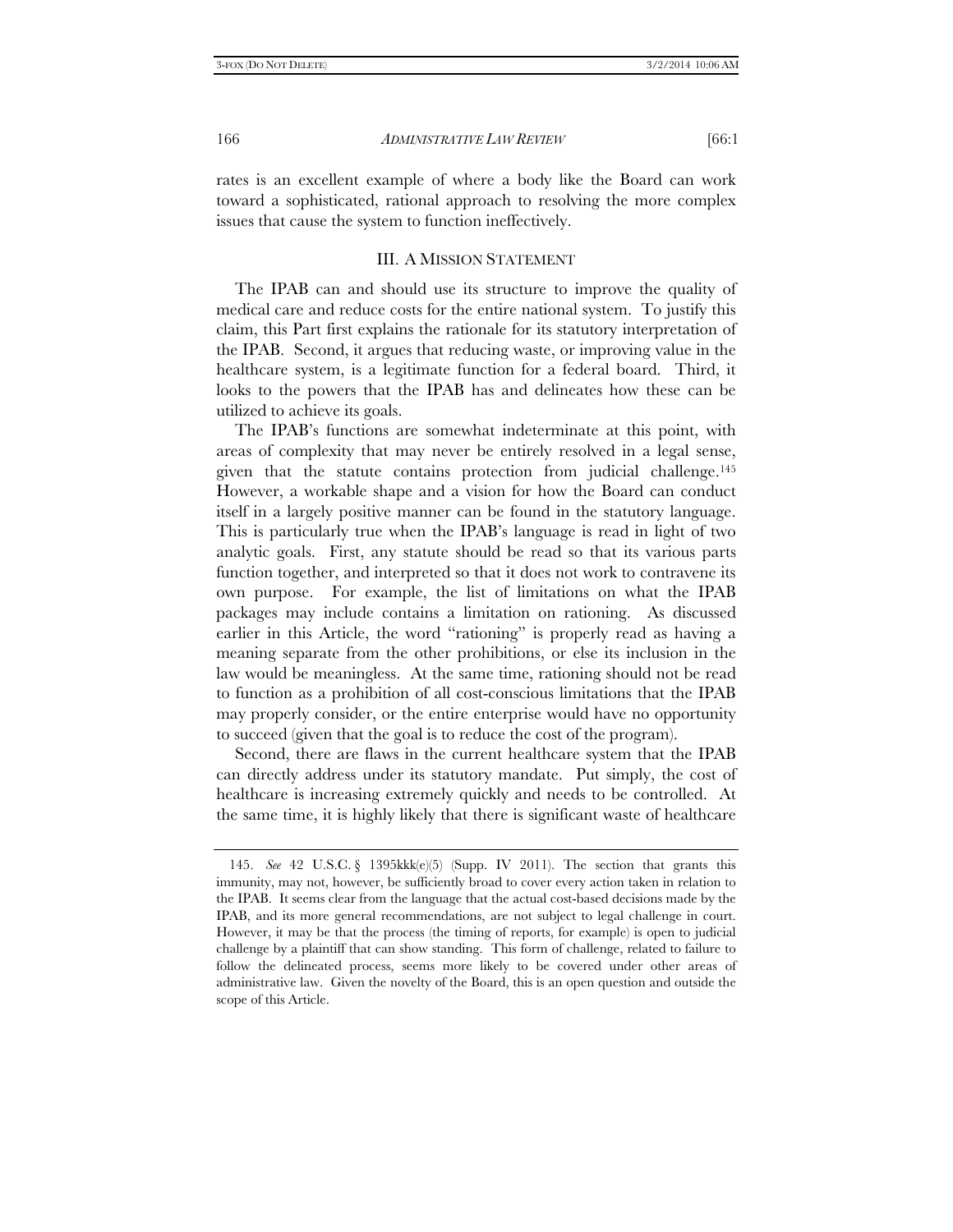resources. The incentive structure for the development of medical advances is flawed, particularly in the federal systems regulating both Medicare and the drug and device approval processes. The current incentive structure encourages multiple actors to pursue over-consumption of medical care, with the commensurate risks to patients of receiving unnecessary care and the costs to payers for providing it. The IPAB can repair these incentive structures, and can reduce waste and improve the quality of healthcare.

It is perhaps insufficient to merely assert that increased value, or reduced waste, in the healthcare system is a policy worth pursuing, particularly by an instrument of the federal government that does not itself provide medical care. This Article does not seek to establish a philosophical, normative framework for assessing the validity of the claim that value is good, as that would be far outside its scope. At the same time, the rhetoric of healthcare policy is extraordinarily heated, and public discussion is often conducted in a manner that creates far more smoke than light. This Article seeks to sidestep that heat, grounding its assertions, when possible, upon generally accepted facts.

Within those parameters, there are three reasons why increased value should be a legitimate, and perhaps necessary, goal for the IPAB. First, maximizing value (and its corollary, minimizing waste) seems inherently necessary prior to explicit rationing of medical care. The projected increases in the cost of medical care, if continued unabated over the next 50 years, are unsustainable.146 At some point, perhaps a point already reached, the amount of money spent on health care will be considered too high.<sup>147</sup> It seems likely, then, that the United States will at some point

 <sup>146. &</sup>quot;The share of economic activity (gross domestic product, or GDP) devoted to health care has increased from 7.2% in 1970 to 17.9% in 2009 and  $2010...$ . Health care costs per capita have grown an average 2.4 percentage points faster than the GDP since 1970." KFF, HEALTH CARE COSTS, *supra* note 23, at 1. On the bright side, "[s]ince 2002, the rate of increase in national health care spending has fallen from 9.5% to 3.9%." *Id.* However, even with this reduction in the rate of medical cost inflation, it still exceeds the overall rate of inflation. Inflation, generally, is fairly low in the United States. See, for example, the federal government's consumer price index calculations, which showed an annual inflation rate of one percent for the twelve months prior to August 2013. *See* U.S. DEP'T OF LABOR, BUREAU OF LABOR STATISTICS, ECONOMIC NEWS RELEASE, CONSUMER PRICE INDEX SUMMARY (Sept. 17, 2013), *available at* http://www.bls.gov/news.release/cpi .nr0.htm. As long as the medical inflation rate is higher than the general inflation rate, it stands to reason that healthcare costs will gradually consume a greater share of the GDP.

 <sup>147.</sup> In the last two years, the rate of medical care inflation has receded, and may well continue on this trajectory, making any discussion regarding increasing medical costs unnecessary. At the same time, the United States healthcare system does not currently provide all medically necessary care for all citizens, and is phenomenally expensive, and so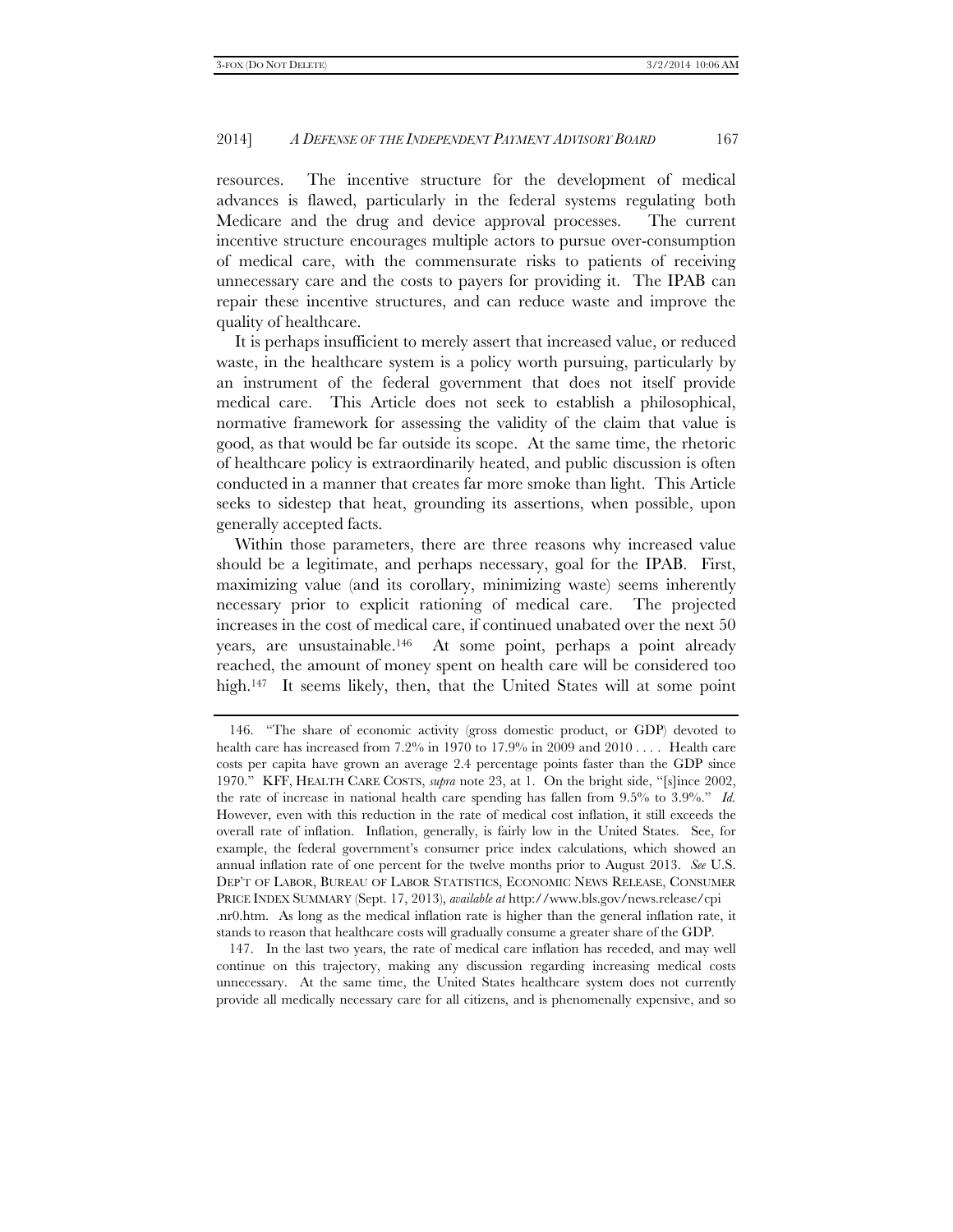confront the real possibility of cost-based rationing as an explicit tool for limiting healthcare expenditures. Prior to this rationing, it is necessary to ensure that every dollar spent on health care is not wasted. It is untenable, under the guise of cost-saving, to refuse a patient access to necessary, useful care when others are receiving care that is not necessary and is not useful.148

Without IPAB, there is no clear-cut structure for achieving this increased value. As described earlier in this Article, there is a regulatory gap that is the result of the FDA drug and device marketing approval process and the CMS coverage determination process. This is the second reason for the IPAB to pursue increased value. These two regulatory processes, combined with the structure of the marketplace, create an incentive structure to conduct research that identifies the broadest possible potential marketplace for a drug, device, or treatment. However, no governmental entity currently has the power to demand that the research be focused on identifying those most likely to benefit. This research is sorely needed, as it has the potential to lessen cost and improve outcomes.

This gap, or flaw, in the regulatory process does not seem to have been intended. It was most likely inadvertently created by the necessity for governmental regulation of new drugs and devices and the need to determine the medical care that Medicare will pay for. Because much of the incentive driving this problem arises within the federal government, it seems logical to seek a remedy within these same systems. This, then, is the justification for utilizing a federal government structure such as the IPAB to address healthcare waste and imprecision in research, and to increase value in the healthcare system.

The standard for coverage under the Medicare Act, "reasonable and necessary," does not enable CMS to refuse coverage when proof of efficacy in a broad population is sufficient to satisfy the legal standard for coverage, even when further research could reveal a narrower patient group that is likely to receive greater benefit with less risk.<sup>149</sup> This reality is far from ideal. The insufficiently muscular "reasonable and necessary" language creates an incentive for those seeking coverage to devise studies that will satisfy the legal standard for coverage for the broadest possible group of potential users and increase the potential market of users, rather than

increased value is of benefit even if the cost curve is effectively bent.

 <sup>148.</sup> Perfect knowledge regarding effectiveness is difficult, if not impossible, to determine for specific individuals prior to treatment, but this inherent difficulty should not prevent society from trying to attain it.

 <sup>149.</sup> For an example of this problem, *see* Fox, *supra* note 3, at 25–27 (discussing the CMS process when it issued a NCD for implantable defibrillators).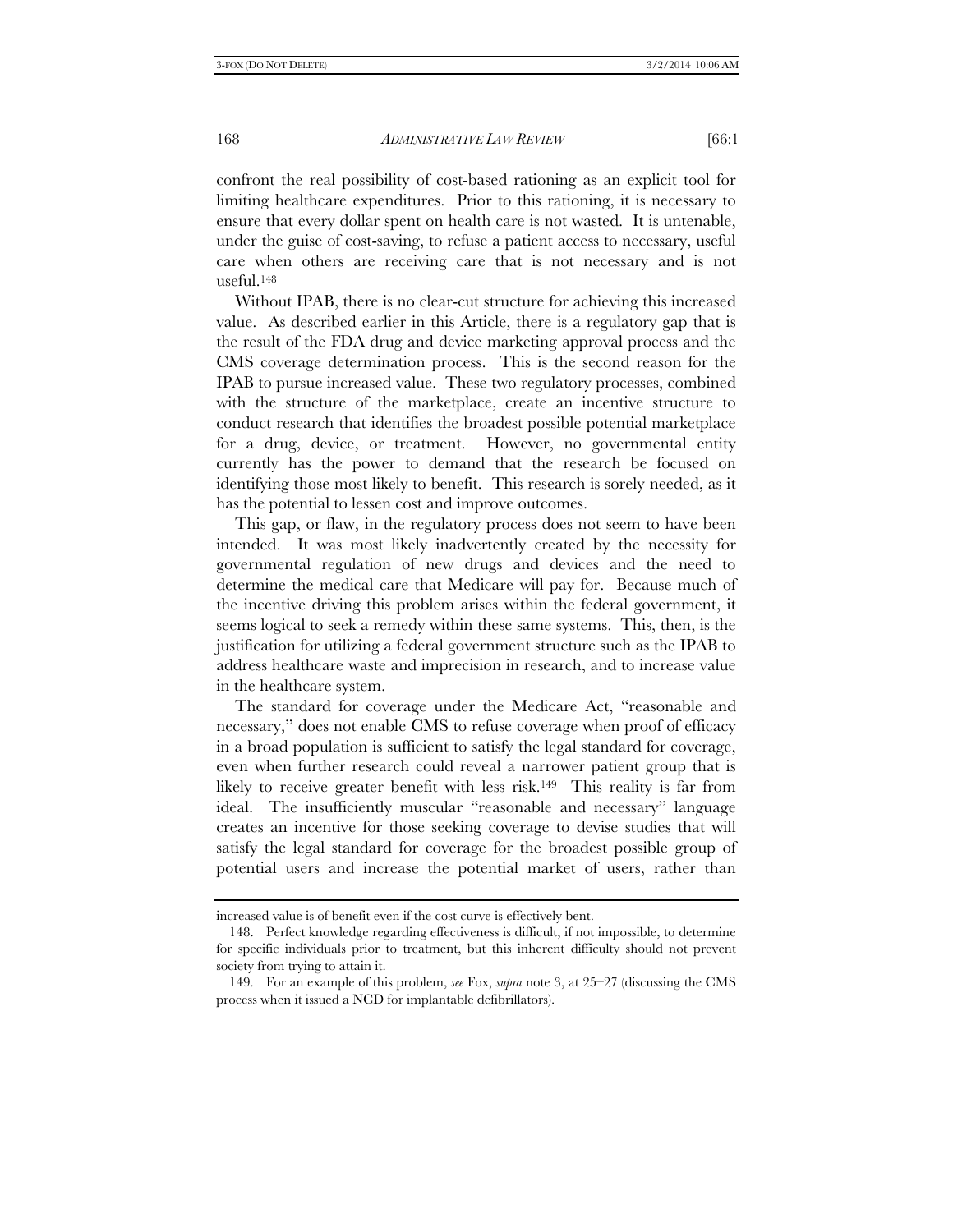focusing research on discovering those most likely to receive any benefit.

The FDA standard for marketing approval is "safe and effective," which merely requires proof that using the drug or device is better than doing nothing at all, and that its risks are justifiable in light of the dangers presented by failing to treat the relevant condition. Furthermore, once the FDA receives marketing approval, a drug or device can be used "off-label," meaning that it can be prescribed for any use a medical professional chooses. The FDA does not require evidence that a new drug or device is better or less risky than those currently on the market.150 Again, the incentive created by this structure is to devise research that creates the largest potential marketplace for a product. It does nothing to incentivize research that more closely identifies those who stand to benefit the most, along with those who stand to benefit the least, at the greatest unnecessary risk.

The IPAB has the potential to fill this gap. In addition, the IPAB will not operate in a void, but rather can take advantage of a wellspring of relevant information. There have been enormous changes in the healthcare culture in recent years, which reflect the increased importance of value. This is the third reason that the IPAB should pursue the path outlined here. The IPAB's actions can serve to effectively utilize new information about how to increase value and can encourage the information to be generated.

At the forefront of changes in the culture of healthcare, CMS was an early supporter of evidence-based medicine,<sup>151</sup> even as it did not have sufficient legal power to insist that the healthcare industries also make evidence-based determinations. Since 2009, the federal government has invested a large amount of money in funding comparative effectiveness research, beginning with an appropriation of \$1.1 billion under the American Recovery and Reinvestment Act of 2009,152 and has designated a number of agencies and other institutions to oversee, fund, and conduct the research.153 Finally, non-governmental entities are currently tracking the

 <sup>150.</sup> *See supra* notes 61–63 and accompanying text.

 <sup>151.</sup> *See, e.g.*, Medicare Program; Revised Process for Making Medicare National Coverage Decisions, 68 Fed. Reg. 55,634–641 (Sept. 26, 2003).

<sup>152</sup>*. See* American Recovery and Reinvestment Act of 2009, Pub. L. No. 111-5, 123 Stat. 115, 176–77 (2009).

 <sup>153.</sup> For a study on federal efforts to support and conduct comparative effectiveness research, see Joshua Benner, et al.*, An Evaluation of Recent Federal Spending on Comparative Effectiveness Research: Priorities, Gaps, and Next Steps,* 29 HEALTH AFFS. 1768 (2010) (these include the Federal Coordinating Council for Comparative Effectiveness Research, Institute of Medicine, Patient-Centered Outcomes Research Institute, and the Agency for Health Care Research and Quality).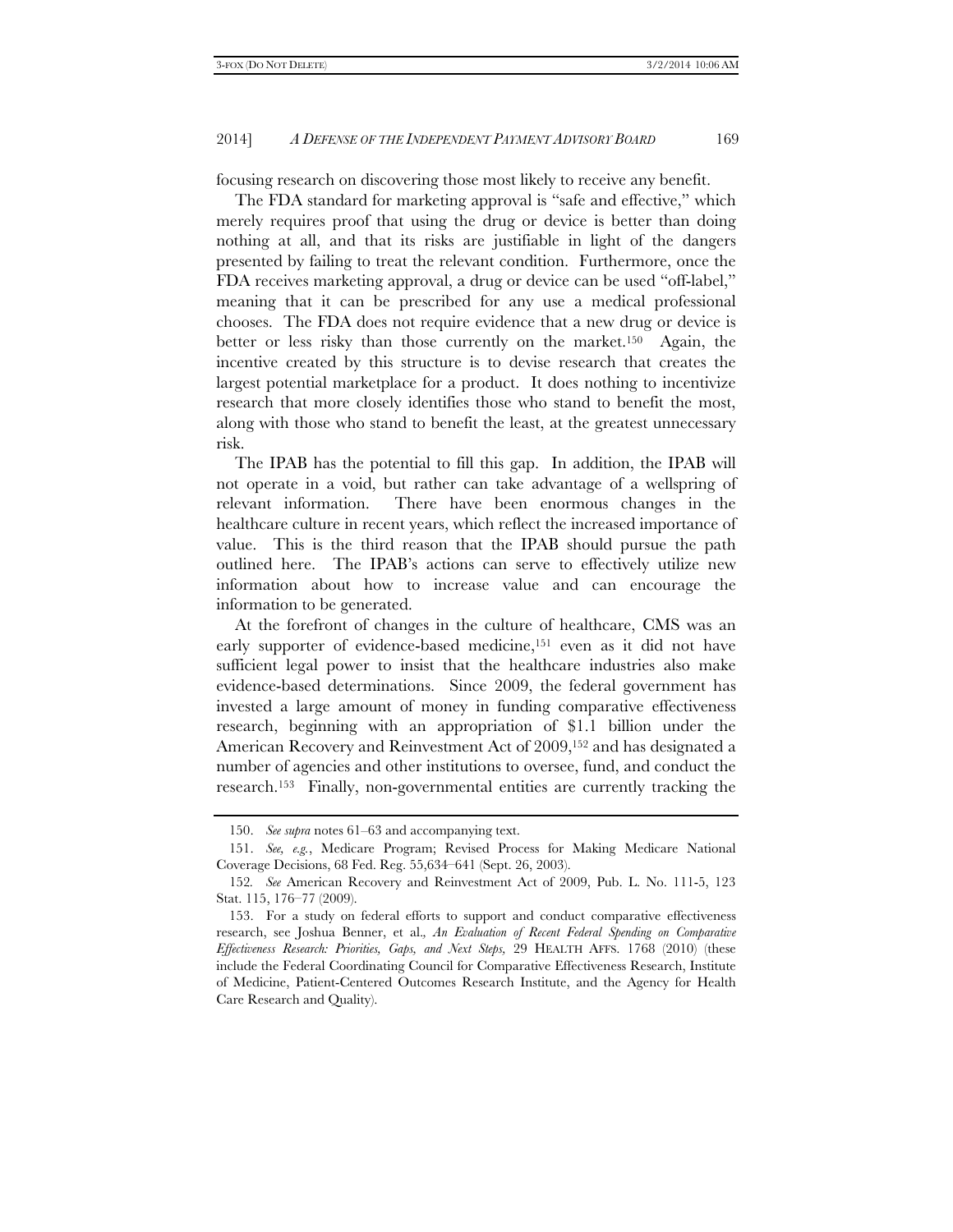development of new, potentially expensive medical treatments, while closely monitoring the value of supporting research as it is conducted.154 All of this new knowledge should be integrated into the Medicare plan, providing better protection for Medicare beneficiaries even as it saves money. This knowledge should also be disseminated to other stakeholders in the healthcare system so that it can be utilized as broadly as possible. Through its recommendation packages and its annual report, the IPAB can help to increase the flow of this information.

The IPAB is new, and represents a new concept for the U.S. healthcare system. Much of the discussion about the ACA and the Board has been negative and critical. There is room for an examination of the IPAB that seeks to define what it is capable of, particularly how it can help improve access, cost, and quality. There are significant problems in the U.S. system regarding all three of these goals, and all can be addressed, to varying degrees, by the IPAB.

There are two basic responsibilities that the ACA has given the IPAB. First, the IPAB must cap future increases in cost if those increases are projected to be too high. Second, the IPAB must issue yearly reports that suggest ways to improve the healthcare system. Because cost increases are calculated on a per-member basis, the focus of cost cutting appears to be on the actual cost of providing health care, as opposed to the projected increase in the number of people entering the Medicare program due to the aging of the Baby-Boomer generation. The list of limitations on the IPAB's power contained in the statute significantly constrains the contents of any cost cutting package sent to Congress, but does not control the content of any annual reports.

While the historical roots of the IPAB, particularly proposals made by Senator Rockefeller and comments made by people at the time of the ACA debate, imply that its singular goal is to create a politically protected mechanism for reducing reimbursements to doctors and hospitals, nothing in the legislative history supports this narrow reading. In fact, given that the IPAB is not meant to limit access to care, combined with the inclusion of language about increasing the quality of care, a legitimate argument can be made that the IPAB's task, while potentially *including* reductions in reimbursement, is more ambitious and intriguing. The argument, asserted here, is that the IPAB can, and should, use its structure to improve the quality of medical care and reduce cost for the entire national system.

This Article proposes that the IPAB be put into effect with a mission to improve the value of the system. Value, in this context, is meant to capture

 <sup>154.</sup> *See supra* note 32.